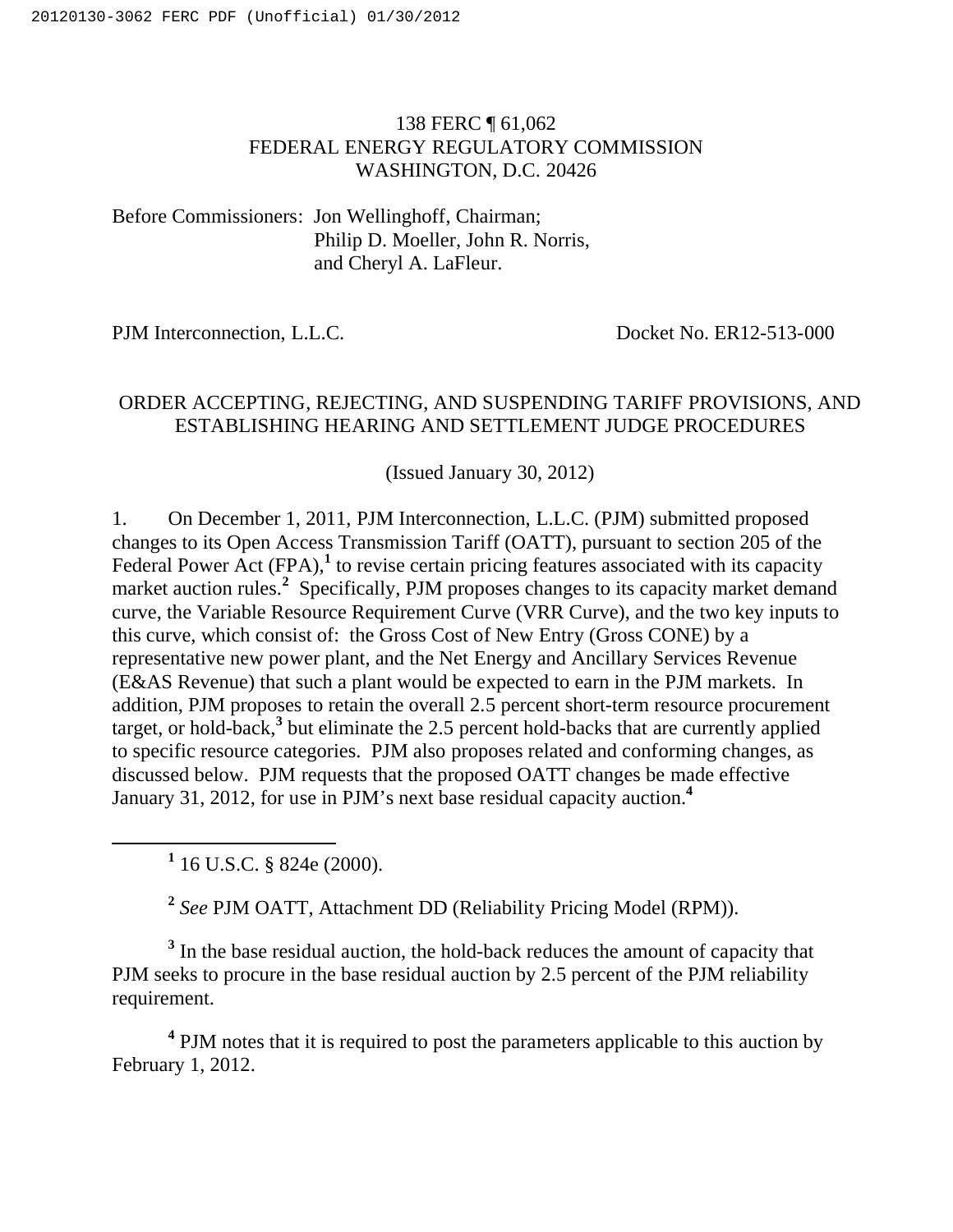Docket No. ER12-513-000 - 2 -

2. For the reasons discussed below, PJM's filing is hereby accepted, in part, subject to suspension, refund, and the outcome of a hearing and settlement judge procedures; rejected, in part; and accepted, in part, subject to a compliance filing. Unless otherwise discussed below, we accept PJM's filing to become effective, as requested, on January 31, 2012.

### **I. Background**

3. PJM secures capacity commitments through its capacity market, RPM, on a forward-looking basis to meet the expected peak load demands of its system.**<sup>5</sup>** PJM secures these capacity commitments in a base residual auction, held three years ahead of each delivery year, and by conducting three additional incremental auctions during the three-year period between the base residual auction and the relevant delivery year. The resources permitted to compete in these auctions include existing and planned generation, demand response, and energy efficiency resources. PJM's first base residual action was held in May 2007. Four delivery years have been completed to date.

4. In its filing, PJM states that, under its OATT, it is required to undertake a triennial review of the VRR Curve used to clear its RPM capacity auctions,**<sup>6</sup>** including the two key inputs to this curve, namely, the Gross CONE and E&AS Revenues.**<sup>7</sup>** In addition, PJM states that its OATT requires PJM to assess the overall performance of its capacity auctions since their implementation.**<sup>8</sup>** PJM states that it retained an independent consultant, the Brattle Group (Brattle), to conduct these two reviews.

**<sup>5</sup>** *See PJM Interconnection, L.L.C.*, 117 FERC ¶ 61,331 (2006).

<sup>6</sup> PJM OATT, Attachment DD at section 5.10(a)(iii) ("[For the 2015-16 delivery year and] for every third Delivery Year thereafter, [PJM] shall perform a review of the shape of the [VRR] Curve . . . based on simulation of market conditions to quantify the ability of the market to invest in new Capacity Resources and to meet the applicable reliability requirements on a probabilistic basis.").

**<sup>7</sup>** *See id.* at section 5.10(a)(vii)(C) ("[For the 2015-16 delivery year and] for every third Delivery Year thereafter, [PJM] shall review the calculation of the [Gross CONE] for each CONE Area."). *See also id.* at section 5.10(a)(vii)(D) ("[For the 2015-16 delivery year and] for every third Delivery Year thereafter, [PJM] shall review the methodology set forth in this Attachment for determining the Net Energy and Ancillary Services Revenue Offset for the PJM Region for each Zone.").

**<sup>8</sup>** *See id.* at section 17.6 ("Within six months after the end of the fourth Delivery Year, [PJM] shall prepare, provide to Members, and file with FERC an assessment of the performance of [RPM].").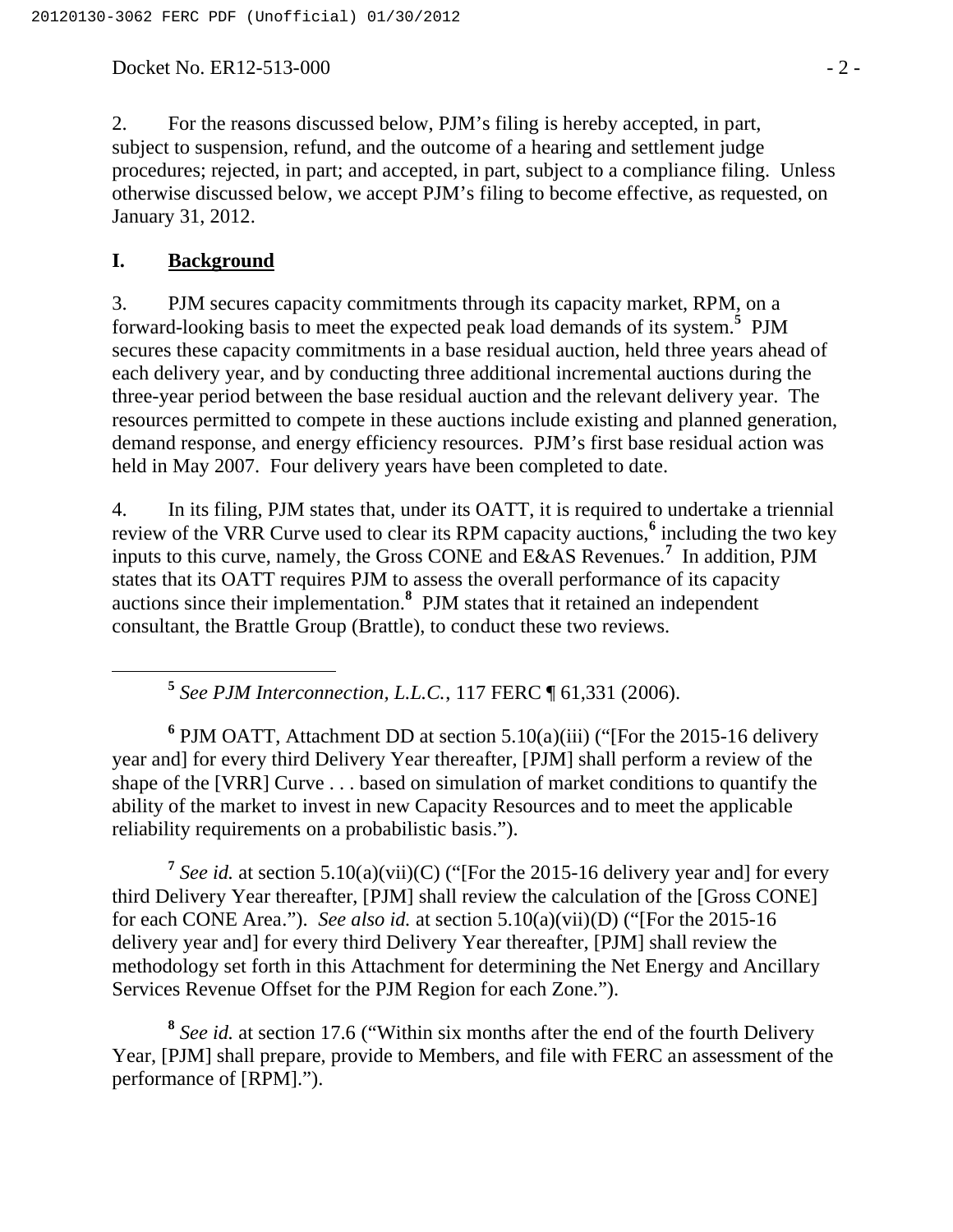Docket No. ER12-513-000 - 3 -

5. PJM states that Brattle, in assessments issued August 2011, found that PJM's capacity market has been successful in attracting and retaining cost-effective capacity sufficient to meet PJM's resource adequacy requirements.<sup>9</sup> PJM states that the Brattle Report also found that operation of PJM's capacity market has served to reduce costs by fostering competition among all types of new and existing capacity, including demandside resources.

6. The Brattle Report found that since 2006, a total of 28,400 MW of installed capacity from new resources have been committed in PJM's capacity market, including additions of 11,800 MW of demand-side resources, 6,900 MW of increased imports and decreased exports, and 4,800 MW of new generation. The Brattle Report further found that in all locational deliverability areas, net resource additions have been more than sufficient to meet reliability requirements. In addition, the Brattle Report found that RPM has greatly facilitated competition among various types of capacity resources by attracting commitments from new generation and new demand response resources, retaining existing generation, and supporting the upgrade of existing plants at prices below the cost of new generation. The Brattle Report also determined that competition in RPM's centralized forward auctions has allowed owners of aging coal plants to make more informed decisions about whether to invest in environmental retrofits or start planning to retire the units, particularly in the most recent auction for 2014-15 delivery year.

7. PJM states that, notwithstanding these findings, the Brattle Report also determined that certain changes would be required to further improve RPM and to further enhance RPM's performance in sustaining and attracting investment to ensure that PJM will have sufficient capacity resources on hand to meet its resource adequacy and regional reliability requirements. As discussed more fully below, the Brattle Report recommended changes, as part of its triennial review analysis, addressing, among other things, the VRR Curve shape, updated Gross CONE values, and the E&AS Revenue methodology. In its performance assessment analysis, the Brattle Report recommended, among other things, that PJM retain the hold-back, but eliminate the hold-backs that apply to specific resource categories.

8. PJM proposes to implement these recommendations of the Brattle Report. PJM also proposes to implement additional related and conforming changes.

9. PJM states that it believes that some of the other Brattle Report recommendations may have merit and would enhance RPM's performance, but states that more stakeholder

**<sup>9</sup>** *See* PJM Filing, Attachment D (2011 Cone Study) and Attachment E (2011 RPM Performance Assessment) (collectively, the Brattle Report).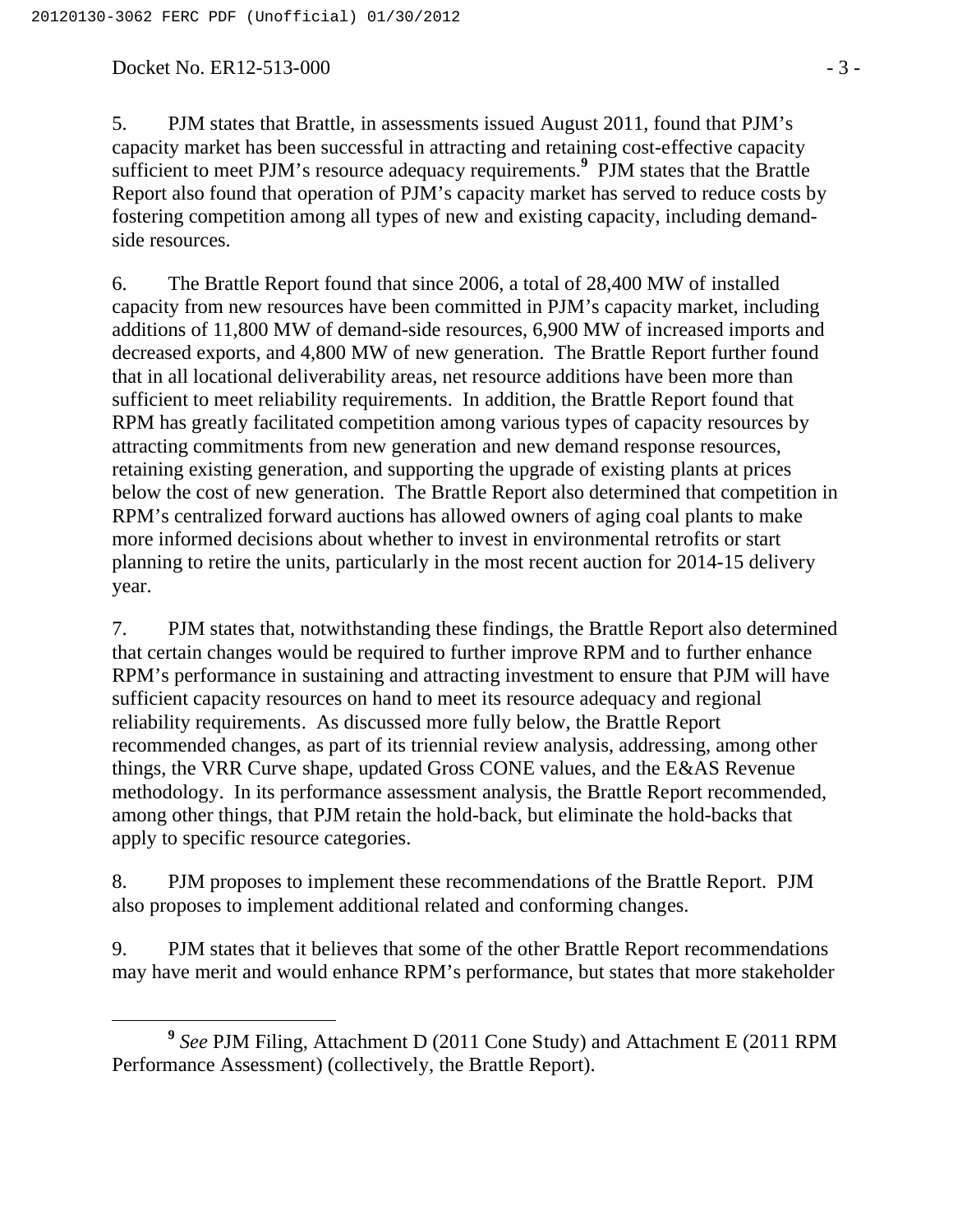Docket No. ER12-513-000 - 4 -

discussion is required to consider these recommendations. Therefore, PJM states that it will invite further stakeholder consideration of the additional Brattle Report recommendations, which may result in additional OATT revisions in subsequent filings.

#### **II. Notice of Filing and Responsive Pleadings**

10. Notice of PJM's filing was published in the *Federal Register*, 76 Fed. Reg. 77,220 (2011), with interventions and protests due on or before December 22, 2011. Notices of intervention and timely-filed motions to intervene were filed by the entities noted in the appendix to this order. Motions to intervene out-of-time were submitted by the Illinois Municipal Electric Agency (IMEA), on January 4, 2012, and by Dynegy Power Marketing, LLC (Dynegy), on January 9, 2012.

11. Timely-filed protests and/or comments were submitted by PJM Power Providers Group (P3); PSEG Companies (PSEG); Rockland Electric Company (Rockland); Electric Power Supply Association (EPSA); Viridity Energy, Inc. (Viridity); the Public Service Commission of Maryland (Maryland Commission); Monitoring Analytics, LLC, acting as the Independent Market Monitor for PJM (IMM); Consumer Advocates,**<sup>10</sup>** filing an individual protest and, with the Demand Response Supporters, a joint protest;**<sup>11</sup>** ODEC, et al.;<sup>12</sup> American Electric Power Service Corporation and the Dayton Power and Light Company (AEP-Dayton); LS Power Associates, L.P. (LS Power); GenOn Parties (GenOn); and Calpine Corporation (Calpine).

12. On January 6, 2012, answers were submitted by P3, PSEG, and the IMM. On January 10, 2012, an answer was submitted by Consumer Advocates and Demand

<sup>&</sup>lt;sup>10</sup> Consumer Advocates consist of: Delaware Division of the Public Advocate; District of Columbia Office of People's Counsel; New Jersey Division of Rate Counsel; Maryland Office of People's Counsel; and Pennsylvania Office of Consumer Advocate.

**<sup>11</sup>** Demand Response Supporters, for purposes of this protest, consist of: PJM Industrial Customer Coalition (PJM-ICC); Comverge, Inc.; Energy Connect by Johnson Controls, Inc. (Energy Connect); EnerNOC, Inc. (EnerNOC); Viridity Energy, Inc. (Viridity); and Wal-Mart Stores, Inc.

**<sup>12</sup>** ODEC, *et al*. consists of: Old Dominion Electric Cooperative; Southern Maryland Electric Cooperative, Inc., and American Municipal Power, Inc.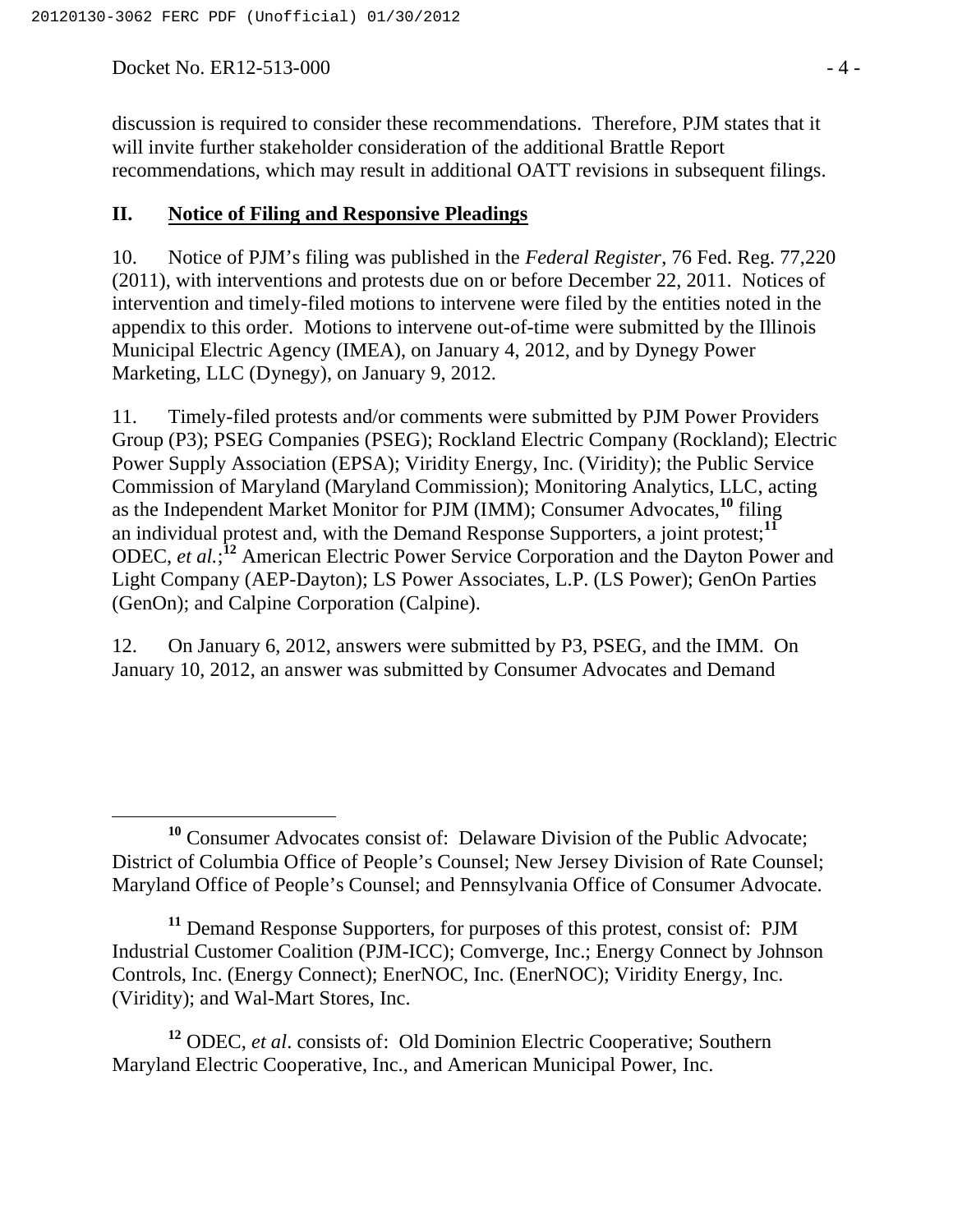Docket No. ER12-513-000 - 5 -

Response Supporters.**<sup>13</sup>** On January 13, 2012, an answer was submitted by PJM. On January 20, 2012, GenOn and PSEG submitted answers to PJM's answer. On January 25, 2012, Consumer Advocates and Demand Response Supporters submitted an answer to answers.**<sup>14</sup>** On January 27, 2012, the IMM submitted an answer to answers.

### **III. Procedural Matters**

13. Pursuant to Rule 214 of the Commission's Rules of Practice and Procedure, 18 C.F.R. § 385.214 (2011), the notices of intervention and timely, unopposed motions to intervene serve to make the entities that filed them parties to this proceeding. In addition, given the early stage of this proceeding and the absence of undue prejudice or delay, we grant the unopposed late-filed interventions submitted by IMEA and Dynegy.

14. Rule 213(a)(2) of the Commission's Rules of Practice and Procedure, 18 C.F.R. § 385.213(a)(2) (2011), prohibits an answer to a protest unless otherwise ordered by the decisional authority. We will accept the answers to protests and answers to answers submitted by GenOn, P3, PSEG, the IMM, Consumer Advocates and Demand Response Supporters, and PJM because they have provided information that assisted us in our decision making process.

#### **IV. Discussion**

15. In response to the Brattle Report recommendations, PJM proposes a number of changes to the RPM construct. Three of these changes are related to the triennial review that PJM must undertake according to the OATT. First, PJM proposes to update the Gross CONE values.**<sup>15</sup>** Second, PJM proposes to change the methodology for calculating

**<sup>14</sup>** Consumer Advocates, for purposes of this answer to answers, consist of: Delaware Division of the Public Advocate; District of Columbia Office of People's Counsel; New Jersey Division of Rate Counsel; Maryland Office of People's Counsel; and Pennsylvania Office of Consumer Advocate. Demand Response Supporters, for purposes of this answer to answers, consist of Comverge, Energy Connect, Viridity, PJM-ICC, and EnerNOC.

**<sup>15</sup>** PJM OATT, Attachment DD at sections 2.58 (Reference Resource) and  $5.10(a)(iv)(A)$  (Cost of New Entry).

**<sup>13</sup>** Consumer Advocates, for purposes of this answer, consist of: Delaware Division of the Public Advocate; District of Columbia Office of People's Counsel; New Jersey Division of Rate Counsel; and Maryland Office of People's Counsel. Demand Response Supporters, for purposes of this answer, consist of Viridity, PJM-ICC, and EnerNOC.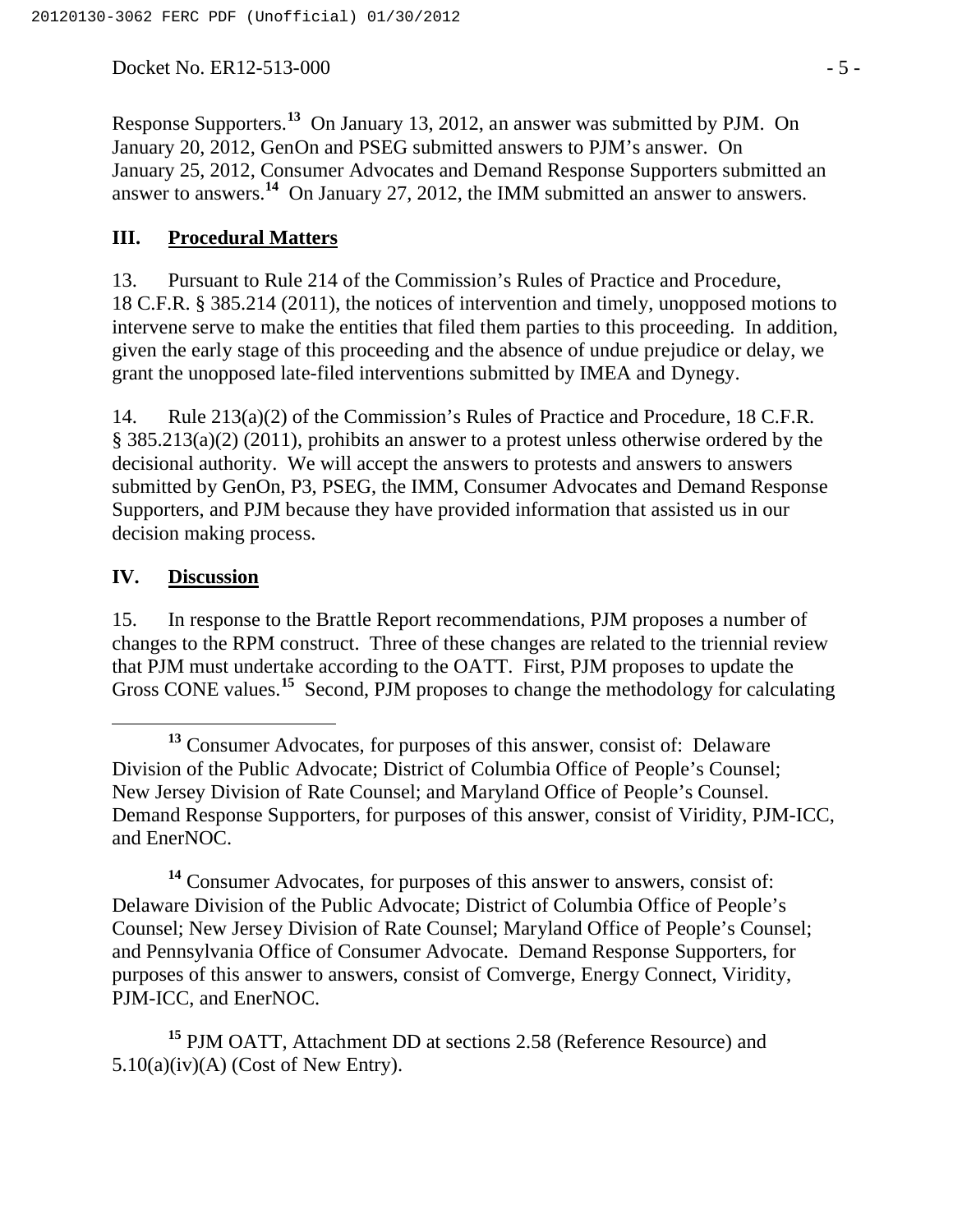Docket No. ER12-513-000 - 6 -

E&AS Revenues to include consideration of the revenues that a reference unit would earn in the day-ahead market.**<sup>16</sup>** Third, PJM proposes to update the VRR Curve to modify the cap on the price axis to make it equal to the greater of 1.5 times Net CONE or Gross CONE.**<sup>17</sup>**

16. PJM has also proposed changes to various aspects of RPM that were either recommended by the Brattle Report or are related to the overall design of RPM. As recommended by Brattle, PJM proposes to modify the manner in which the 2.5 percent hold-back is reflected in the base residual auction constraints, such that the hold-back continues to apply to the total system resource requirements, but not to specific resource categories.**<sup>18</sup>** As a product of PJM's stakeholder process, PJM also proposes to modify the region-wide Net CONE.**<sup>19</sup>** Lastly, PJM proposes a number of additional items related to the bidding mitigation mechanism,**<sup>20</sup>** new entry, and to future actions addressing longer term procurements.**<sup>21</sup>**

17. PJM's filing includes a number of component parts representing separate proposals that may be evaluated on their own merits. For the reasons discussed below, we accept, in part, PJM's filing, subject to suspension, refund, and the outcome of a hearing and settlement judge procedures; reject, in part, PJM's filing; and accept, in part, PJM's filing, subject to a compliance filing. Specifically, because PJM's proposed Gross CONE update raises material issues of disputed fact, this aspect of the filing is accepted and suspended for a maximum five month period, to become effective on the earlier of June 30, 2012, or a date set by a subsequent Commission order in this proceeding, subject to refund and to the outcome of a hearing and settlement judge procedures. We find that

**<sup>17</sup>** *Id.* at section 5.10(a)(i) (Methodology to Establish the Variable Resource Requirement Curve).

**<sup>18</sup>** *Id.* at sections 2.41D (Minimum Annual Resource Requirement) and 2.41E (Minimum Extended Summer Resource Requirement).

**<sup>19</sup>** *Id.* at sections 5.10(a)(iv)(A) (Cost of New Entry) and 5.10(a)(v) (Net Energy and Ancillary Services Revenue Offset).

**<sup>20</sup>** *Id.* at section 5.14(h) (Minimum Offer Price Rule for Certain Planned Generation Capacity Resources).

**<sup>21</sup>** *Id.* at section 5.14(c) (New Entry Price Adjustment).

**<sup>16</sup>** *Id.* at sections 2.46 (Peak-Hour Dispatch), 5.10(a)(v)(A) (Net Energy and Ancillary Services Revenue Offset), and 5.14(h) (Minimum Offer Price Rule for Certain Planned Generation Capacity Resources).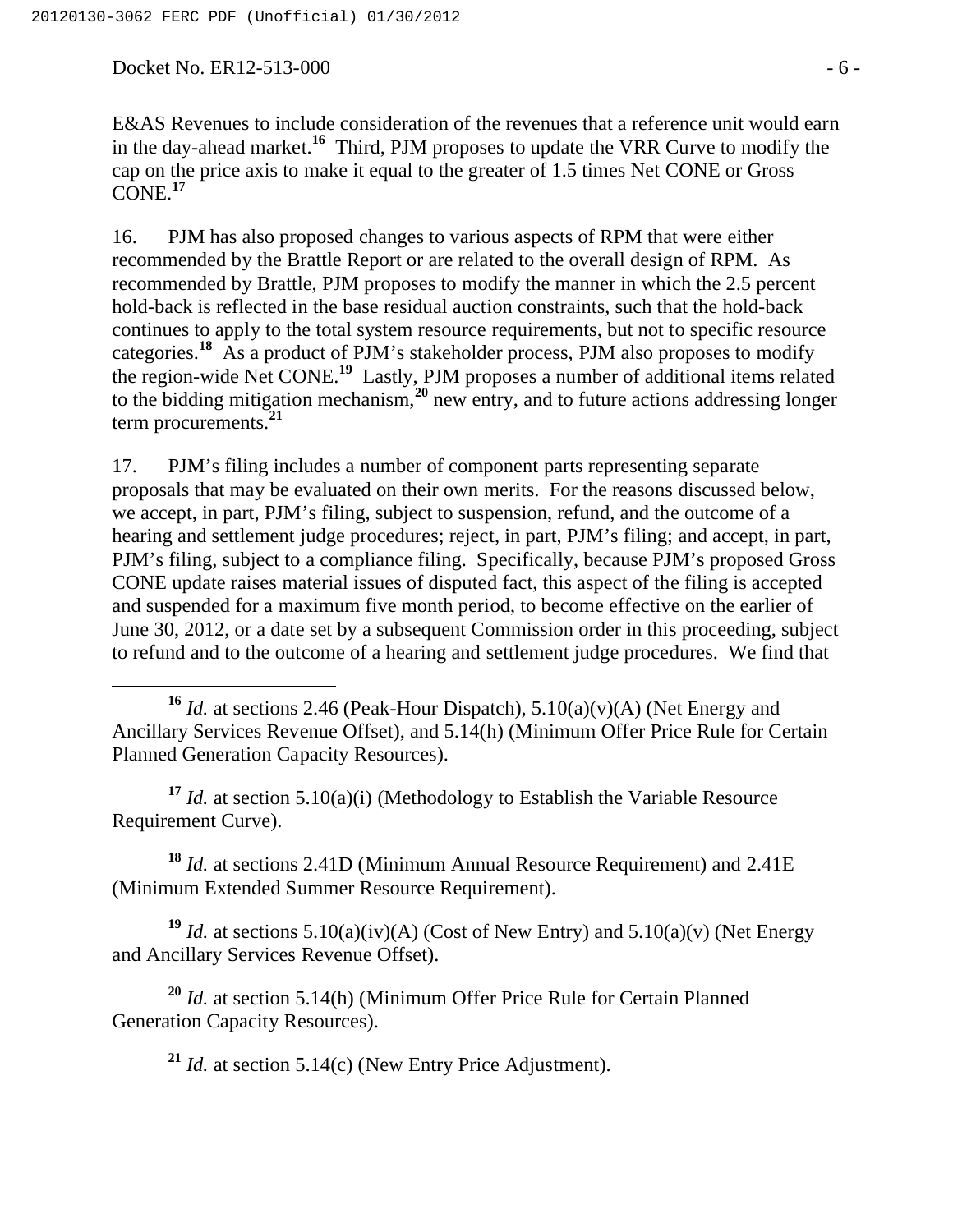Docket No. ER12-513-000 - 7 -

other proposals, including the VRR Curve, E&AS Revenue methodology, and 2.5 percent hold-back, have been sufficiently supported and we therefore accept these proposals, to become effective, as requested, on January 31, 2012, subject to compliance filings. In addition, we reject, as unsupported, PJM's proposal to revise its existing methodology for establishing a region-wide Net CONE and region-wide Gross CONE. Unless otherwise discussed below, we accept PJM's filing to become effective, as requested, on January 31, 2012.

#### **A. Updates to Gross CONE**

18. PJM's OATT specifies the benchmark Gross CONE values for the five CONE Areas in the PJM region.<sup>22</sup> Gross CONE is an estimate of the total project capital cost and annual fixed operations and maintenance expenses of a new generating plant of a type likely to provide incremental capacity to the PJM region in the forward delivery year addressed by the RPM auctions. The reference resource for the new generating plant is a combustion turbine power plant, configured with two General Electric Frame 7FA turbines.**<sup>23</sup>**

#### **1. PJM's Proposal**

19. PJM states that, while it proposes no changes to its current OATT requirement that the reference resource used for the Gross CONE estimate be a combustion turbine power plant, a revision to the defined term, reference resource, is appropriate to reflect the more

**<sup>23</sup>** *Id.* at section 2.58.

**<sup>22</sup>** *See id.* at section 5.10(a)(iv)(A). *CONE Area 1* represents the Eastern Mid-Atlantic Area Council (MAAC), as comprised by the transmission facilities owned by: Public Service Electric and Gas Company, Jersey Central Power and Light Company, Atlantic City Electric Company, PECO Energy Company, Delmarva Power and Light Company, and Rockland Electric Company. *CONE Area 2* represents Southwest MAAC, as comprised by the transmission facilities owned by: Potomac Electric Power Company and Baltimore Gas and Electric Company. *CONE Area 3* designates the transmission facilities owned by: American Electric Power, Dayton Power and Light Company, Commonwealth Edison Company, Allegheny Power, Duquesne Light Company, American Transmission Systems, Inc., and Duke Energy Ohio, Inc. and Duke Energy Kentucky, Inc. *CONE Area 4* represents Western MAAC, as comprised by the transmission facilities owned by: PPL Electric Utilities Corporation, Metropolitan Edison Company, and Pennsylvania Electric Company. Finally, *CONE Area 5* designates the transmission facilities owned by Virginia Electric and Power Company (Dominion).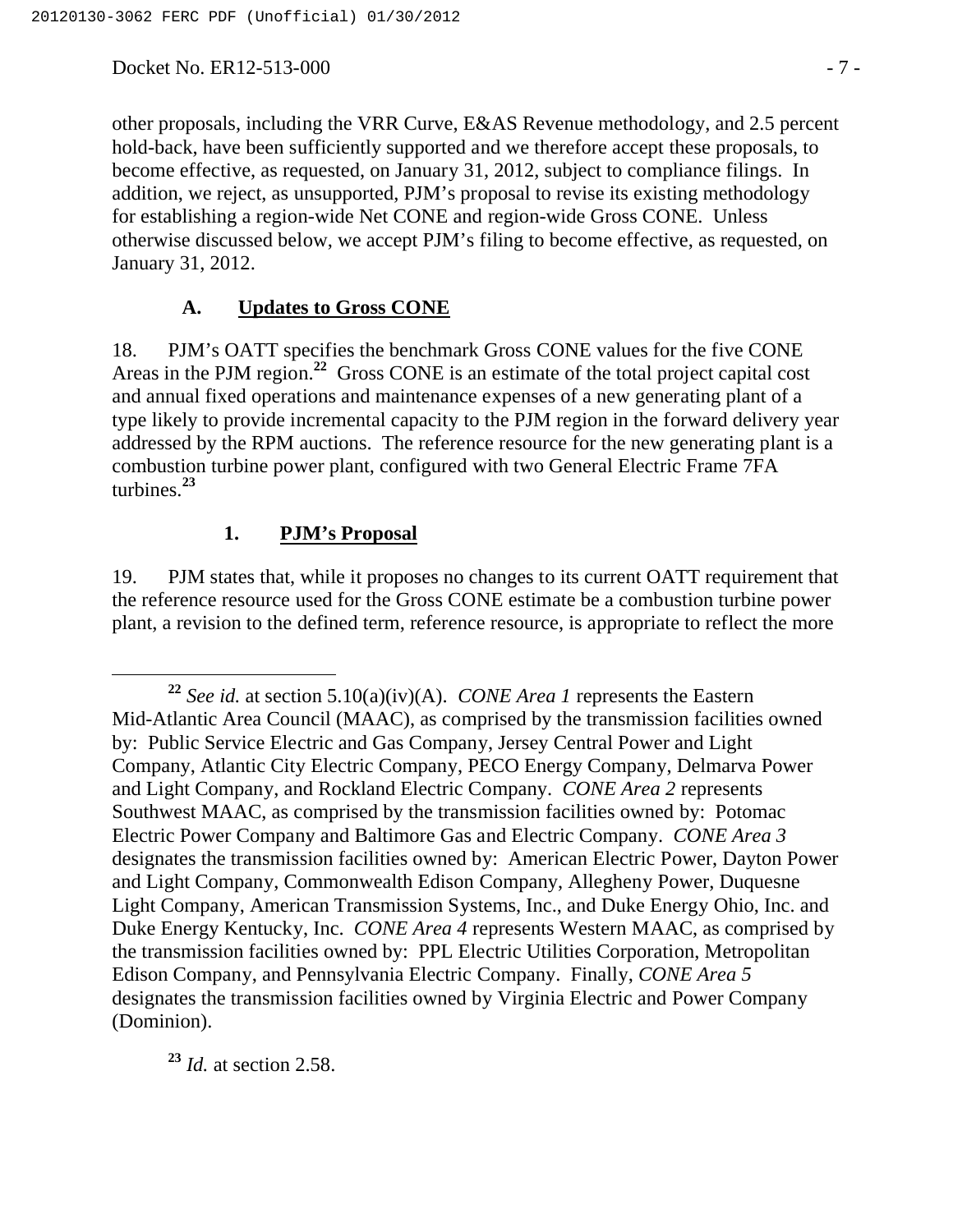#### Docket No. ER12-513-000 - 8 -

efficient heat rate produced by the latest combustion turbine model and to recognize the differing requirements among CONE Areas for emissions control technology.**<sup>24</sup>**

20. PJM proposes to update its existing Gross CONE values for the five CONE Areas, as recommended by the Brattle Report, based on recent installations of combustion turbine plants.**<sup>25</sup>** These values would be revised as follows: \$134,000/MW-year, for CONE Area 1; \$123,700/MW-year, for CONE Area 2; \$123,500/MW-year, for CONE Area 3; \$130,100/MW-year, for CONE Area 4; and \$111,000/MW-year, for CONE Area 5. PJM states that these estimated Gross CONE values are lower than those that would result from adjusting the 2014-15 delivery year values produced under its current OATT, as adjusted by the Handy-Whitman Index.**<sup>26</sup>** The Brattle Report found that these

 **<sup>24</sup>** As defined by the PJM OATT, the reference resource includes selective catalytic reduction technology. According to the Brattle Report, Brattle's Gross CONE estimates were based on combustion turbine plants that were fitted with selective catalytic reduction technology in each location except in CONE Area 5 (Dominion), where the current ozone attainment status does not yet require selective catalytic reduction. *See* PJM Filing, Attachment D, Exhibit 2 (2011 CONE Study) at 1.

<sup>25</sup> PJM states that these updated values are based on a full analysis by the Brattle Report that estimated the components of the representative power plants from the "bottom-up." PJM notes that the Brattle Report investigated each of the capital costs and fixed operations and maintenance costs. PJM states that the Brattle Report also used a financial model that includes estimates of the likely debt cost, required rate of return, income taxes, and the anticipated economic life of the plant. PJM also states that Brattle identified an appropriate site within each CONE Area for construction of the representative plant based on considerations including proximity to electric transmission infrastructure, access to major natural gas pipelines, site attractiveness as indicated by recently built power plants, and availability of vacant industrial land.

**<sup>26</sup>** Beginning with the 2013-14 delivery year, the Handy-Whitman Index of Public Utility Construction Costs (Handy-Whitman Index) has been used by PJM to update its benchmark Gross CONE values to reflect changes in generating plant construction costs, by region, before the base residual auction for each delivery year. The applicable Handy-Whitman Index used to adjust PJM's Gross CONE values, by CONE Area, is the most recently published twelve-month change in the Total Other Production Plant Index shown in the Handy-Whitman Index. Under this index, PJM uses the North Atlantic Region, for CONE Areas 1, 2, and 4; the North Central Region, for CONE Area 3; and the South Atlantic Region, for CONE Area 5. Absent a PJM-proposed modification to the Gross CONE values under section 205 of the FPA and an approval by the Commission of PJM's proposed Gross CONE values, PJM's OATT provides that the Handy-Whitman Index will be used to adjust the Gross CONE values.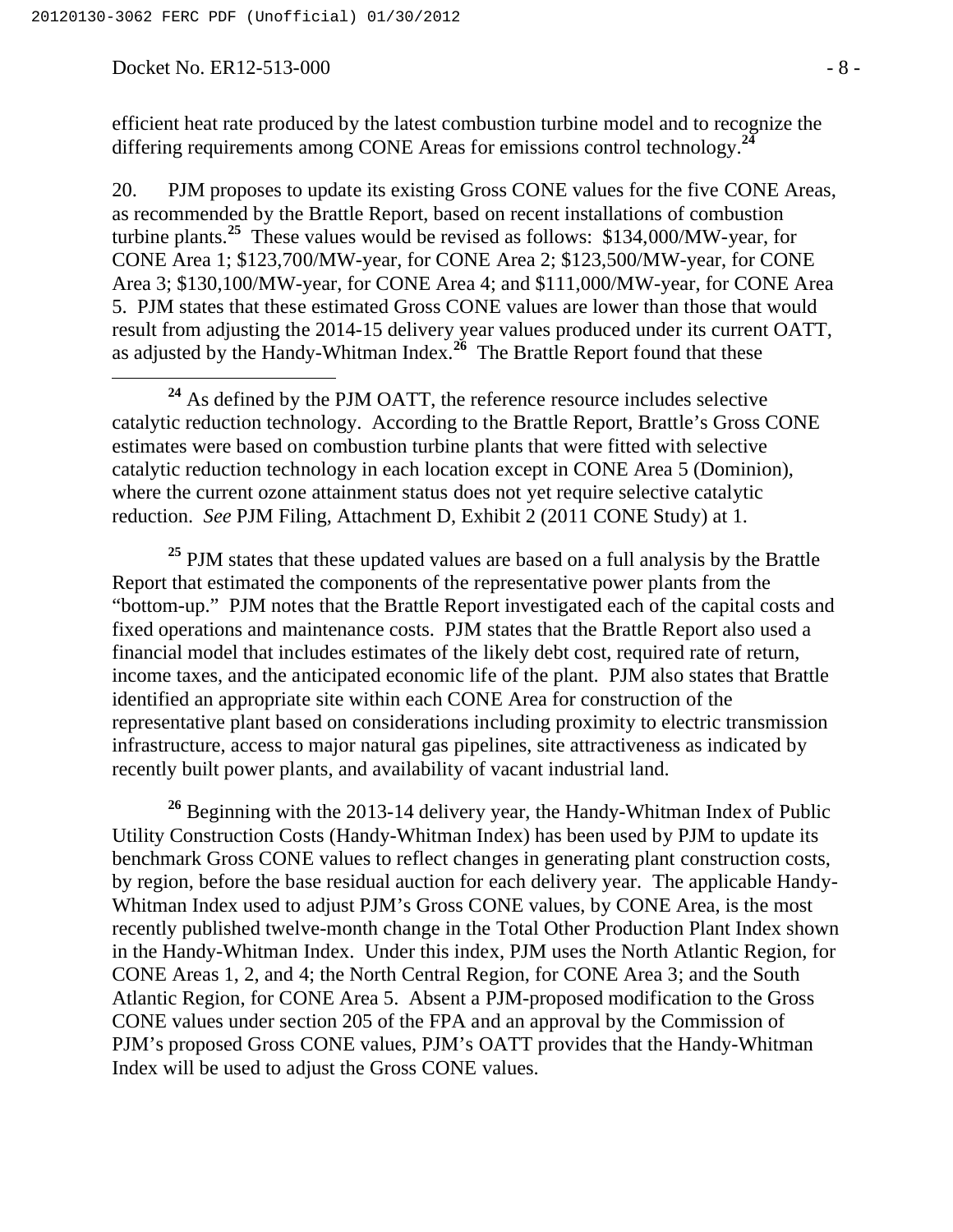Docket No. ER12-513-000 - 9 -

estimates were lower due, primarily, to reductions in equipment, materials, labor costs, and economies of scale attributable to the larger turbine model used in its estimate.

21. PJM states that, in calculating the updated Gross CONE values, it used its existing nominal levelized financial model<sup>27</sup> and that it is maintaining the Handy-Whitman Index adjustment method. According to PJM, the Brattle Report recommended that PJM consider transitioning to a real levelized approach for the Gross CONE. However, PJM proposes to maintain its current nominal levelized approach, stating that the Brattle Report's assumption regarding risk-neutral project developers fails to account for the real-world risks and uncertainties that can cause project developers to hold back on their investments if they are not assured of a satisfactory revenue stream. PJM also states that the Commission has consistently accepted use of the nominal levelized approach in RPM as just and reasonable, and has rejected attempts to compel PJM to base generic Gross CONE values (such as those used in the VRR Curve) on the real levelized basis.**<sup>28</sup>** Further, PJM states that the Brattle Report's recommendation was expressly conditioned on PJM changing its projected E&AS Revenues calculation methodology to be based on future market simulations and forward indices, which PJM states it is not proposing to do in this filing.

#### **2. Protests and Comments**

22. Consumer Advocates support PJM's proposed updated Gross CONE values and note that any comparison of the numerous cost elements included in this estimate, relative to actual construction costs under specific conditions, will show numerous differences in both a positive and a negative direction.

23. Other intervenors argue that PJM's proposed Gross CONE values are unreasonably low. AEP-Dayton argue that the Brattle Report Gross CONE values used by PJM may not reflect the increased costs of environmental compliance. AEP-Dayton add that using a Gross CONE value that is lower than the Gross CONE value used for the

**<sup>28</sup>** PJM Filing at 12-13 (citing *PJM Interconnection, L.L.C.*, 135 FERC ¶ 61,022, at P 49-51; *PJM Interconnection, L.L.C.,* 137 FERC ¶ 61,145, at P 32 (2011)).

**<sup>27</sup>** PJM states that the levelized annual cost provides information regarding the constant stream of revenues needed, on an annual basis, to cover project costs, including return on capital. According to PJM, these payment requirements can be expressed in either "real" or "nominal" terms. PJM explains that expressing the constant stream of payments in nominal terms (nominal levelized), means that the payment in each year is the same regardless of inflation; whereas, expressing the constant stream of payments in real terms (real levelized), means that the payment each year increases over the life of the project by the rate of inflation.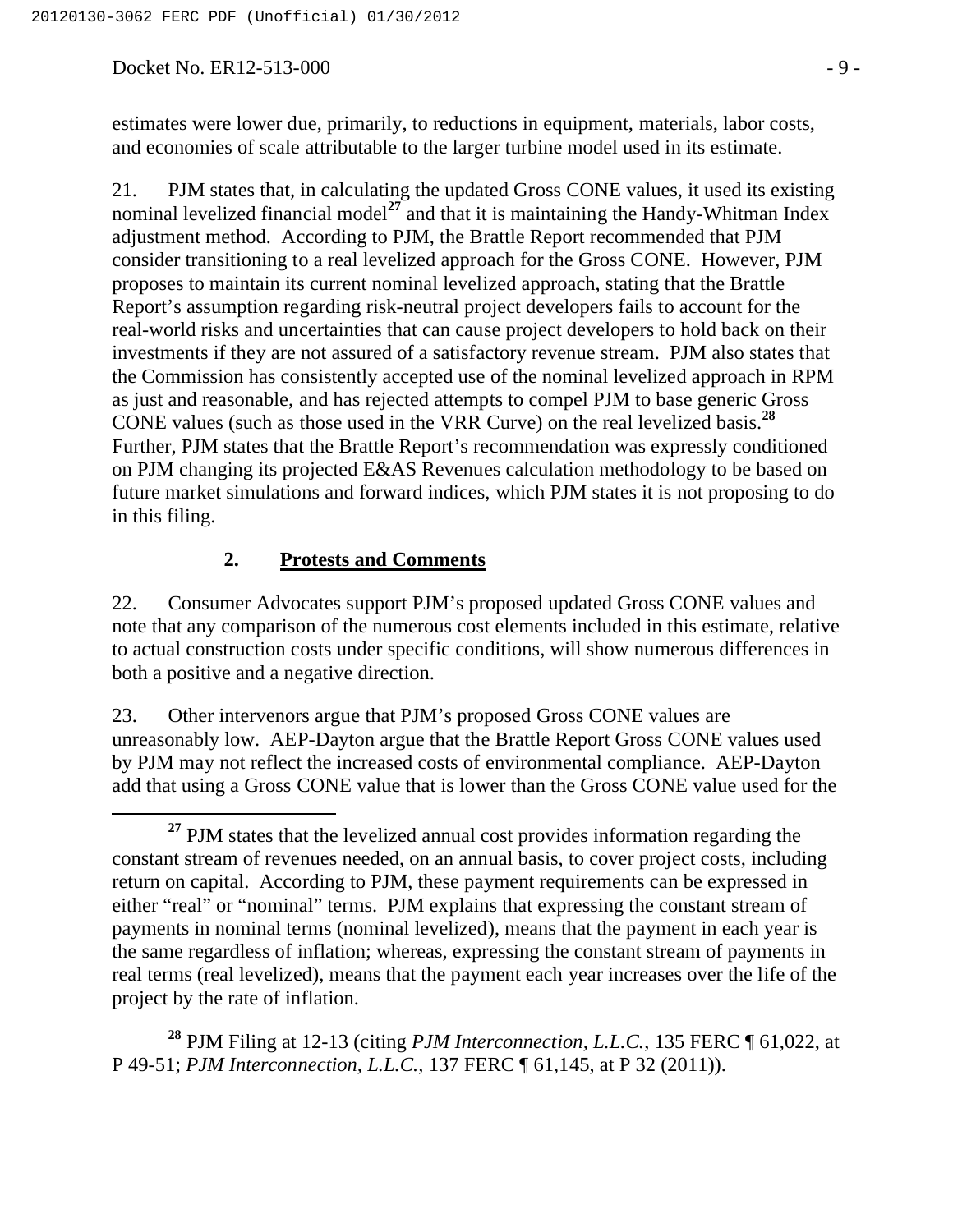Docket No. ER12-513-000 - 10 -

2014-15 auction is inaccurate and not representative of a realistic scenario for the 2015-16 delivery year. AEP-Dayton also assert that using a cost estimate for CONE Area 5 (comprised of Dominion) without selective catalytic reduction technology to reduce nitrogen oxide  $(NO_x)$  emissions is also ignoring the reality of current state and federal regulations. AEP-Dayton argues that PJM has failed to support the exclusion of selective catalytic reduction technology from the cost of construction of a new combustion turbine unit in CONE Area 5.

24. LS Power also argues that PJM's proposed Gross CONE values are unreasonably low. Specifically, LS Power argues that the proposed Gross CONE values for CONE Areas 1, 2, and 5 significantly understate the amount of property taxes that a new entrant must pay. Additionally, LS Power asserts that PJM's proposed values for all five CONE Areas are based on an unreasonably low estimate of an owner's contingency costs for a new facility. LS Power argues that PJM should be directed to revise its proposed Gross CONE values to properly account for all forms of property taxes and a ten percent allowance for owner contingency costs. Overall, LS Power asserts that the impact of the unreasonably low Brattle estimates for property taxes and owner's contingency costs understates Gross CONE, on a MW-year basis, by \$10,700, \$9,300, \$7,100, \$7,200, and \$9,400 for CONE Areas 1 to 5, respectively.

25. PSEG argues that PJM's proposed Gross CONE values for CONE Area 1 rely on inaccurate cost assumptions, should be set for hearing, and their implementation should be suspended for five months,**<sup>29</sup>** thus allowing current OATT provisions to remain in effect for the upcoming May 2012 base residual auction. Alternatively, PSEG requests

**<sup>29</sup>** PSEG states that for cases involving rate decreases in which the Commission as a general practice has either accepted the rates without suspension or imposed minimal suspension periods are inapposite to the instant facts and would not interfere with the Commission's ability to order a maximum suspension period for acceptance of PJM's proposed Gross CONE decrease. PSEG notes that PJM's filing would result in a 6.3 percent reduction in the combustion turbine Gross CONE value for CONE Area 1 relative to the existing Gross CONE value if current OATT provisions were to remain in effect. PSEG argues that the combustion turbine Gross CONE value proposed by PJM for setting the level of the VRR Curve is not the actual "rate" paid for capacity and, in fact, is an inappropriate reduction in Gross CONE values. PSEG argues that such an inappropriate reduction in Gross CONE could actually result in higher capacity prices. PSEG claims that if the VRR Curve is perceived to be unrealistically low, there could be incentives for developers not to bid, delay bidding new units, or retire existing units. PSEG also asserts that inappropriate reductions in Gross CONE would tend to raise prices over the long run, as prices would become more volatile since developers would delay entry until shortage conditions occur.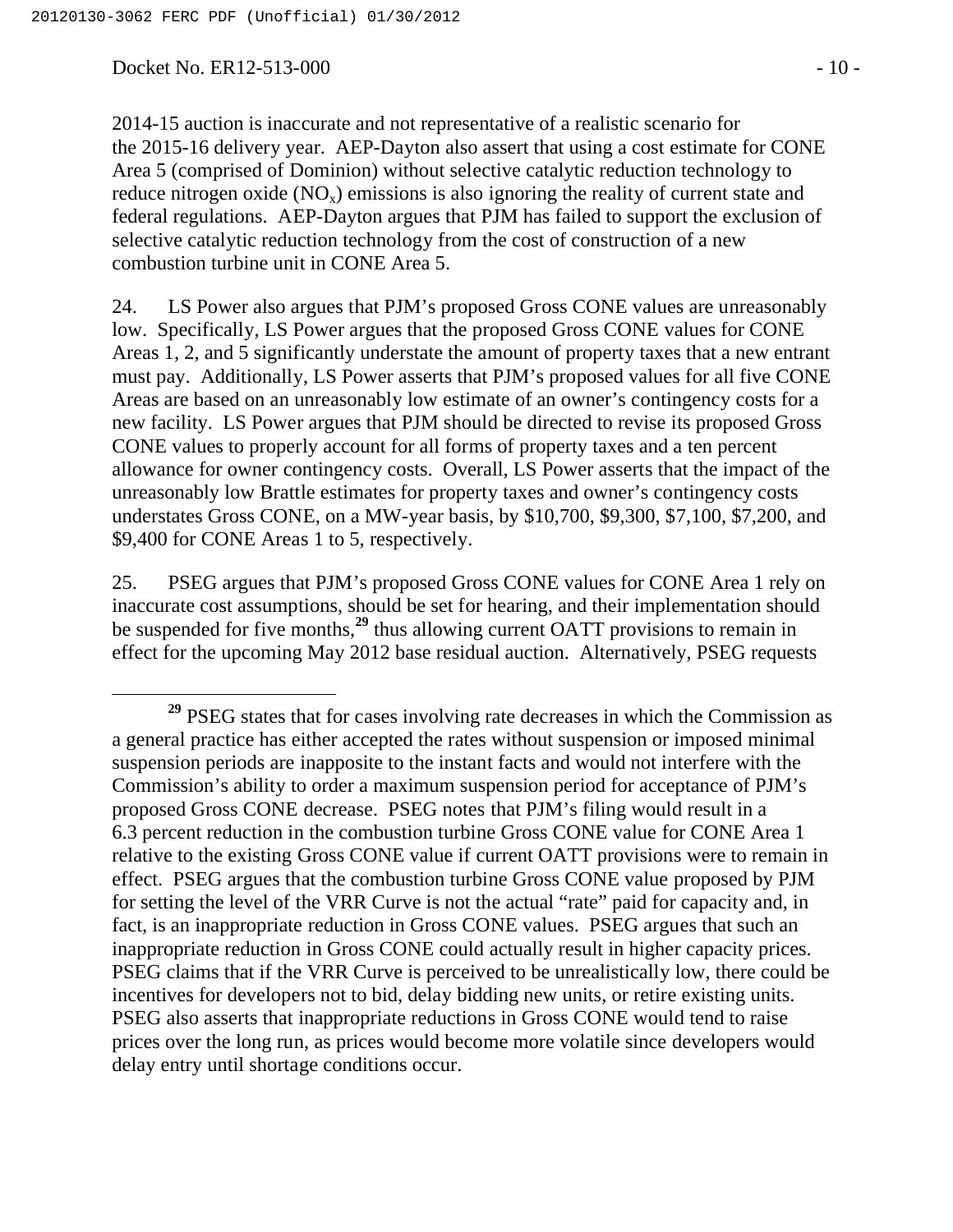#### Docket No. ER12-513-000 - 11 -

that the Commission issue an interim order modifying Gross CONE for CONE Area 1. PSEG argues that, according to its consultant, estimated total construction costs for CONE Area 1 are 34 percent higher for a combustion turbine unit and 29 percent higher for a combined cycle unit, as compared to the Brattle Report's estimates. PSEG further claims that the findings of its consultant take account of local conditions and requirements specific to New Jersey and other CONE Area 1 regions. PSEG concludes that PJM's proposed Gross CONE values for CONE Area 1 significantly understate the cost of building new generation in New Jersey. Specifically, PSEG argues that the Brattle Report's Gross CONE values are based on assumptions for regions outside of the New Jersey reference area and fail to adequately adjust for those differences.

26. PSEG argues that while the Brattle Report calculations for CONE Area 1 are based on the cost of constructing reference resources in Middlesex County, New Jersey, the Brattle Report's cost assumptions relied on the Gulf Coast region as the base case and then failed to make adequate adjustments to reflect local conditions in New Jersey. Specifically, PSEG asserts that the Brattle Report estimate excludes the following cost items: (i) costs of piles; (ii) costs of switchyard and switchyard-related work; (iii) storm water environmental-related costs; (iv) insurance costs; (v) owner's contingency; and (vi) a growth factor to cover the cost of design growth. PSEG further asserts that the Brattle Report's margin assessment for engineering, procurement, and construction contract costs are understated. Finally, PSEG asserts that the Brattle Report's alleged claims of lower material, equipment and labor costs cannot be supported; PSEG argues that these costs have either increased or been relatively stable over recent years.**<sup>30</sup>**

27. GenOn argues that PJM's proposed values in CONE Areas 1 and 2 significantly underestimate actual costs. Specifically, GenOn claims that PJM understated the current capital costs for a combustion turbine in CONE Areas 1 and 2 by approximately 50 percent and 43 percent, respectively. GenOn asserts that while the Brattle Report purports to identify factors that explain certain lower values within its cost estimates, an alternative analysis, prepared by GenOn's consultant, identifies inaccuracies in those

**<sup>30</sup>** PSEG notes that major construction projects in New Jersey must comply with federal and New Jersey wage rates requirements, and asserts that prevailing union wages for construction craft labor have increased by about 10.4 percent from 2008 to 2011. PSEG also argues that the Brattle Report significantly underestimates the labor expense attributable to a typical generation project in Middlesex County. PSEG further claims that PSEG Power's experience constructing generating plants suggests that the man-hours needed to construct a combined cycle unit are 46 percent higher, as compared to the Brattle Report's findings. PSEG also claims that a review of the Producer Price Index shows that the cost of major bulk materials used to construct power generating facilities have increased on average by 11 percent from 2008 to 2011.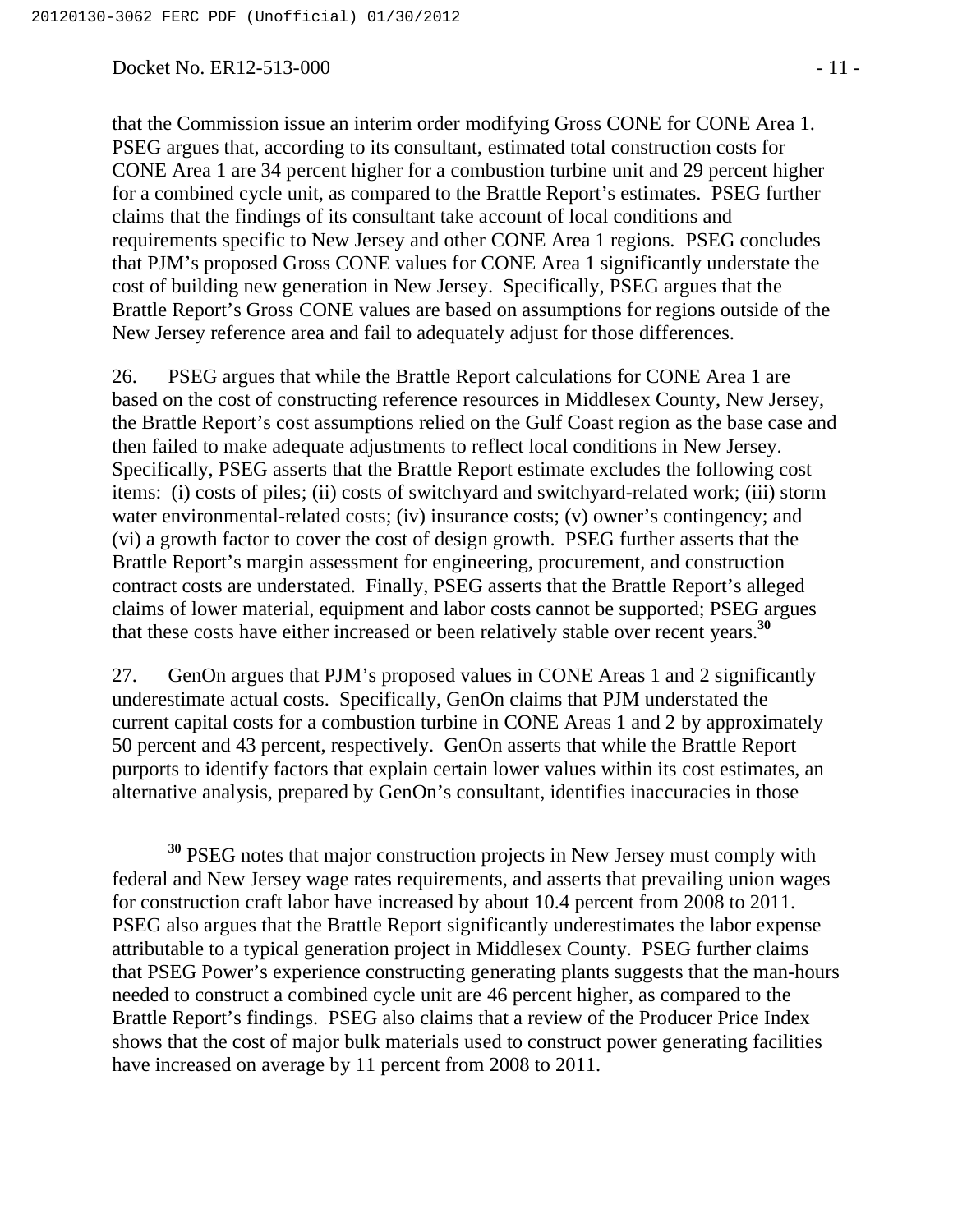Docket No. ER12-513-000 - 12 -

findings. GenOn states that its consultant prepared its own "bottom-up" analysis of new combustion turbine and combined cycle plant costs in CONE Areas 1 and 2. GenOn states that this analysis incorporates the same turbine technology and assumes some of the same cost efficiencies associated with new technology that the Brattle Report incorporates. However, GenOn states that its consultant identified several areas in which higher regional costs were not fully accounted for in the Brattle Report, and that the Brattle Report failed to reflect current prices in the marketplace or otherwise omitted inappropriately other relevant factors from its estimates.

28. GenOn states that its analysis differs significantly from the findings made in the Brattle Report with respect to the following factors: (i) electrical interconnection costs;<sup>31</sup> (ii) gas interconnection costs; (iii) owner-furnished equipment and balance of plant expenses, inclusive of the escalation factor; (iv) contingency costs to cover certain permitting, legal, financial advisory and study costs associated with plant development; (v) other owner's costs and associated financing costs; (vi) omissions of working capital and inventories; (vii) different sales tax rates; and (viii) operation and maintenance, due to a failure to account for a proper estimation of property taxes. GenOn concludes that, because of the flaws and omissions in PJM's analysis, the Commission should reject PJM's proposed Gross CONE values for CONE Areas 1 and 2 and direct PJM to adopt the Gross CONE values supported by GenOn's consultant. GenOn asserts that the values for the combustion turbine plant should apply to establish Gross CONE for CONE Areas 1 and 2 and that PJM should utilize the values for the combustion turbine plant and the combined cycle plant as developed by GenOn's consultant in order to establish Gross CONE estimates, as applicable to the Minimum Offer Price Rule.**<sup>32</sup>** GenOn requests that if the Commission does not reject the PJM Gross CONE values for Areas 1 and 2, the Commission should set these issues for hearing and/or a technical conference.

29. ODEC, *et al*. oppose PJM's proposal to maintain both the nominal levelized method for calculating the estimated Gross CONE as well as the Gross CONE updates per the Handy-Whitman Index. ODEC, *et al*. argue that, if PJM is permitted to retain the nominal levelized method, which Brattle determined will result in an overstatement of cost recovery and over-procurement of resources, then PJM should not be permitted to add to the overstated Gross CONE based on annual Handy-Whitman Index updates. ODEC, *et al*. argue that PJM should be required to adopt an alternative proposal that garnered the greatest stakeholder support, which proposed to use a nominal levelized

**<sup>31</sup>** GenOn notes that this review found that these costs were underestimated by approximately \$199.6 million in CONE Area 1 and \$74.9 million in CONE Area 2.

**<sup>32</sup>** PJM's Minimum Offer Price Rule is discussed is section IV.G of this order, below.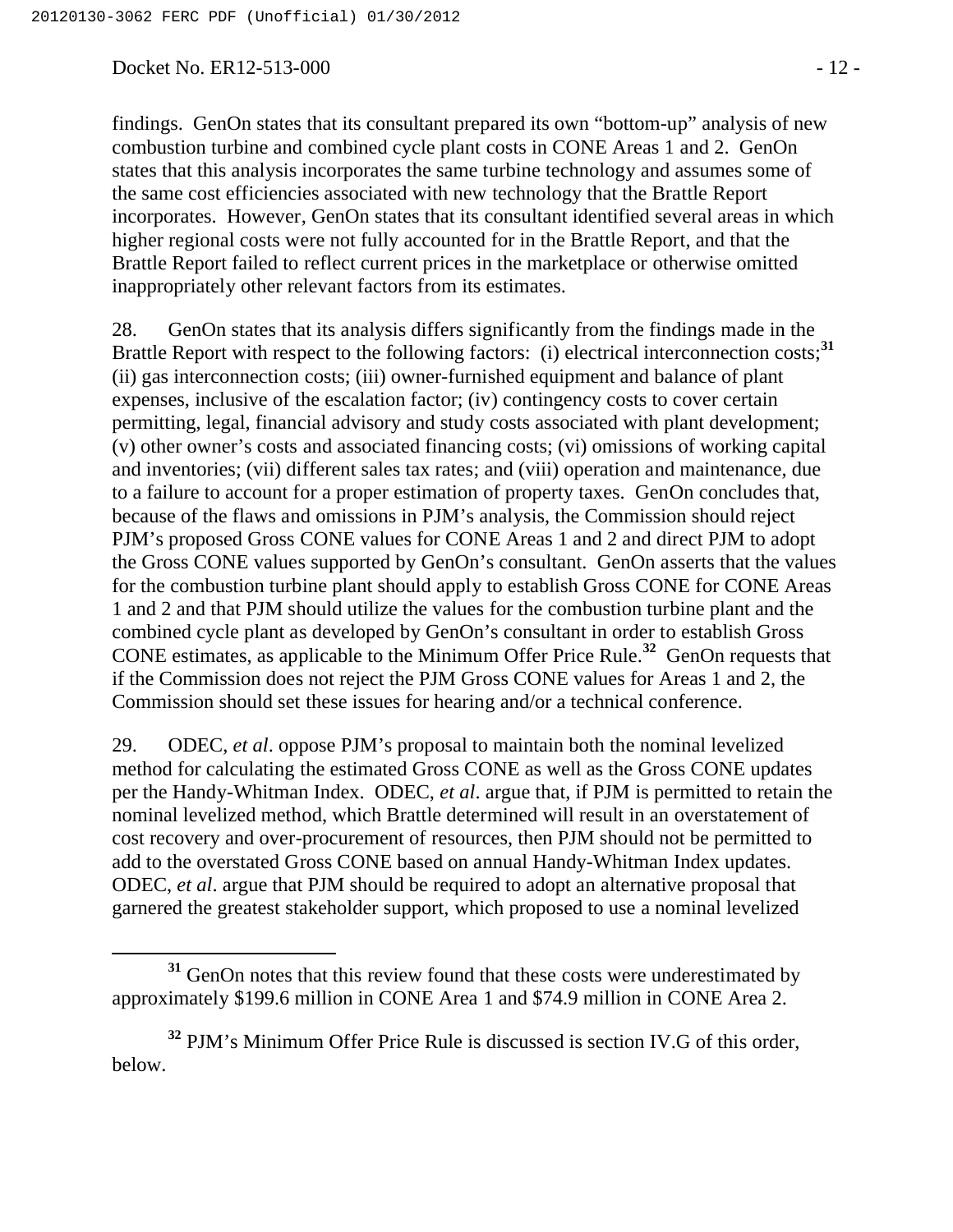Docket No. ER12-513-000 - 13 -

approach for calculating the Gross CONE estimates, without an annual Handy-Whitman Index adjustment; or alternatively, should be required to shift to the real levelized approach with an annual Handy-Whitman Index adjustment. ODEC, *et al*. assert that PJM's reliance on the fact that it is not proposing one of the Brattle Report's revisions, regarding E&AS Revenues, is an insufficient reason to retain a levelization approach which the Brattle Report found will overstate revenues and cause an over-procurement of resources.

### **3. Intervenors' Answers**

30. The IMM argues that GenOn's proposed Gross CONE does not adequately support GenOn's higher values for a number of components relative to the Brattle Report's values. The IMM asserts that its calculations, by contrast, are generally consistent with the Brattle Report's calculations. The IMM notes that the primary differences between GenOn and the Brattle Report include an assessment of engineering, procurement and construction contract costs (about 1.3 times greater), transmission interconnection costs (about 19.2 times greater), and financial/closing fees (about 12.8 times greater). The IMM argues that the GenOn study does not adequately support inclusion of much higher values for these items. The IMM agrees that it would be appropriate to include transmission interconnection costs based on the interconnection costs for units in the queues rather than for completed projects and to do so by region; while the IMM finds that those interconnection costs would be higher than those in the Brattle Report, the IMM argues that they would not be as high as those in the GenOn study.

31. P3 and PSEG challenge ODEC, *et al.*'s arguments that PJM should use a reallevelized method for the Gross CONE estimates or, in the alternative, should eliminate the automatic Gross CONE updates based on the Handy-Whitman Index. PSEG argues that the nominal levelized approach for calculating Gross CONE is appropriate and has been previously accepted by the Commission as just and reasonable, as applied to PJM's Minimum Offer Price Rule. P3 argues that the proposal to use real levelized Gross CONE values was debated at length and proved to be impracticable. P3 further notes that the use of the Handy-Whitman Index has been settled by the Commission and is not an issue on which PJM has proposed changes in the instant proceeding.

## **4. PJM's Answer**

32. PJM argues that its proposed Gross CONE values are well within the range of reasonableness that is likely to reflect actual Gross CONE. PJM also asserts that this issue can be addressed and resolved by the Commission, without recourse to a hearing. PJM adds that the Commission, in the past, has never ordered an evidentiary hearing to consider the issue of Gross CONE values, whether in the case of PJM or the New York Independent System Operator, Inc., the only other transmission provider using Gross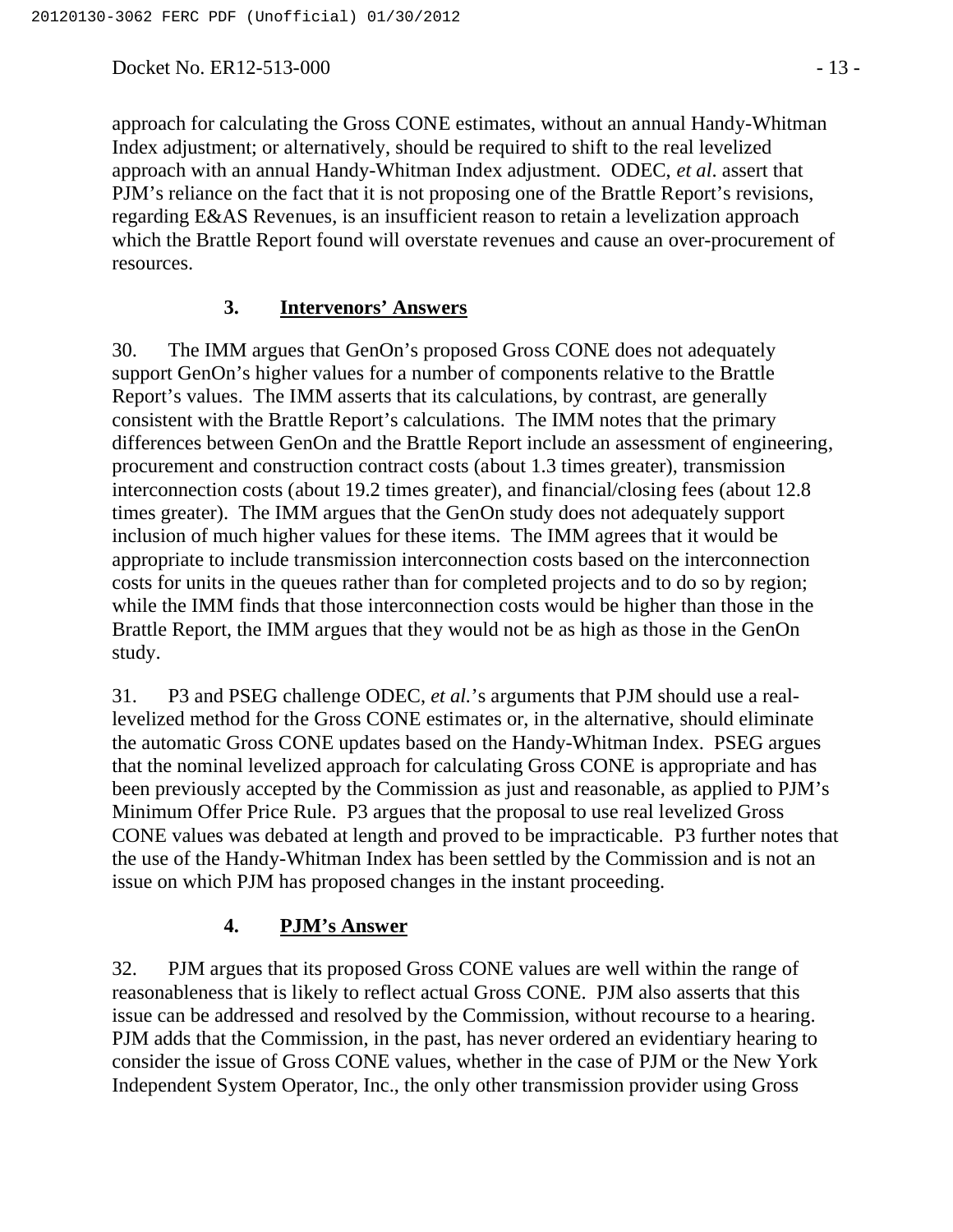Docket No. ER12-513-000 - 14 -

CONE values. PJM also states that in its last triennial review filing, where many of the same generation owners protested that PJM's Gross CONE values were too low, the Commission found that whether or not higher rates might also be just and reasonable does not allow the Commission to reject a utility's just and reasonable proposal under section 205.**<sup>33</sup>**

33. PJM states that the Commission should compare the proposed Gross CONE estimates with the last Gross CONE estimates that it accepted as just and reasonable for the PJM region, that is, those it approved in the last triennial review. While protesters compare PJM's proposed Gross CONE values with the Handy-Whitman Index-adjusted Gross CONE values from the last base residual auction, PJM states that the Handy-Whitman Index is only a tool for adjusting Gross CONE values and not a substitute for a detailed review. PJM states that its proposed Gross CONE values have increased, relative to currently just and reasonable Gross CONE values, for all but CONE Area 5, where costs have lowered by two percent due to a changed assumption regarding emissions control technology.

34. PJM argues that the Gross CONE valuations proposed by GenOn and PSEG rely on significantly inflated values, as compared to Commission-accepted 2009 Gross CONE values. PJM notes that GenOn's estimates of the capital costs for a new combustion turbine plant imply a levelized Gross CONE value that is 121 percent higher than the values the Commission accepted for CONE Area 1 (Eastern MAAC) and 94 percent higher than the Commission-accepted values for CONE Area 2 (Southwest MAAC). PJM adds that PSEG's capital costs would translate to a levelized Gross CONE that is 60 percent higher than PJM's 2009 values.

35. PJM argues that intervenors' alternative estimates are caused by very large increases in relatively few line items. PJM provides additional support for its proposed Gross CONE values and PJM provides reasoning as to why the large increases supported by intervenors are based on incorrect assumptions that result in inflated estimates. For instance, PJM states that GenOn's electrical interconnection cost estimates represent over half of GenOn's total proposed increase in Gross CONE for CONE Area 1 and a third of the proposed increase in CONE Area 2. PJM states that GenOn's analyses are inappropriately based on interconnection cost estimates from feasibility studies, which are worst-case estimates that are likely to be well above actual interconnection costs (over eight times actual costs for successful projects).

**<sup>33</sup>** PJM Answer at 5 (citing *PJM Interconnection, L.L.C.*, 126 FERC ¶ 61,275, at P 38 (2009) (March 2009 Order)).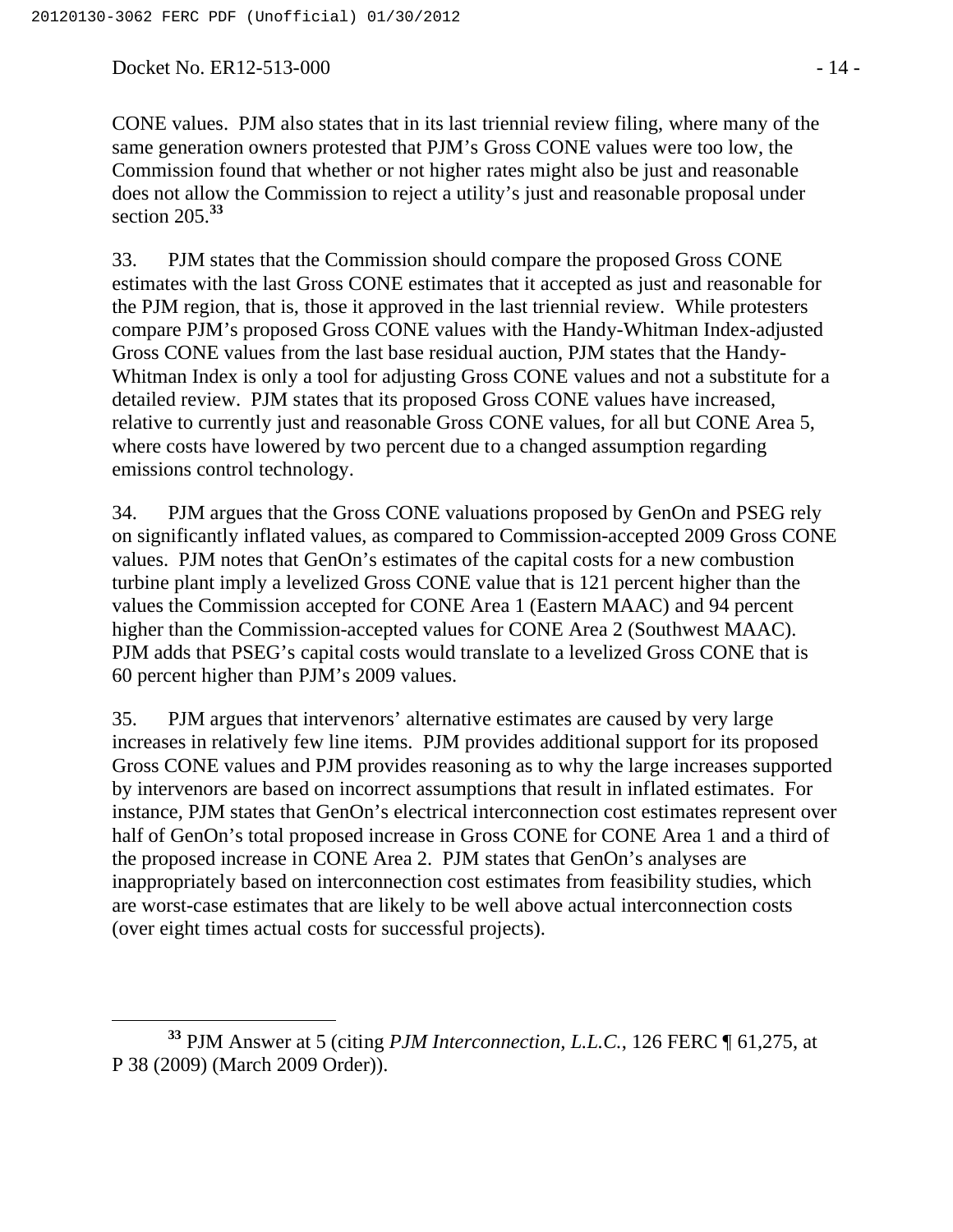Docket No. ER12-513-000 - 15 -

36. Finally, PJM argues that it was not required, in its filing, to demonstrate that existing provisions of its OATT remain just and reasonable, including its use of the nominal levelized financial modeling approach to determine Gross CONE and its use of the Handy-Whitman Index adjustment. PJM asserts, rather, that the burden of showing that these provisions are now unjust and unreasonable rests with the intervenors that would seek to remove them from the OATT. PJM adds that this burden has not been met here.

### **5. Answers to PJM's Answer**

37. PSEG renews its request for a five month suspension and a full evidentiary hearing of PJM's proposed Gross CONE values for CONE Area 1. PSEG includes additional cost analyses to account for financial components and other non-construction cost components, which, according to PSEG, show that PJM's proposed levelized Gross CONE values for combustion turbine and combined cycle plants are understated by 46 percent and 36 percent, respectively. PSEG states that PJM fails to address factual assertions regarding labor productivity levels and rising prices for commodities.

38. GenOn argues that PJM has not adequately demonstrated that its proposed updates to the Gross CONE are within an acceptable range of reasonableness. GenOn contends that recent trends demonstrate that costs are increasing, not decreasing. GenOn states that its experience indicates significant flaws with certain cost estimates provided by PJM. For instance, GenOn states that the property tax estimates relied upon by the Brattle Report differ significantly from what GenOn actually pays.

#### **6. Commission Determination**

39. For the reasons discussed below, we find that PJM's proposed updates to the Gross CONE values for the five CONE Areas have not been shown to be just and reasonable, and may be unjust, unreasonable, unduly discriminatory or preferential, or otherwise unlawful. Accordingly, we accept PJM's proposed Gross CONE values for filing, subject to refund and a five month suspension, to become effective the earlier of June 30, 2012, or a date set by a subsequent Commission order in this proceeding. With regards to the levelization methodology and the Handy-Whitman Index, we reject intervenors' arguments as outside the scope of PJM's section 205 filing. PJM has not proposed to change its existing levelization methodology or the application of the Handy-Whitman Index for annual Gross CONE escalation.

40. The Gross CONE values used by PJM to set its RPM auction parameters were first implemented by PJM in 2006 and were then updated in 2009.<sup>34</sup> In the October 2009

 **<sup>34</sup>** *See PJM Interconnection, L.L.C.*, 129 FERC ¶ 61,090, at P 42 (2009) (October 2009 RPM Order).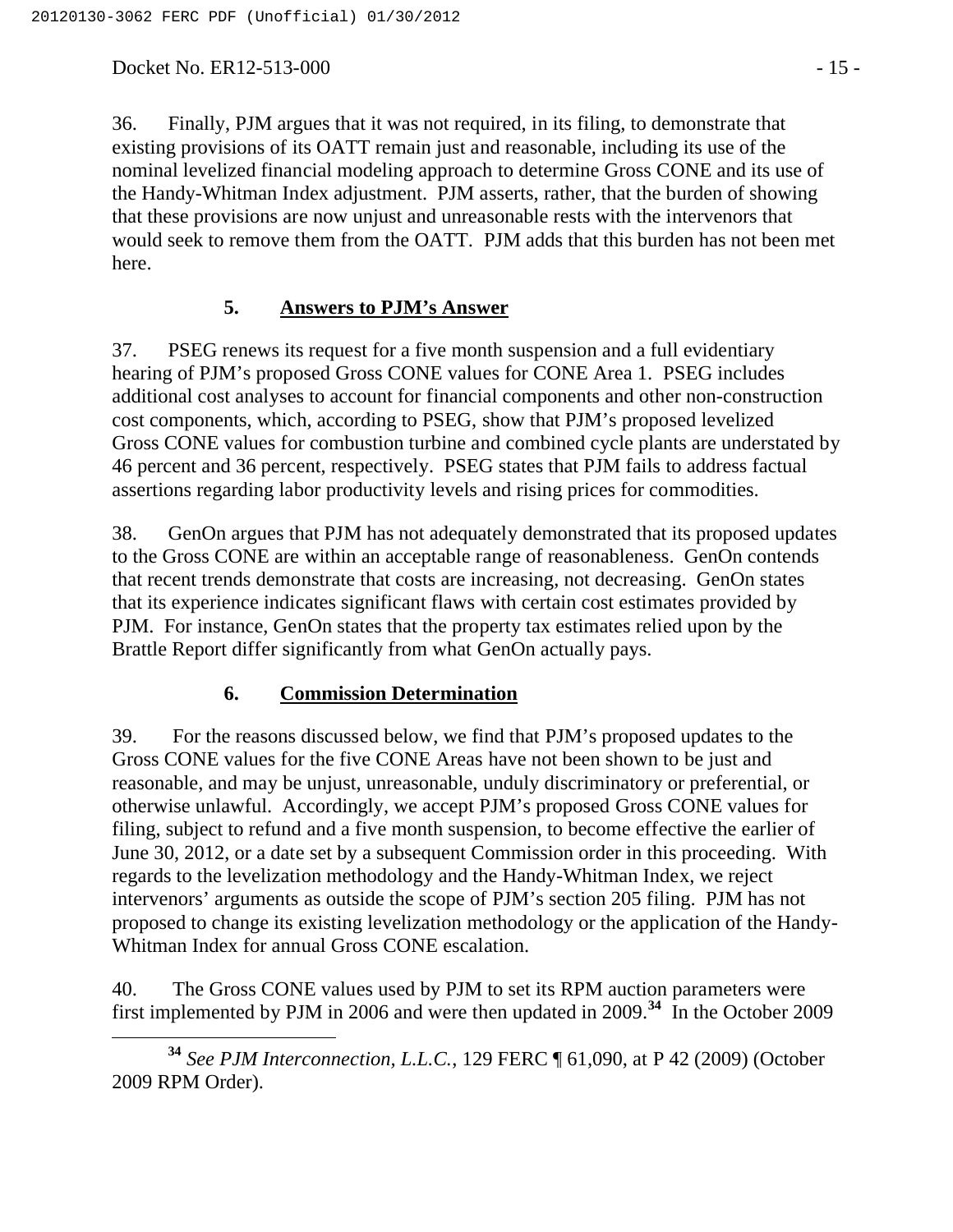Docket No. ER12-513-000 - 16 -

RPM Order, the Commission accepted PJM's proposal for a new automated Gross CONE adjustment process, subject to conditions. In doing so, however, the Commission noted that, because PJM's Gross CONE values rely on cost assumptions and the need for predicting future costs leading up to the delivery year, hearing procedures may be required when revisions to these values are claimed to be necessary and/or where issues of disputed fact concerning these proposed revisions are raised.

41. Here, we find that intervenors have raised a number of material issues of disputed fact as to the proper calculation of the Gross CONE values, as summarized above. Intervenors argue, for example, that PJM has failed to include accurate electrical and gas interconnection costs, property tax estimates, location-specific adjustments, and costs for material, labor and equipment. AEP-Dayton also assert that using a cost estimate for CONE Area 5, without selective catalytic reduction technology to reduce  $NO<sub>x</sub>$  emissions, ignores the reality of current state and federal regulations. These issues, along with related cost disputes detailed above, cannot be resolved based on the submitted record and we will therefore accept and suspend the Gross CONE values for five months, subject to the outcome of a hearing.

42. The Commission's policy regarding rate suspensions is that rate filings generally should be suspended for the maximum period permitted by statute where preliminary study leads the Commission to believe that the filing may be unjust, unreasonable, or that it may be inconsistent with other statutory standards.**<sup>35</sup>** While shorter suspensions may be warranted in circumstances where suspension for the maximum period may lead to harsh and inequitable results,**<sup>36</sup>** suspension for the maximum period in this case will not lead to harsh and inequitable results because PJM's existing just and reasonable OATT includes a mechanism for adjusting Gross CONE values to reflect changes in conditions.**<sup>37</sup>** Additionally, suspension for the maximum period is warranted for practical reasons, as it would not be possible to revise the demand curve retroactively.<sup>38</sup> Accordingly, we will

 **<sup>35</sup>** *Boston Edison Co.,* 12 FERC ¶ 61,211 (1980); *see also Great Lakes Gas Transmission Co.*, 12 FERC ¶ 61,293 (1980).

**<sup>36</sup>** *West Texas Utilities Co.*, 18 FERC ¶ 61,189, at 61,375 (1982).

**<sup>37</sup>** PJM OATT, Attachment DD at section 5.10(a)(iv)(B).

**<sup>38</sup>** *See New York Independent System Operator, Inc*., 134 FERC ¶ 61,058, at P 168 (suspending revised demand curves for a five month period and recognizing the potential need to retain the currently-effective demand curves for an additional period), *order on clarification and reh'g*, 134 FERC ¶ 61,178, at P 16 (2011). *See also Mirant Energy Trading, LLC v. PJM Interconnection, LLC*, 122 FERC ¶ 61,007, at P 38 (2008) (dismissing complaint due to the difficulty of re-running a market); *Bangor Hydro-Electric Company v. ISO New England Inc*., 97 FERC ¶ 61,339, at 62,590 (2001)

(continued…)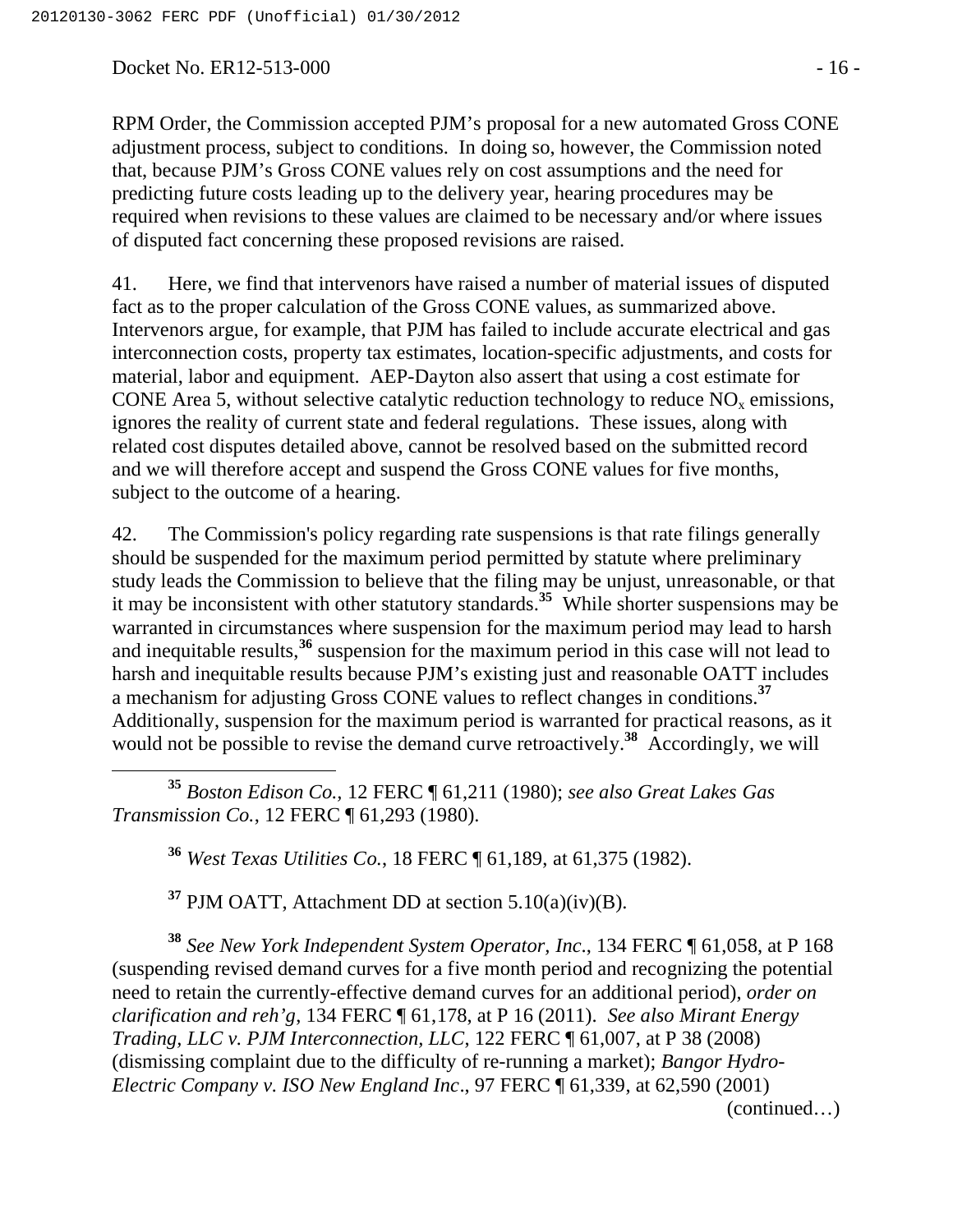Docket No. ER12-513-000 - 17 -

accept PJM's proposed Gross CONE values for filing and suspend them for five months**,** to become effective the earlier of June 30, 2012, or a date set by a subsequent Commission order in this proceeding.**<sup>39</sup>**

43. While we are setting this matter for a trial-type evidentiary hearing, we encourage the parties to make every effort to settle their disputes before hearing procedures are commenced. To aid the parties in their settlement efforts, we will hold the hearing in abeyance and direct that a settlement judge be appointed, pursuant to Rule 603 of the Commission's Rules of Practice and Procedure.**<sup>40</sup>** If the parties desire, they may, by mutual agreement, request a specific judge as the settlement judge in the proceeding; otherwise, the Chief Judge will select a judge for this purpose.**<sup>41</sup>**

44. The settlement judge shall report to the Chief Judge and the Commission within 30 days of the date of this order concerning the status of settlement discussions. Based on this report, the Chief Judge shall provide the parties with additional time to continue their settlement discussions or provide for commencement of a hearing by assigning the case to the presiding judge.

# **B. Region-Wide Gross CONE and Net CONE**

45. PJM utilizes a Net CONE for the unconstrained region (region-wide Net CONE) to set the pricing points for the VRR Curve in the unconstrained region (region-wide VRR Curve). Generally, PJM calculates Net CONE based on the Gross CONE minus E&AS Revenues.**<sup>42</sup>** Under the current OATT, the stated Gross CONE value used in

(finding that re-settling a market would do more harm to wholesale electricity markets than is justifiable or appropriate and would be fundamentally unfair to market participants).

<sup>39</sup> PJM therefore will be required to use its existing just and reasonable Gross CONE values, as adjusted by the Handy-Whitman Index, for the May 2012 base residual auction, which occurs prior to June 30, 2012.

**<sup>40</sup>** 18 C.F.R. § 385.603 (2011).

 $\overline{a}$ 

**<sup>41</sup>** If the parties decide to request a specific judge, they must make their joint request to the Chief Judge by telephone at (202) 502-8500 within five (5) days of the date of this order. The Commission's website contains a list of Commission judges and a summary of their background and experience (www.ferc.gov – click on Office of Administrative Law Judges).

**<sup>42</sup>** PJM OATT, Attachment DD at section 2.42.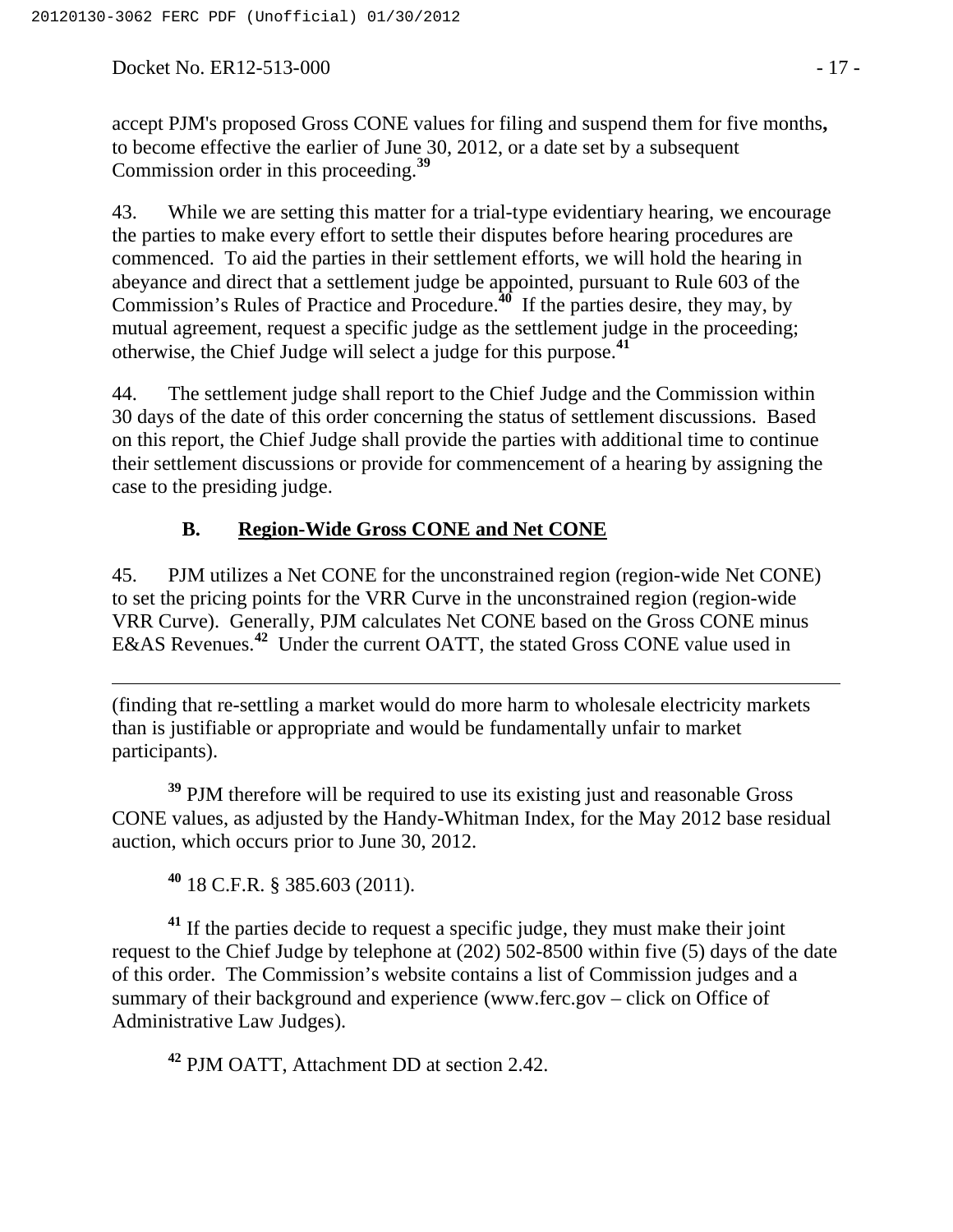Docket No. ER12-513-000 - 18 -

developing the region-wide VRR Curve is set at the lowest Gross CONE value for any CONE Area within PJM. PJM uses a region-wide Gross CONE that is valued at \$112,868 per MW-year, to establish the region-wide Net CONE and the region-wide VRR Curve.**<sup>43</sup>** By contrast, the region-wide E&AS Revenues are determined based on the annual average of the region-wide revenues (rather than the lowest revenues of any region) that would have been received by the reference resource during the past three years. **44**

46. For any delivery year, PJM can also establish a separate VRR Curve for constrained locational deliverability areas.**<sup>45</sup>** For this purpose, PJM calculates a locationspecific Net CONE for each of the five CONE Areas in the PJM region. The locationspecific Net CONE for each CONE Area is based on the Gross CONE for the applicable CONE Area.**<sup>46</sup>**

#### **1. PJM's Proposal**

47. PJM proposes to change the way that it determines the region-wide Net CONE that is used to develop the region-wide VRR Curve. First, it proposes to calculate the Net CONE for each of the five CONE Areas by deducting the historical E&AS Revenues that would have been earned by the reference resource in a CONE Area from the Gross CONE applicable to that same CONE Area (rather than the average revenues over the entire PJM region, as is done at present). Second, PJM proposes to select the median value of the five CONE Areas' Net CONE values and set this median value as the regionwide Net CONE that is used to develop the region-wide VRR Curve. In addition, PJM proposes to set the region-wide Gross CONE equal to the Gross CONE component of the selected median Net CONE. This region-wide Gross CONE value will be used to calculate the new maximum price on the region-wide VRR Curve, as described below in section IV.D. PJM avers that its proposal to use the median of the Net CONE values is reasonable because it is a measure of central tendency.

48. By using the median Net CONE, PJM states that its proposal also eliminates the possibility of any extreme and "unreasonable" results. PJM explains that under its existing OATT, the stated Gross CONE value for the PJM region is set at the lowest Gross CONE value for any CONE Area. However, PJM asserts that, currently, CONE

**<sup>43</sup>** *Id.* at section 5.10(a)(iv)(A).

 $44$  *Id.* at section 5.10(a)(v)(A).

**<sup>45</sup>** *Id.* at section 5.10(a)(ii).

**<sup>46</sup>** *See supra* P 18.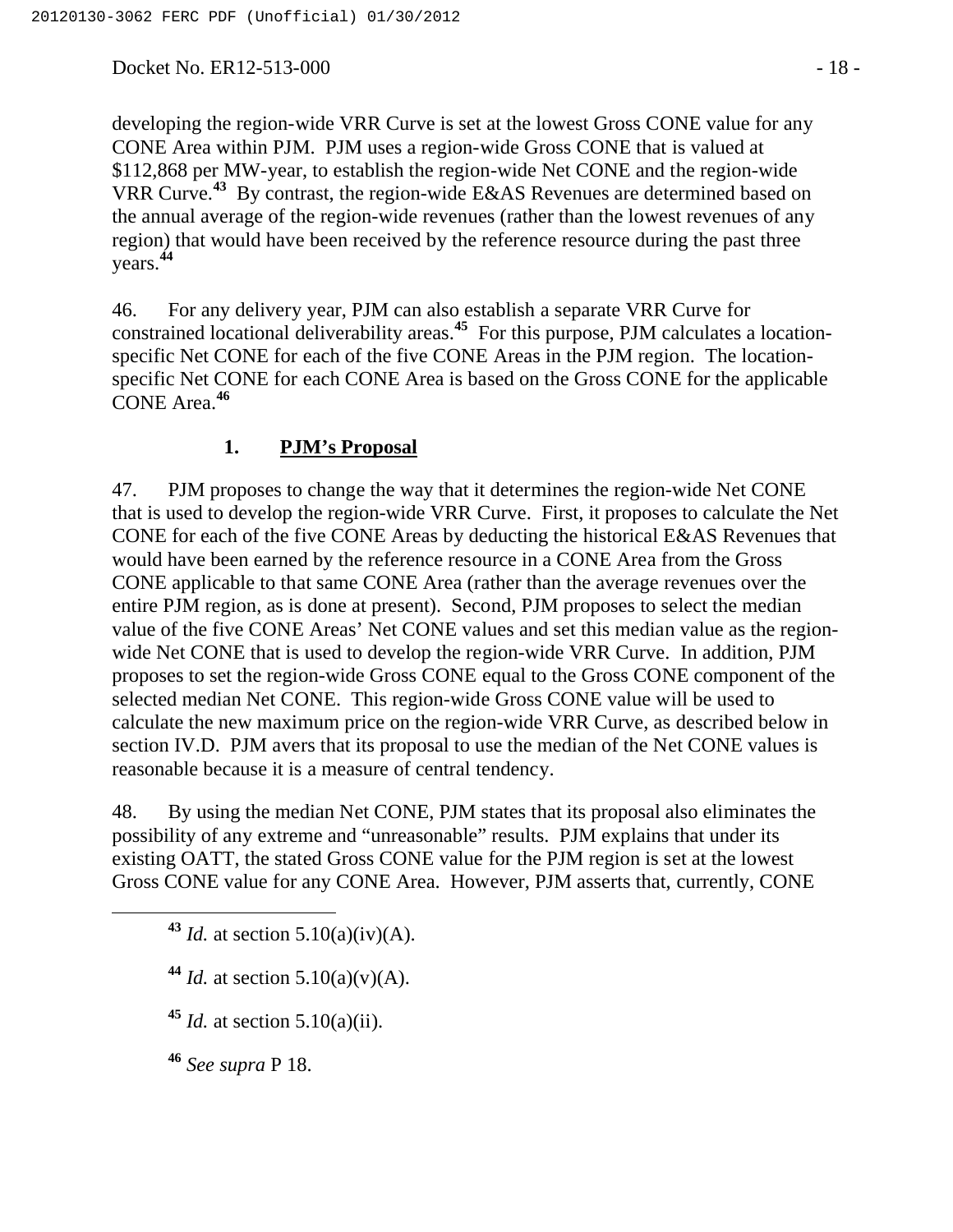Docket No. ER12-513-000 - 19 -

Area 5 (comprised of Dominion) values are the lowest, because the environmental rules in CONE Area 5 do not require new gas-powered generators to include selective catalytic reduction technology.**<sup>47</sup>** PJM argues that CONE Area 5 values should not be used to establish region-wide Net CONE because these values are unreasonably low relative to the rest of the PJM region.

# **2. Protests and Comments**

49. Intervenors object to PJM's proposal to establish the region-wide Net CONE based on the median value of the location-specific Net CONE. P3 and PSEG argue that PJM should retain the current methodology and set the region-wide Net CONE using the lowest Gross CONE of the reference resource and a system-wide determination of E&AS Revenues.

50. EPSA requests that the Commission require PJM to continue to utilize its current approach. EPSA argues that PJM's proposal, if adopted, will likely result in region-wide Net CONE being set by the Net CONE for CONE Area 1 and may well change over time depending upon changes in regional energy prices. EPSA also argues that PJM should exclude CONE Area 5 because technology to control  $NO<sub>x</sub>$  emissions is required in most of PJM's footprint. EPSA is concerned that if the RPM auction clears on a single regionwide basis, the height of the VRR Curve for units in MAAC and CONE Area 1 that have stringent environmental requirements could be negatively impacted if the region-wide Net CONE value is based on the costs of new entry for a unit without  $NO<sub>x</sub>$  controls.

51. Similarly, Rockland argues that PJM's filing fails to provide sufficient support for the proposition that a median region-wide Net CONE is reasonable. Rockland asserts that PJM may have a legitimate concern that the CONE Area 5 value differs materially from other CONE Areas, but argues that PJM has not shown why it did not simply eliminate the materially different CONE Area 5 value and choose the next lowest Gross CONE value.

52. Rockland adds that PJM fails to provide sufficient evidence that use of the median is just and reasonable. Rockland argues that while PJM's filing assumes that using a median avoids extreme Gross CONE values, PJM fails to define the term "extreme," or explain when PJM would consider an actual Gross CONE value extreme.

53. Rockland also argues that a PJM region-wide Net CONE price is intended to indicate the marginal cost of capacity and provide an appropriate price-signal to site new generation if PJM, as a whole, were short on capacity. Rockland notes that this should be

**<sup>47</sup>** *See supra* P 19-20*.*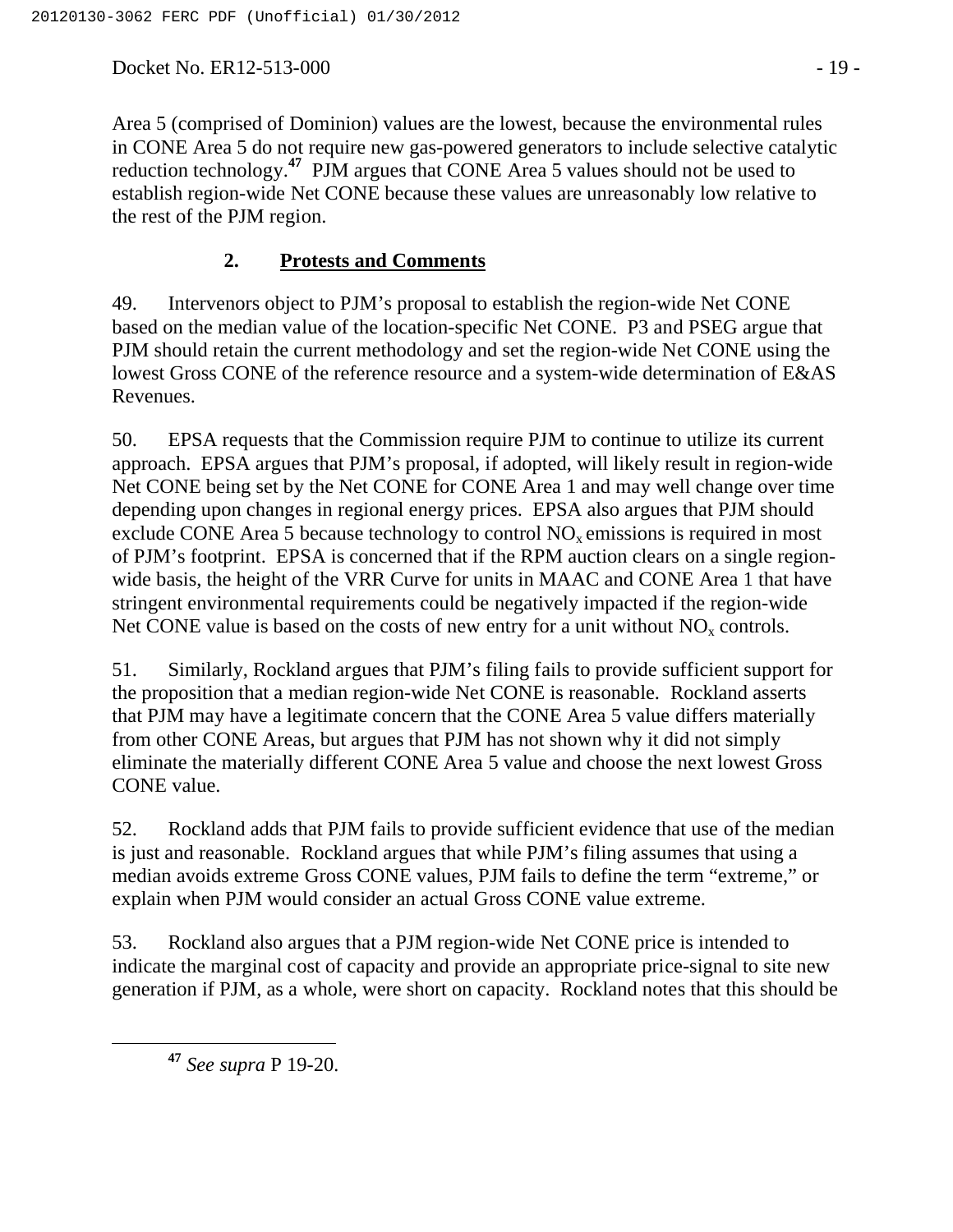Docket No. ER12-513-000 - 20 -

established, by definition, by the lowest-cost area. Rockland concludes that, as such, PJM's logic for using the median is faulty.

54. LS Power argues that PJM should be required to set the region-wide Net CONE equal to the load-weighted average Gross CONE minus the PJM-average E&AS Revenues. LS Power asserts that this approach is not based on the erroneous assumption that E&AS Revenues earned by generators in constrained areas would be available to a generator in PJM's unconstrained region.

55. AEP-Dayton assert that by using the median region-wide Net CONE value as the target value for determining the VRR Curve, the target clearing price over the long term will average lower than the cost of constructing a new combustion turbine in the western part of the PJM footprint. AEP-Dayton believe that this is a disincentive to generator developers who are considering constructing a new unit in the western part of the PJM footprint. AEP-Dayton further argue that PJM does not use the median LMP values for settling its energy market and thus should not use the median to set the region-wide Net CONE values.

56. Finally, GenOn states that the median value introduces potentially greater volatility into the determination of the region-wide Net CONE by: (1) detaching the development of the region-wide Net CONE value from the reference resources (which has been a combustion turbine with selective catalytic reduction technology since RPM's inception); and (2) introducing an area-specific E&AS Revenue value into the determination of the region-wide Net CONE. GenOn notes that to the extent that the Commission rejects PJM's proposed median methodology as unjust and unreasonable but does not direct PJM to modify its OATT prospectively, the Commission should clarify that it is no longer just and reasonable to utilize CONE Area 5 in the development of the region-wide CONE.

# **3. Intervenor's Answer**

57. ODEC, *et al.* urge the Commission to reject protests that PJM's region-wide Net CONE proposal will result in values that are too low. ODEC, *et al.* state that PJM's existing region-wide Net CONE methodology is unreasonable and that PJM's filing is an improvement. ODEC, *et al.* state that PJM's existing methodology would require PJM to use the Gross CONE from CONE Area 5 to calculate the region-wide Net CONE, even though it did not include a combustion turbine with selective catalytic reduction technology similar to the rest of the PJM region.

# **4. PJM's Answer**

58. PJM argues that its median Net CONE proposal is reasonable, and should be accepted, because it takes into consideration each of the five CONE Areas, consistent with PJM's practice of using system-average LMPs in calculating E&AS Revenues. By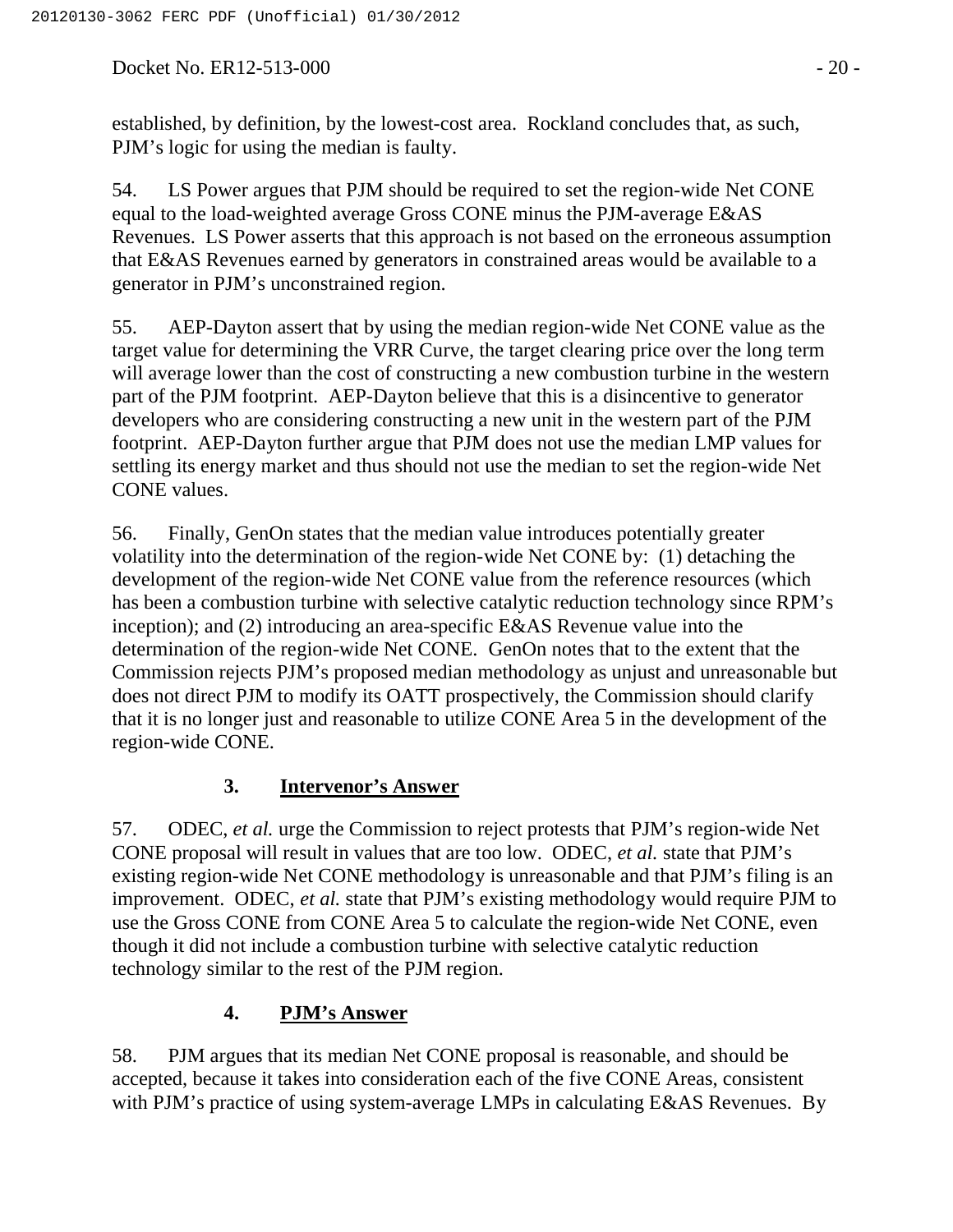Docket No. ER12-513-000 - 21 -

contrast, PJM characterizes, as unwarranted and arbitrary, intervenors' proposal to exclude CONE Area 5 from any region-wide Net CONE calculation. PJM argues that regardless of whether CONE Area 5 is, or is not, representative of the four other CONE Areas, as it relates to emissions control technology, each CONE Area should be considered on an equal basis.

59. PJM also responds to AEP-Dayton's argument that use of the median Net CONE value will not provide sufficient revenues to incent new entry in the west. PJM argues that the objective, in establishing a Net CONE value, is to identify a value that is reasonably reflective of the region as a whole.

60. PJM also responds to GenOn's argument that use of the median Net CONE, as proposed, could be overly-volatile. PJM asserts that if a CONE Area used to establish the median, in a given year, experiences fluctuating energy revenues, from one year to the next, then it is unlikely that such a CONE Area will qualify to be used as the median for the following year.

## **5. Commission Determination**

61. For the reasons discussed below, we reject PJM's region-wide Gross CONE and region-wide Net CONE proposals.

62. As noted above, region-wide Net CONE is calculated by subtracting region-wide E&AS Revenues from the lowest Gross CONE value of any CONE Area.**<sup>48</sup>** PJM's justification for changing the region-wide Net CONE calculation is based on only one of these components - Gross CONE. Specifically, PJM justifies its proposal based on its assertion that the Gross CONE value for CONE Area 5 is unreasonably low relative to the remaining PJM region. However, PJM fails to demonstrate how the circumstances at play in CONE Area 5 warrant revision to the entire region-wide Net CONE methodology. Accordingly, we reject PJM's proposal as insufficiently supported.

63. We also share intervenors' concerns that PJM's proposal, if implemented, would negatively affect the investment signals provided to generation plant developers seeking to locate generation in the PJM region. RPM establishes a VRR Curve for the unconstrained portion of the PJM region and also establishes separate VRR Curves for each constrained locational deliverability area within the PJM region.**<sup>49</sup>** Within the unconstrained portion of the PJM region, developers would have an incentive to build

**<sup>49</sup>** *Id.* at section 5.10(a)(i) and (ii).

**<sup>48</sup>** PJM OATT, Attachment DD at section 2.42, section 5.10(a)(iv) and section  $5.10(a)(v)$ .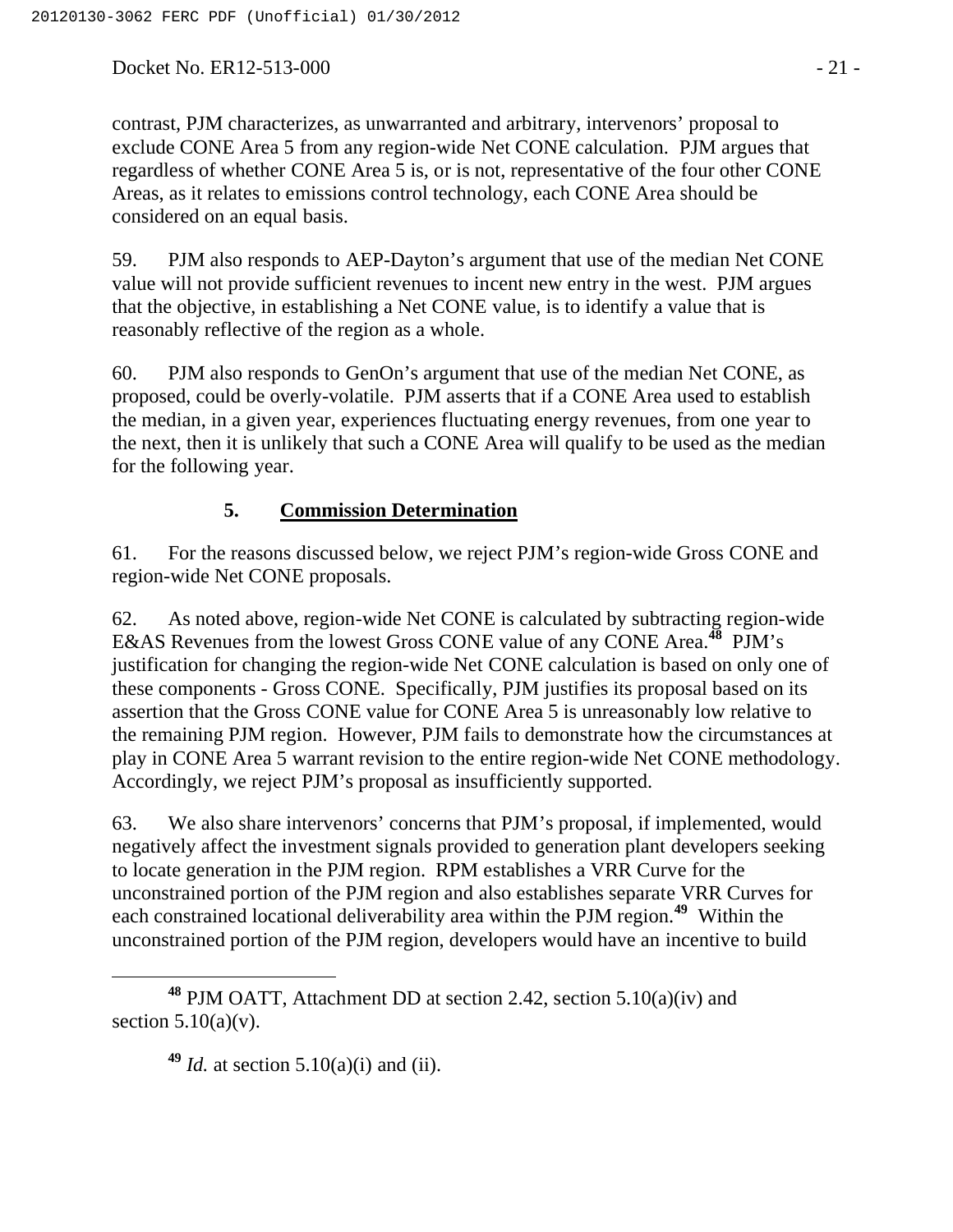Docket No. ER12-513-000 - 22 -

any new peaking capacity that is needed where such capacity can be constructed at the lowest net cost. Therefore, it is reasonable to establish a VRR Curve for the unconstrained area based on the net entry cost within the unconstrained area where a peaking unit can be built at lowest net cost.**<sup>50</sup>** Establishing a VRR Curve at a higher cost would provide more revenues to new entrants than are needed to encourage efficient entry in the unconstrained area.

64. Under PJM's proposal, the lowest Gross CONE is currently in CONE Area 5, the Dominion zone. PJM argues that its proposal is necessary because the CONE Area 5 value is unreasonably low and differs materially from the others because it does not include selective catalytic reduction technology. However, a VRR Curve based on the Gross CONE for CONE Area 5 would provide adequate incentives to add capacity in CONE Area 5. As long as transmission constraints do not prevent access to CONE Area 5, other CONE Areas will be able to access this generation. Because capacity can be added in CONE Area 5 at a lower cost than in any other CONE Area, PJM has failed to demonstrate that its proposal is needed to encourage entry in other, higher-cost, but unconstrained CONE Areas. If transmission constraints do develop between CONE Area 5 and other CONE Areas, PJM's existing rules provide that separate VRR Curves can be developed for those other CONE Areas that reflect the constraints in those CONE Areas, so that adequate incentives to enter can exist in those CONE Areas at that time. We therefore find that PJM's proposal has not been shown to be just and reasonable.

#### **C. E&AS Revenues**

65. Under PJM's existing OATT, PJM is required to estimate the energy revenues that the reference resource would receive, based on actual LMPs and fuel prices for the most recent three calendar years, the heat rate of the reference resource, and an assumption that the resource would be dispatched on a "peak-hour dispatch" basis.**<sup>51</sup>** Peak-hour dispatch is based on real-time LMPs; it does not consider LMPs in the day-ahead energy market. As such, PJM's existing OATT assumes that a capacity resource, like the reference resource, will not be committed in the day-ahead energy market.

**<sup>51</sup>** PJM OATT, Attachment DD at section 2.46.

**<sup>50</sup>** It is important that Net CONE accurately represents net costs for developing and operating generation in the PJM region in the upcoming delivery year under conditions where the capacity in the market matches the target level. By doing so, the capacity price at the various capacity levels can signal whether (and provide appropriate incentives when) additional entry is needed. *See* March 2009 Order, 126 FERC ¶ 61,275 at n.33.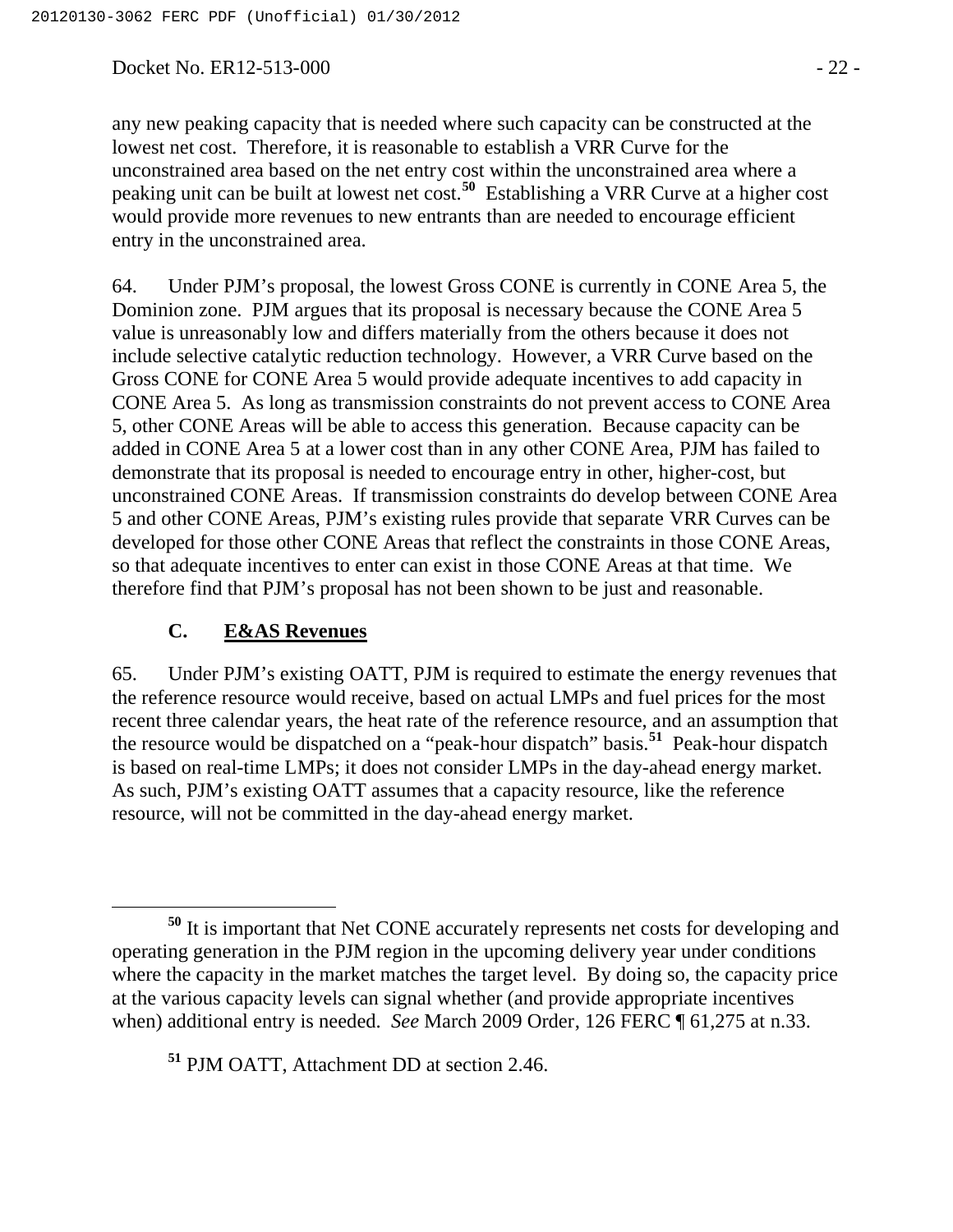Docket No. ER12-513-000 - 23 -

#### **1. PJM's Proposal**

66. PJM proposes to revise the definition of peak-hour dispatch in the OATT to provide that day-ahead revenues will also be considered in determining E&AS Revenues. Under the proposal, the reference resource will be committed first in the day-ahead energy market if economic on a peak-hour basis. The revised definition provides that, to the extent not committed in the day-ahead energy market, the reference resource will be dispatched in the real-time energy market if economic on a peak-hour basis. PJM states that its proposal is consistent with Brattle Report's recommendation and addresses Brattle Report's finding that the peak-hour dispatch methodology only uses real-time prices, even though a majority of revenues are obtained through day-ahead commitments, even for combustion turbines.

### **2. Protests and Comments**

67. The IMM, P3, PSEG, GenOn, AEP-Dayton, and EPSA support PJM's proposal to modify the calculation of E&AS Revenues to reflect commitments in both the day-ahead and real-time energy markets instead of only the real-time energy market. While the IMM agrees with PJM's proposal, it also recommends that PJM take a related step to more accurately reflect the way in which units are actually dispatched by eliminating the artificial limits on the assumed dispatch of units in the E&AS Revenues calculation. As the IMM explains in its comments, the relevant OATT language, in its definition of peakhour dispatch, assumes that the reference resource is committed in the day-ahead market for four distinct blocks of four hours of continuous output, and it requires the unit to be economic for at least two hours in each four-hour block. The IMM argues that dispatch should instead be based on economics and should reflect the actual flexibility of the reference technology, including the appropriate physical offer parameters (e.g. minimum run times and minimum down times). It states that the requirement to be economic for at least two hours in each four-hour block causes inaccurate results, and it further notes that the current OATT prevents consideration of any revenues from dispatch during off-peak hours.

#### **3. PJM's Answer**

68. PJM characterizes the IMM's recommendation, regarding the assumed dispatch of a reference resource, as beyond the scope of this proceeding. PJM adds that, under its proposal, it seeks only to add consideration of day-ahead prices to its calculation.

#### **4. Commission Determination**

69. For the reasons discussed below, we accept PJM's E&AS Revenues proposal, to become effective, as requested, on January 31, 2012. We agree that this proposal better reflects a capacity resource's actual unit commitment and will therefore lead to a more accurate Net CONE calculation. As noted in the Brattle Report, combined cycle plants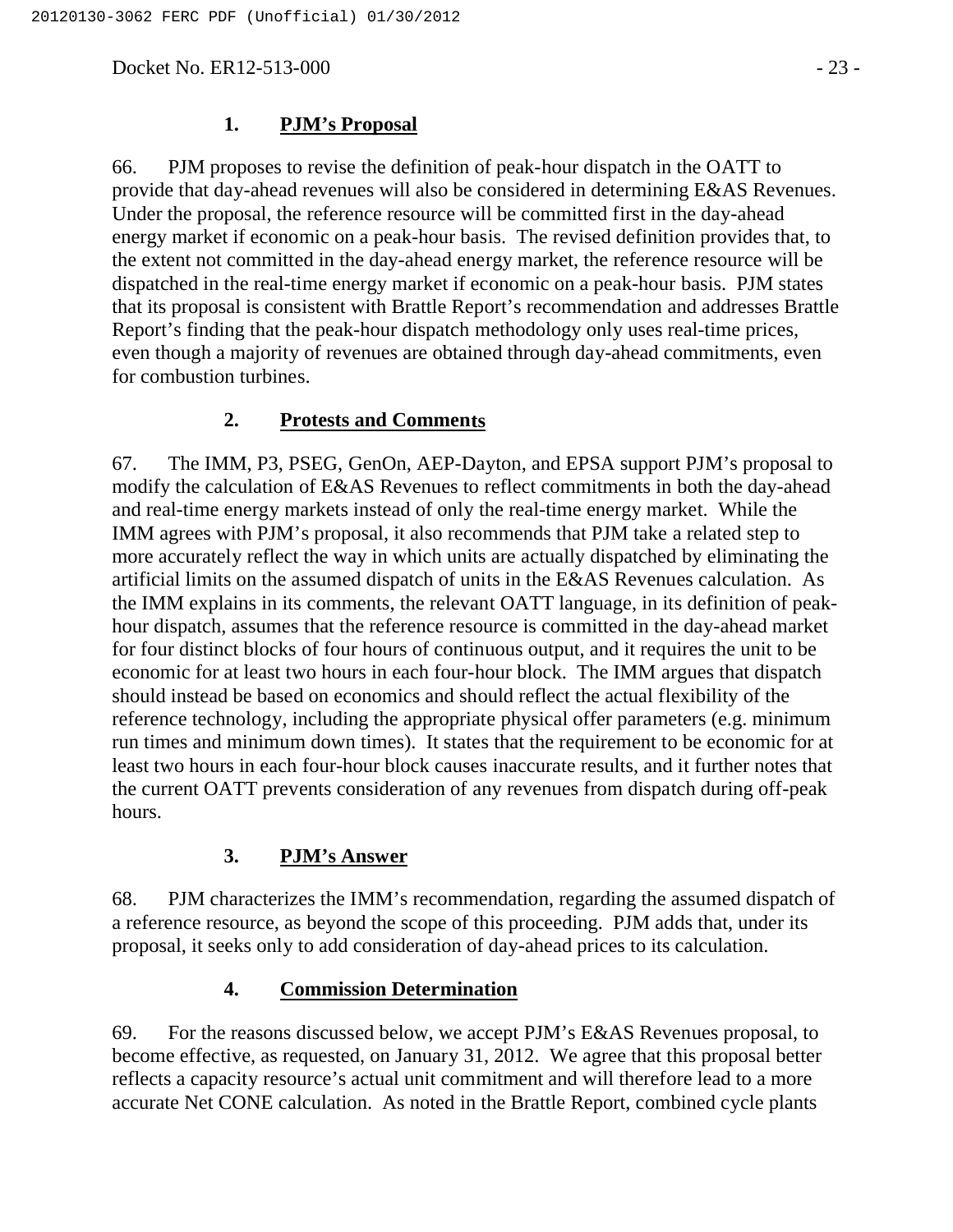Docket No. ER12-513-000 - 24 -

earn most of their revenues in the day-ahead market, and even new combustion turbine plants, similar to the reference resource, earn a substantial portion of their energy revenues from the day-ahead market.**<sup>52</sup>**

70. The IMM expresses a concern about the definition of "peak-hour dispatch" for the purpose of calculating E&AS Revenues. However, PJM is not proposing in its filing to revise the mechanics or details of the peak-hour test. Rather, PJM has proposed to apply the already-existing test to both the day-ahead and real-time markets. The IMM therefore is seeking refinements to the OATT beyond what PJM has proposed. The IMM has not argued that PJM's proposed revision is unreasonable. Instead, the IMM urges further refinements of the methodology arguably to make the calculation more accurate. At this point, we do not have sufficient evidence to mandate such changes. PJM, the IMM, and stakeholders can consider further refinements in the stakeholder process.

# **D. VRR Curve**

71. PJM utilizes an administratively determined demand curve (VRR Curve) to establish the clearing price in its RPM auctions, in combination with a supply curve formed from capacity supplier sell offers. The VRR Curve connects price-quantity points that are stated as multiples or fractions of the Net CONE (on the price axis) and the target reliability requirement (on the quantity axis) to establish the amount of unforced capacity that PJM will be required to seek to procure in its RPM auctions.**<sup>53</sup>**

## **1. PJM's Proposal**

72. During its review of the VRR Curve, PJM found that unusually high historical E&AS Revenues could cause the VRR Curve to drop to zero, or collapse, which would result in the curve no longer providing incentives to add resources, even if reserve margins drop well below the reliability target. In response to these concerns, PJM proposes to revise the existing cap on the price axis of its VRR Curve, currently set at 1.5 times Net CONE, in order to avoid the potential collapse of the VRR Curve due to certain scarcity events and to better meet PJM's reliability targets.**<sup>54</sup>** In support of its proposal, PJM relies on the Brattle Report's finding that PJM's existing VRR Curve is susceptible to collapsing whenever historical energy margins spike (given that the Net CONE is based on the difference between the Gross CONE and E&AS Revenues). PJM

**<sup>53</sup>** Capacity levels are expressed on an "unforced capacity" basis, i.e., discounted for expected unforced outages.

**<sup>54</sup>** *See* proposed OATT, Attachment DD at section 5.10(a)(i).

**<sup>52</sup>** *See* PJM Filing, Attachment E (2011 RPM Performance Assessment) at 88.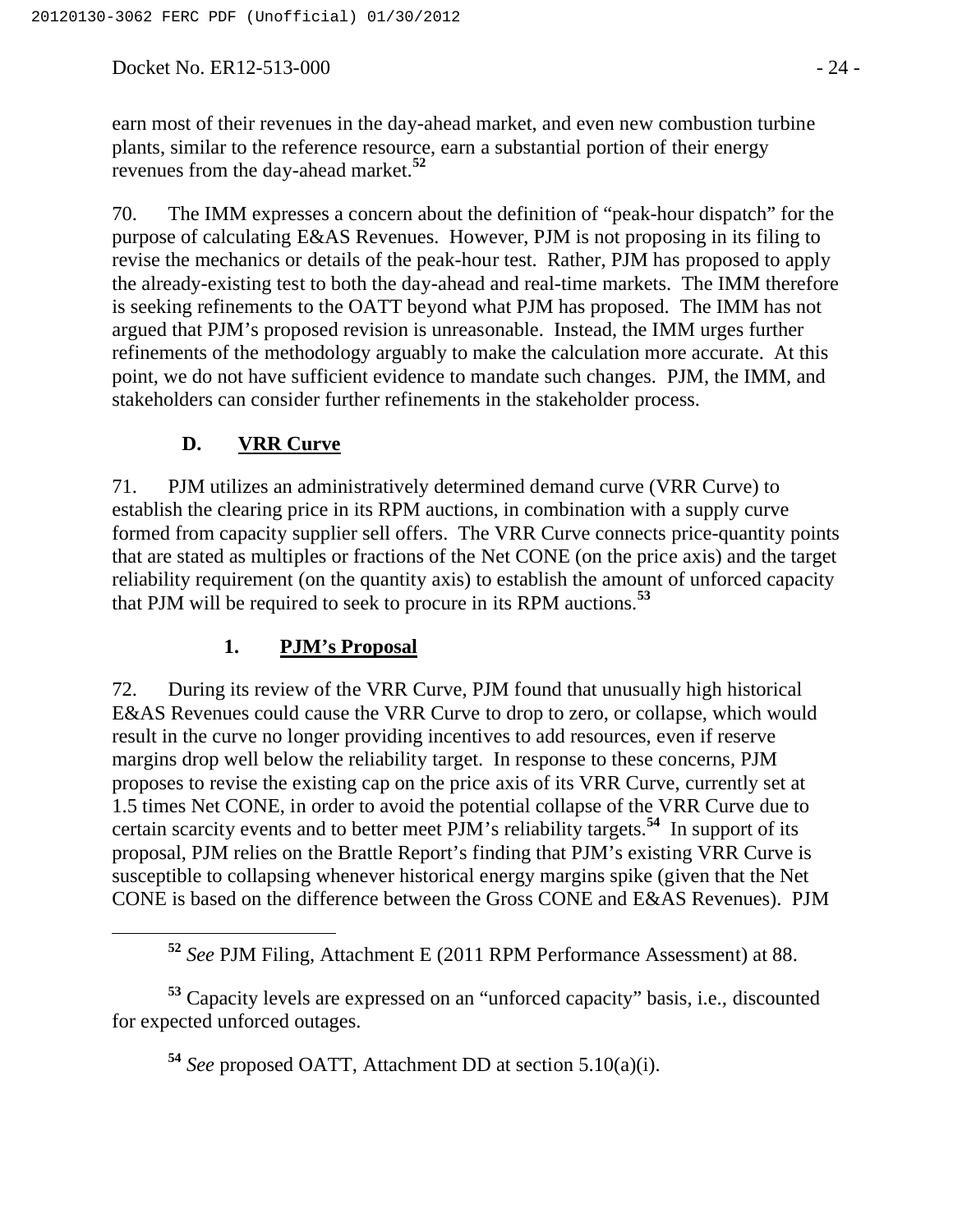Docket No. ER12-513-000 - 25 -

notes that the Brattle Report further found that when E&AS Revenues reach, or exceed, the Gross CONE, the VRR Curve disappears (in other words, there is no demand for capacity). PJM therefore proposes that the cap on the price axis be revised to equal the greater of the Gross CONE, or 1.5 times the Net CONE.

73. PJM argues that this revision is appropriate because it will help avoid the potential collapse of the VRR Curve when historic energy revenues used to determine E&AS Revenues are high, such as during anomalous conditions caused by unusual weather, outages, or other unexpected scarcity events. PJM adds that this approach will also provide assurance to new entry project developers that, even if energy prices spike for a few years before an auction, the clearing price under tight capacity conditions will cover the full Gross CONE, with zero assumed contribution from E&AS Revenues. PJM states that under normal, or low E&AS Revenue conditions, the VRR Curve will be just as it is today.

## **2. Protests and Comments**

74. The majority of intervenors support PJM's proposal that the left side of the VRR Curve should never be lower than the higher of 1.5 times the Net CONE or the Gross CONE. For instance, AEP-Dayton argue that this approach may help to mitigate significant volatility in the future market clearings if the reserve margin eventually does fall below target levels. Consumer Advocates support the proposed changes to the VRR Curve, stating that it preserves the shape as it is today under most conditions.

75. P3 states that it supports PJM's proposal to raise the left side of the VRR Curve, but is concerned that adoption of the proposal was not subjected to rigorous analysis or simulations. P3 argues that while this is a step in the right direction, it is not clear whether the magnitude of changes is sufficient.

76. The Maryland Commission asserts that the basis for PJM's proposed change is a market simulation by a consultant, as opposed to an actual shortfall of capacity where payments are too low to attract a reliable quantity of capacity. The Maryland Commission argues that PJM provides no justification that shifting the VRR Curve cap would make new entry or new resources likely, and the Maryland Commission is concerned that the changes to the curve will result in higher costs to the consumer. The Maryland Commission also states that PJM's proposal will raise the VRR Curve in years following high energy prices and argues that it is illogical that customers pay more for capacity after they pay more for energy.

77. Finally, Rockland argues that PJM has acknowledged that the conditions identified by the Brattle Report that would collapse the VRR Curve are unlikely. Further, Rockland argues that PJM's proposed changes to the VRR Curve are not just and reasonable given their negative impact on ratepayers.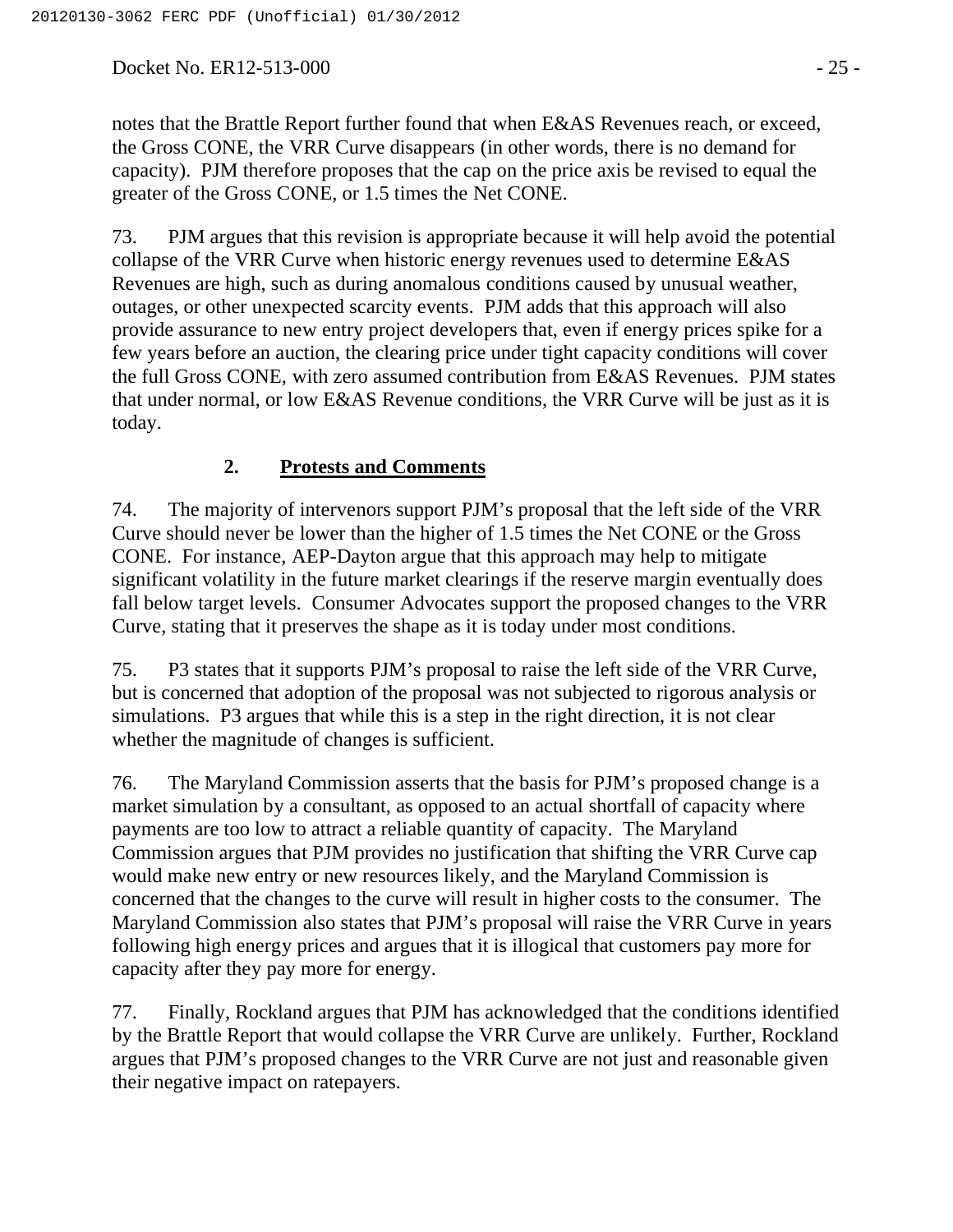Docket No. ER12-513-000 - 26 -

78. In response to the Maryland Commission's argument that PJM's proposed changes to the VRR Curve are based only on a market simulation, PJM argues that probabilistic modeling is a useful tool to compare the likely relative outcomes of adopting one curve shape over another. PJM also argues that the OATT provisions for the triennial review expressly direct that PJM employ such probabilistic analyses to assess whether changes are needed to the RPM parameters.**<sup>55</sup>**

79. In response to Rockland's arguments that PJM's VRR Curve proposal unnecessarily raises prices for consumers and attempts to address an unlikely risk that VRR Curve will collapse, PJM argues that its proposal is premised not only on the need to prevent a curve collapse. PJM explains that its proposal also addresses the risk that anytime the curve clears at capacity levels below the reliability requirement, possible differences between actual E&AS Revenues and estimated E&AS Revenues will be great and increase the risk that the clearing price will be below the true Net CONE.

## **4. Commission Determination**

80. For the reasons discussed below, we accept PJM's VRR Curve proposal, to become effective, as requested, on January 31, 2012. We agree with PJM that this proposal will help to avoid the potential collapse of the VRR Curve under anomalous conditions. Specifically, when historical E&AS Revenues are high, future delivery period Net CONE (which is based on historical rather than expected E&AS Revenues) can collapse, resulting in low or even zero-based capacity prices. This creates the perverse outcome that capacity prices could drop precipitously following tight capacity conditions. We therefore find that PJM's proposed approach should better meet PJM's reliability targets by providing for new entry under tight capacity conditions. We also agree that the higher cap will help to preserve resource adequacy by reducing the possible risk of deterring offers that may be temporarily above the current cap (due to historical E&AS Revenues differing significantly from expected future E&AS Revenue margins or due to errors in the Net CONE estimation).**<sup>56</sup>**

81. We note that PJM's proposal, which sets the revised cap at lower levels than those proposed in the Brattle Report, received significant support among the various stakeholder groups, represented by intervenors in this proceeding, as balancing reliability needs against increased costs to consumers. We agree with Consumer Advocates that PJM's proposal preserves the shape of the VRR Curve, as it is today under most

**<sup>55</sup>** PJM Answer at 36, (citing PJM OATT, Attachment DD at section 5.10(a)(iii)).

**<sup>56</sup>** PJM filing, Attachment E (2011 RPM Performance Assessment) at 99.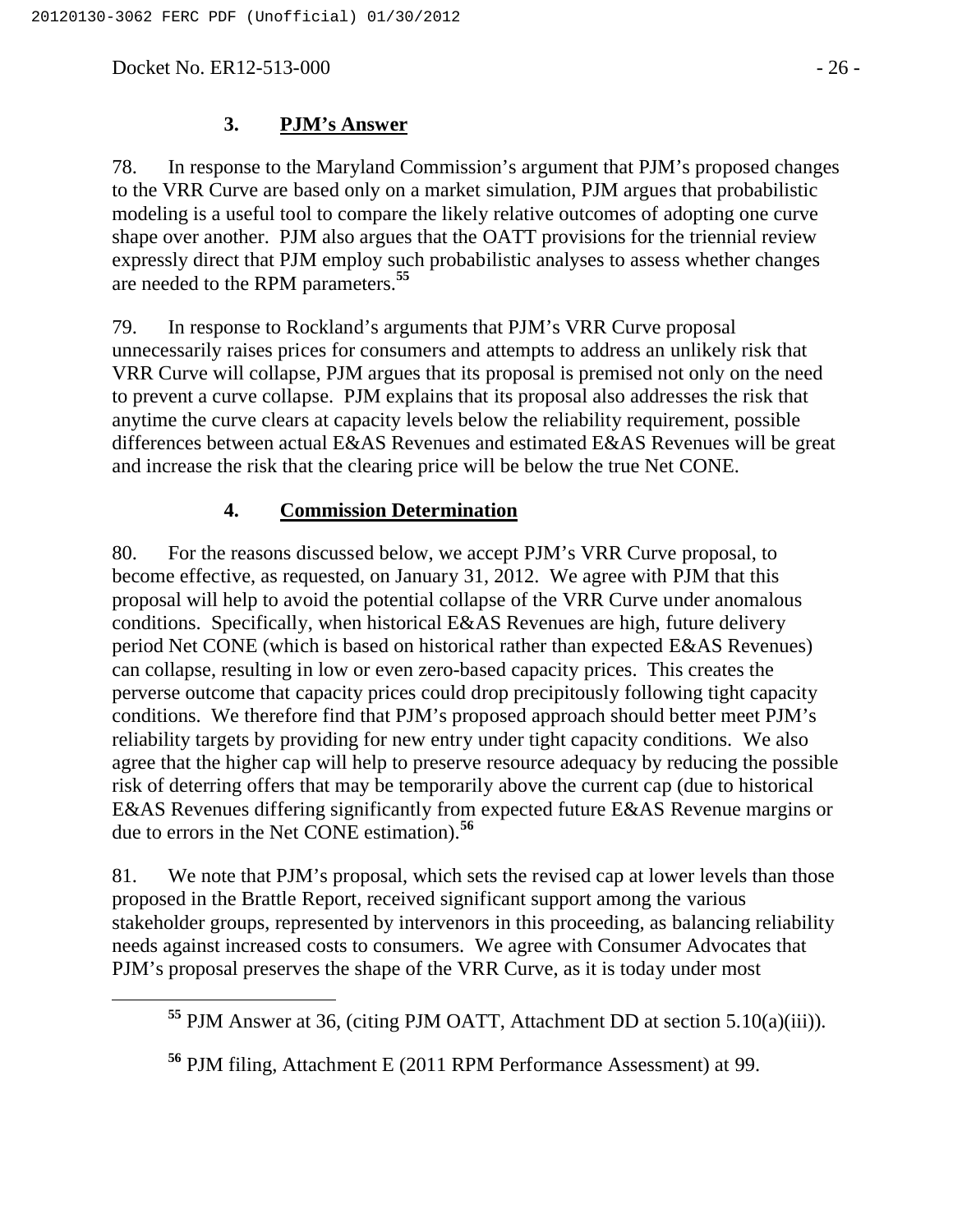Docket No. ER12-513-000 - 27 -

conditions, and avoids added volatility that would be associated with making the VRR Curve steeper under all conditions.

82. We reject the concerns raised by P3. P3 acknowledges that raising the left side of the VRR Curve, as PJM proposes, is directionally correct, but suggests that the magnitude of this revision may not be sufficient. PJM, however, has provided justification for raising the VRR Curve to prevent the collapse of the curve and P3 has not shown that this proposal is unjust and unreasonable. We are not persuaded that the hypothetical raised by P3 provides a sufficient basis to reject PJM's proposed cap as unreasonably low. Even if a higher cap might be justified, that does not render PJM's proposal unjust and unreasonable.

83. The Maryland Commission and Rockland argue that PJM has not supported its proposal to raise the cap because the Brattle Report's analysis only suggests that the conditions that may cause a collapse of the VRR Curve are highly unlikely to occur. The Maryland Commission further asserts that it is illogical for consumers to pay higher capacity costs after they pay more for energy.

84. However, we find that PJM's proposal strikes a reasonable balance between maintaining an incentive for resources to commit to providing capacity while not unduly burdening consumers with higher costs. Under PJM's OATT, the VRR Curve is used to establish the level of capacity resources that will provide an acceptable level of reliability.**<sup>57</sup>** PJM's proposal ensures that the appropriate investment signals needed to maintain that acceptable level of capacity in the PJM region are sent to capacity resource providers. Specifically, we agree with PJM that its proposal assures capacity resource providers that, even if energy prices spike for a few years before an auction, the clearing price under tight capacity conditions will cover the full cost of new entry. Otherwise, capacity resources would likely elect to become energy-only resources since there would be no compensation for taking on the added responsibilities and risks of a capacity resource.

85. Further, PJM's proposal provides a safeguard because currently there is no limit in the OATT that would prevent high historical E&AS Revenues from equaling the Gross CONE of the PJM region and resulting in the collapse of the entire VRR Curve. Such a collapse will result in the elimination of any signals to suppliers regarding the reliability needs for future delivery years. The fact that revenues have not historically reached this level does not negate the fact that they *could* reach these levels.**<sup>58</sup>** However, as shown by PJM in its filing, the VRR Curve cap would only increase when E&AS Revenues equal

**<sup>57</sup>** PJM OATT, Attachment DD at section 5.10(a).

**<sup>58</sup>** *See* PJM Filing, Attachment E (2011 RPM Performance Assessment) at 100.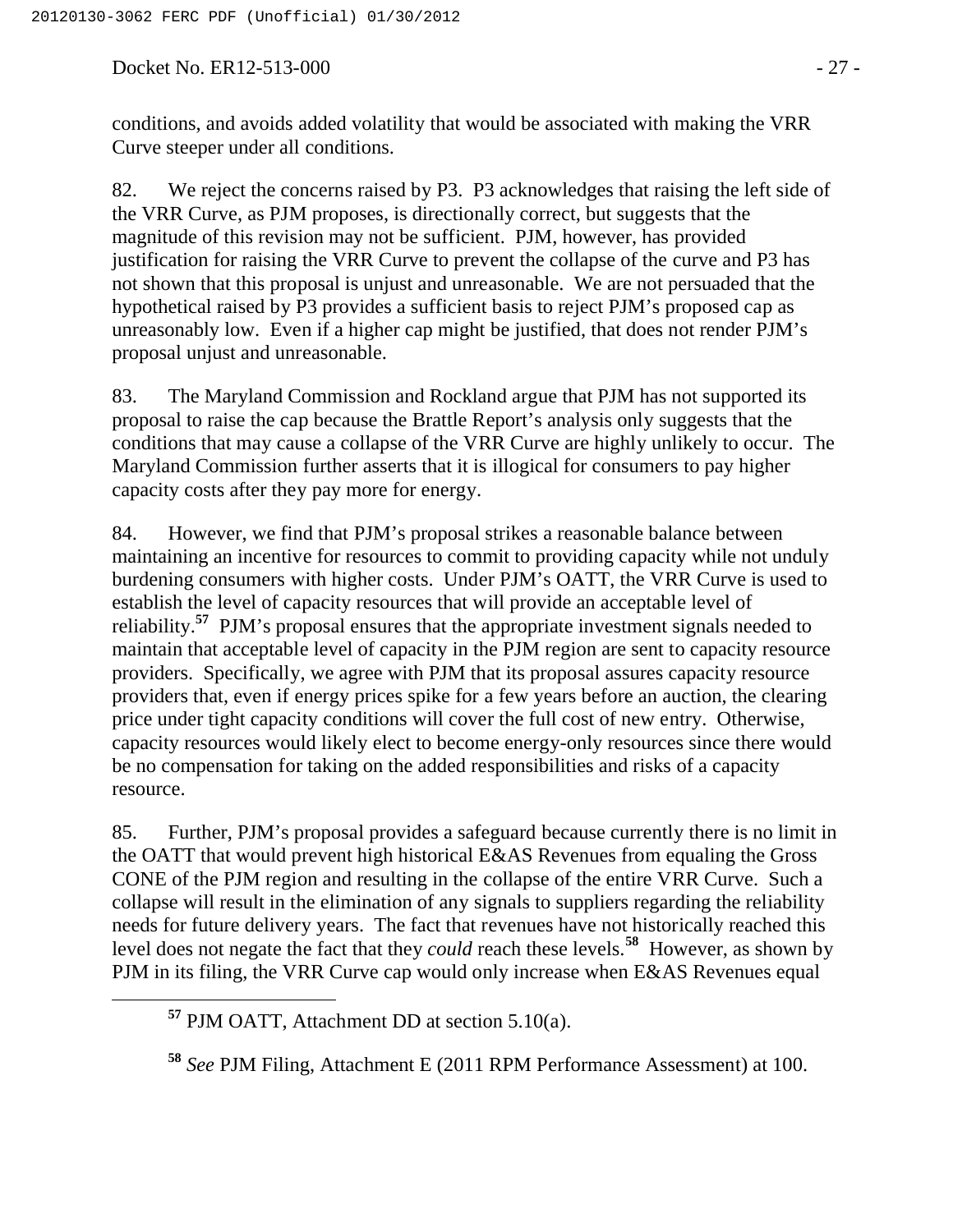Docket No. ER12-513-000 - 28 -

or exceed a value that is one-half of the entire Gross CONE. Under normal or low E&AS Revenue conditions, the VRR Curve will not deviate from its current threshold. Thus, we find that PJM's proposal ensures that reliability in the upcoming delivery year, and investment signals sent three years in advance of the delivery year, are maintained most efficiently in all circumstances.

## **E. Removal of the 2.5 Percent Hold-Back from the Minimum Requirements**

86. PJM notes that, under its existing OATT, the hold-back defers a portion of the resources that PJM would otherwise be required to seek to procure in the base residual auction, in order to procure this capacity from shorter lead-time resources in its incremental auctions for the same delivery year, to the extent required.**<sup>59</sup>** By deferring a portion of the procurement target, the hold-back acts to shift the VRR Curve to the left by 2.5 percent of the PJM reliability requirement. PJM provides that, since the incremental auctions range from two years to four months before the delivery year, the hold-back helps ensure that capacity sellers that are not able to commit their resources three years in advance have an opportunity to commit to PJM closer to the delivery year.

87. In addition to applying the hold-back to the VRR Curve, PJM applies the holdback to the recently established Minimum Annual Resource Requirement and the Minimum Extended Summer Resource Requirement (collectively, Minimum Requirements).**<sup>60</sup>**

88. In order to ensure reliability, PJM recently established three different categories of resources for the RPM auctions. First, Annual Resources include generation, Annual Demand Resources,**<sup>61</sup>** and energy efficiency resources that are available on a year-round basis.**<sup>62</sup>** Second, Extended Summer Demand Resources are available May through

 **<sup>59</sup>** *See* PJM OATT, Attachment DD at section 2.65A. A precursor program, terminated as of the 2012-13 planning year, subtracted the Interruptible Load for Reliability forecast from the reliability requirement. *See* March 2009 Order, 126 FERC ¶ 61,275 at P 83.

**<sup>60</sup>** *See PJM Interconnection, L.L.C.,* 134 FERC ¶ 61,066 (2011) (Demand Resource Products Alternative Order)*.*

**<sup>61</sup>** Annual Demand Resources are available for an unlimited number of interruptions for at least a ten-hour duration. Reliability Assurance Agreement Among Load Serving Entities in the PJM Region (RAA), Article 1 at section 1.1A (Annual Demand Resource).

**<sup>62</sup>** PJM OATT, Attachment DD at section 2.1B (Annual Resource).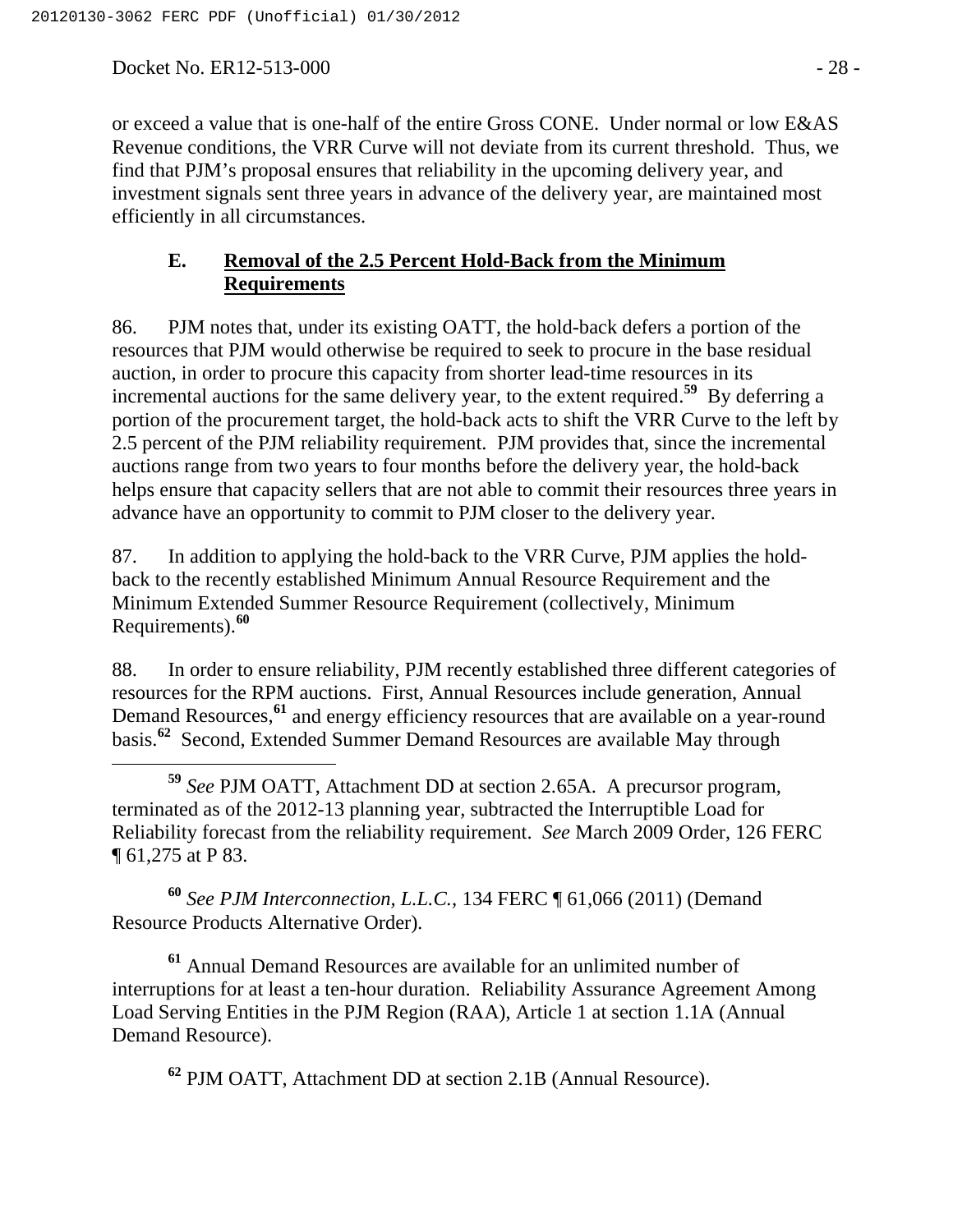Docket No. ER12-513-000 - 29 -

October for an unlimited number of interruptions and for at least a ten-hour duration during such interruptions.**<sup>63</sup>** Third, Limited Demand Resources must be available for interruption at least ten times during the summer period of June through September in the delivery year and must be capable of maintaining each such interruption for at least a sixhour duration.**<sup>64</sup>**

89. PJM established the Minimum Requirements to resolve the operational constraints associated with its pre-existing demand resource**<sup>65</sup>** product (termed, Limited Demand Resource). The Minimum Requirements serve as targets in the capacity auctions for specific types of resources that PJM needs to commit for the delivery year. Specifically, the Minimum Annual and Minimum Extended Summer Resource Requirements represent the minimum amount of Annual Resources and Annual Resources/Extended Summer Demand Resources, respectively, that PJM will seek to procure in the capacity auctions. The Minimum Annual Resource Requirement is calculated by subtracting the hold-back and the Extended Summer Demand Resource Target**<sup>66</sup>** from the PJM reliability requirement. The Minimum Extended Summer Resource Requirement is calculated by subtracting the hold-back and the Limited Demand Resource Target**<sup>67</sup>** from the PJM reliability requirement.

90. Although PJM calculates Limited and Extended Summer Demand Resource "targets," the amount of Limited and Extended Summer Demand Resources that are actually procured in the capacity auctions may exceed the applicable targets once the two Minimum Requirements are met. Meeting the two Minimum Requirements, while

**<sup>63</sup>** RAA, Article 1 at section 1.20C (Extended Summer Demand Resource).

**<sup>64</sup>** *Id.* at section 1.43A (Limited Demand Resource).

**<sup>65</sup>** A demand resource is a resource with a demonstrated capability to provide a reduction in demand or otherwise control load and that offers and clears load reduction capability in a base residual auction or incremental auction or that is committed through a Fixed Resource Requirement Capacity Plan. *Id.* at section 1.13 (Demand Resource).

**<sup>66</sup>** The Extended Summer Demand Resource Reliability Target is the maximum amount of Extended Summer Demand Resources determined by PJM, to be consistent with the maintenance of reliability, that shall be used to calculate the Minimum Annual Resource Requirement. PJM OATT, Attachment DD at section 2.24C.

**<sup>67</sup>** The Limited Demand Resource Reliability Target is the maximum amount of Limited Demand Resources determined by PJM, to be consistent with the maintenance of reliability, that shall be used to calculate the Minimum Extended Summer Resource Requirement. *Id.* at section 2.36B.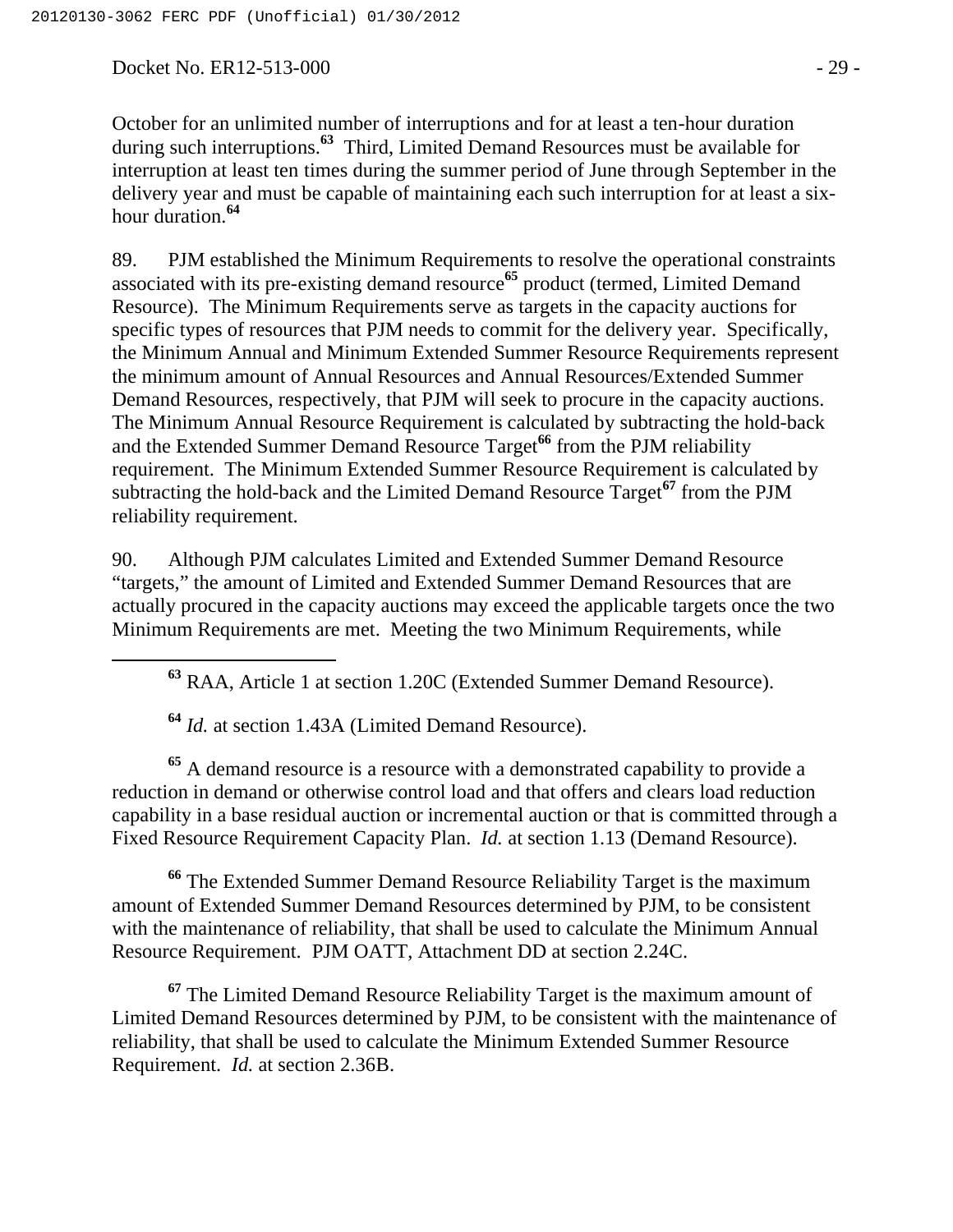Docket No. ER12-513-000 - 30 -

concurrently purchasing Limited Demand Resources and/or Extended Summer Demand Resources above the targets, may occur if the total amount of resources procured in the auctions exceeds the reliability requirement.**<sup>68</sup>**

91. PJM's auction clearing process selects Annual Resources (generation, Annual Demand Resource and energy efficiency) or Extended Summer Demand Resources out of merit order if needed to procure the Minimum Requirements, similar to the way in which RPM auctions can select resources out of merit order to address locational constraints. In those cases, resources selected to meet the necessary Minimum Requirements will receive an adder to the base RPM price. As stated by PJM in its filing, these rules establish "layered" requirements—first, a minimum amount of Annual Resources; second, on top of the first layer, a minimum requirement for the sum of Annual Resources and Extended Summer Demand Resources; and third, on top of the two previous layers, an overall resource requirement. The hold-back is subtracted from each of these "layers." The Minimum Requirements have only been in effect for one auction—the May 2011 base residual auction for the 2014-15 delivery year.

## **1. PJM's Proposal**

92. PJM is proposing to eliminate the hold-back from the Minimum Requirements because it states that the application of the hold-back to the Minimum Requirements causes adverse unintended consequences.

93. First, PJM states that when Annual Resources or Extended Summer Demand Resources are procured out of economic merit order in order to meet the Minimum Requirements (in other words, when either of the Minimum Requirements acts as a binding constraint, or "binds"), then the more limited resources will be precluded from participating in the incremental auctions. According to PJM, this occurs when one of the Minimum Requirements binds, because PJM will only procure enough of the higherpriced resources (either Annual Resources or Extended Summer Demand Resources) in the base residual auction in order to meet the applicable Minimum Requirement. Because PJM stops procuring these higher-priced resources as soon as it satisfies the Minimum Requirements in the base residual auction (and because a portion of the Minimum Requirements is held-back in an amount equal to 2.5 percent of the reliability requirement), PJM must seek to procure the remaining Minimum Requirement in the incremental auctions.

94. For example, in the last base residual auction for the 2014-15 delivery year, the Minimum Extended Summer Resource Requirement acted as a binding constraint and PJM procured exactly the Minimum Extended Summer Resource Requirement (which, as

**<sup>68</sup>** *See* Demand Resource Products Alternative Order, 134 FERC ¶ 61,066 at n.32.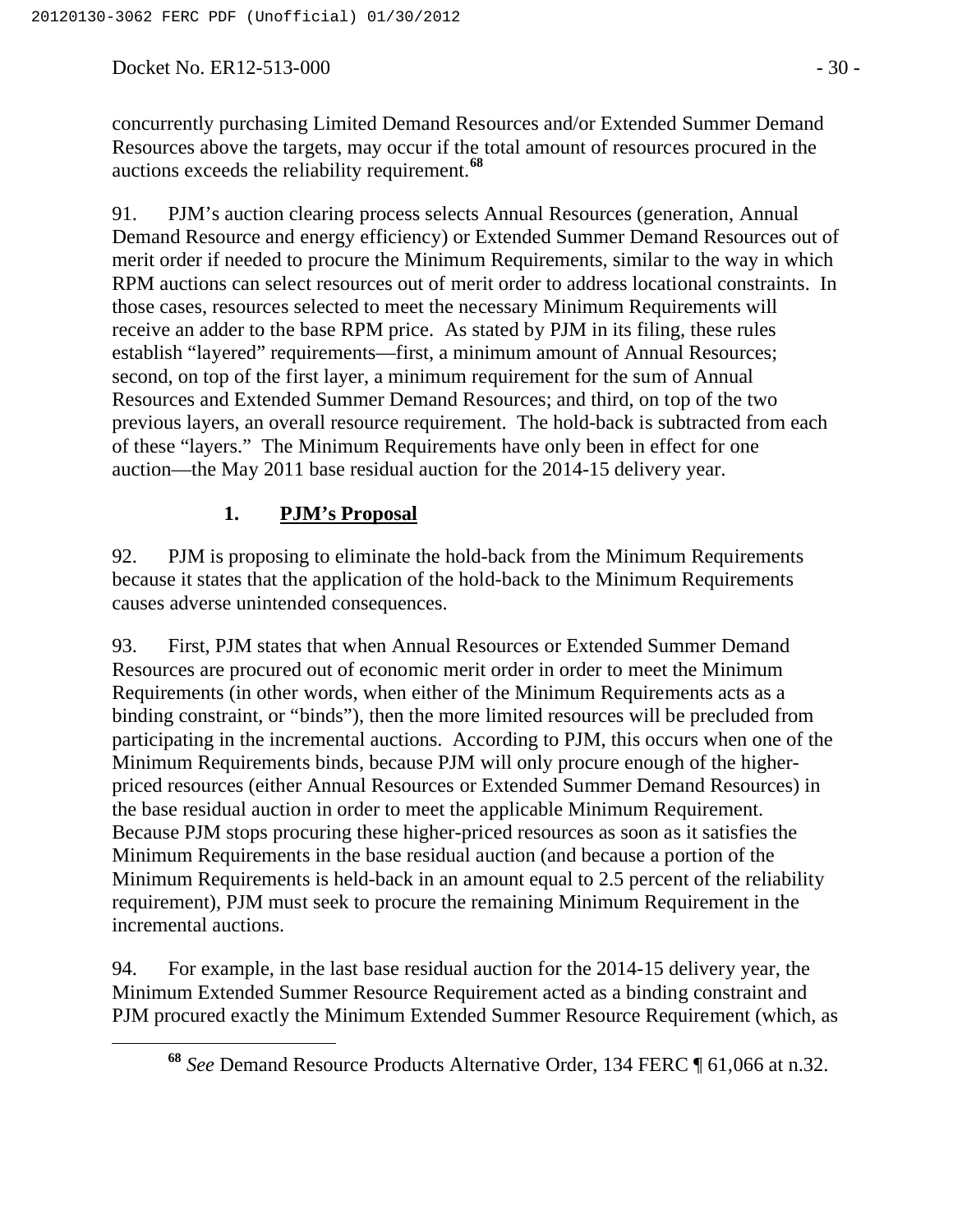Docket No. ER12-513-000 - 31 -

currently defined, includes a deduction of 2.5 percent of the reliability requirement). PJM states that in the three incremental auctions for the 2014-15 delivery year, the overall hold-back of 3,708 MW now must come entirely from Annual Resources and Extended Summer Demand Resources in order for PJM to meet the Minimum Extended Summer Resource Requirement for the 2014-15 delivery year. PJM states that this is problematic because, under these circumstances, Limited Demand Resources are not eligible to meet the hold-back capacity in the incremental auctions, even though they are the largest single source of short lead-time resources offered in the latest base residual auction.

95. Thus, according to PJM, the current rules can foreclose the very opportunity that the Commission approved the hold-back to address, which is the opportunity for short lead-time resources (that may not be able to commit three years forward) to participate in RPM auctions closer to the delivery year. PJM states that every base residual auction in which either of the Minimum Requirements bind will follow this same pattern.

96. Second, PJM states that the current hold-back rules can skew the hold-back's resource procurement towards deferral of Annual Resources. PJM states that this is problematic because Annual Resources overwhelmingly consist of generation resources, and generation resources do not have short lead-times for their development. Further, PJM states that the incremental auctions likely do not provide enough time to address the most immediate concern to the PJM region; whether a generator should invest in emissions control retrofits or other capital improvements to ensure that their generators can remain in service. According to PJM, generation owners considering these investments need ample time to permit and install those improvements. PJM asserts that this example underscores the fact that the hold-back requirement was never intended to defer procurement of generation resources. However, according to PJM, the recently implemented hold-back changes likely will have exactly that effect.

97. Third, PJM explains that the Brattle Report also found that the current hold-back rules could suppress prices in the base residual auction for both Annual Resources and Extended Summer Demand Resources. Specifically, PJM states that the Brattle Report compared the megawatt quantity of the hold-back against the quantity of capacity that is not subject to a requirement that it must offer in the base residual auction, and that is not subject to offer price mitigation. PJM states that the Brattle Report made this comparison for each resource category: the quantity of capacity overall in the PJM region, the Annual Resources, and the Extended Summer Demand Resources. PJM explains that the Brattle Report's focus was on the extent to which suppliers have the flexibility to exercise an economic choice to offer into the base residual auction at their desired price, or to sit out the base residual auction and instead offer their desired price in the incremental auctions. For both the Annual Resources and Extended Summer Demand Resources, PJM states that the Brattle Report found that the quantity of capacity not subject to a must-offer or offer-price-cap requirement was significantly less than the hold-back quantity. The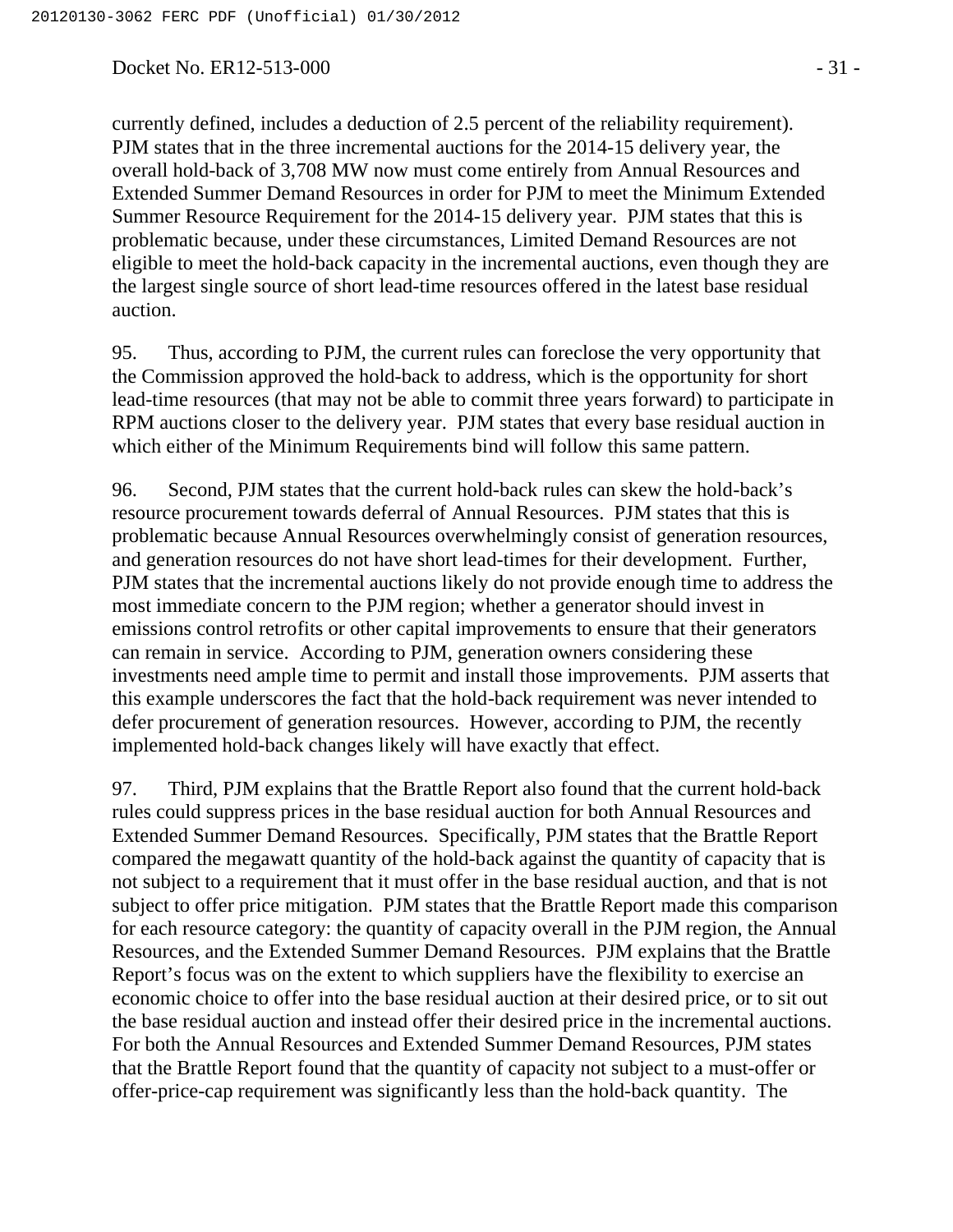Docket No. ER12-513-000 - 32 -

Brattle Report concluded, for example, that sellers of Annual Resources do not have the flexibility to shift their capacity from the base residual auction to the incremental auctions in an amount that matches the hold-back quantity and thus prices are distorted in the base residual auction.

98. According to PJM, its proposal to remove the hold-back from the Minimum Requirements, but not from the overall VRR Curve, will eliminate these three unintended consequences. PJM also states that its filing preserves the flexibility for all types of demand resources to participate in the base residual auction. PJM asserts that, by eliminating the hold-back from the Minimum Requirements, Annual Resources (including Annual Demand Resources) and Extended Summer Demand Resources will have increased opportunities to clear in the base residual auctions.

99. In addition, PJM states that under its proposal, Limited Demand Resources will still have ample opportunities to commit as PJM capacity in the base residual auction. Specifically, PJM states that the level of Limited Demand Resources that are committed in the base residual auction is a function of price. In addition, PJM states that demand resource providers can aggregate end-use customers that might individually qualify only as Limited Demand Resources into resources that in combination meet the standards for Extended Summer or Annual Demand Resources. Indeed, states PJM, prospective capacity market sellers demonstrated in the last base residual auction that they can qualify a substantial part of their reduction capability as Annual or Extended Summer Demand Resources. According to PJM, over half of the demand resource quantities offered were "coupled" offers that could qualify as either Limited Demand Resources or as one or more of the other, less limited, resource types.

#### **2. Protests and Comments**

100. AEP-Dayton support PJM's recommendation that the 2.5 percent hold-back be removed from the Minimum Requirements. EPSA, P3, PSEG, and the IMM also support PJM's proposal, but only as an interim solution; these intervenors argue that the overall 2.5 percent hold-back that is applied to the VRR Curve should also be eliminated. EPSA adds that the overall hold-back that is applied to the VRR Curve results in underprocurement of capacity. P3 argues that systematically under-procuring capacity distorts price signals that are necessary to efficiently clear the market and ensure reliability, while also overtly discriminating between classes of capacity resources. The IMM provides data, showing that the overall hold-back to the VRR Curve has historically resulted in lower clearing prices and quantities. The IMM further states that eliminating the holdback is not counter to the interests of demand resources, as the vast majority of these resources clear in the base residual auction where prices have been substantially higher than in the incremental auctions.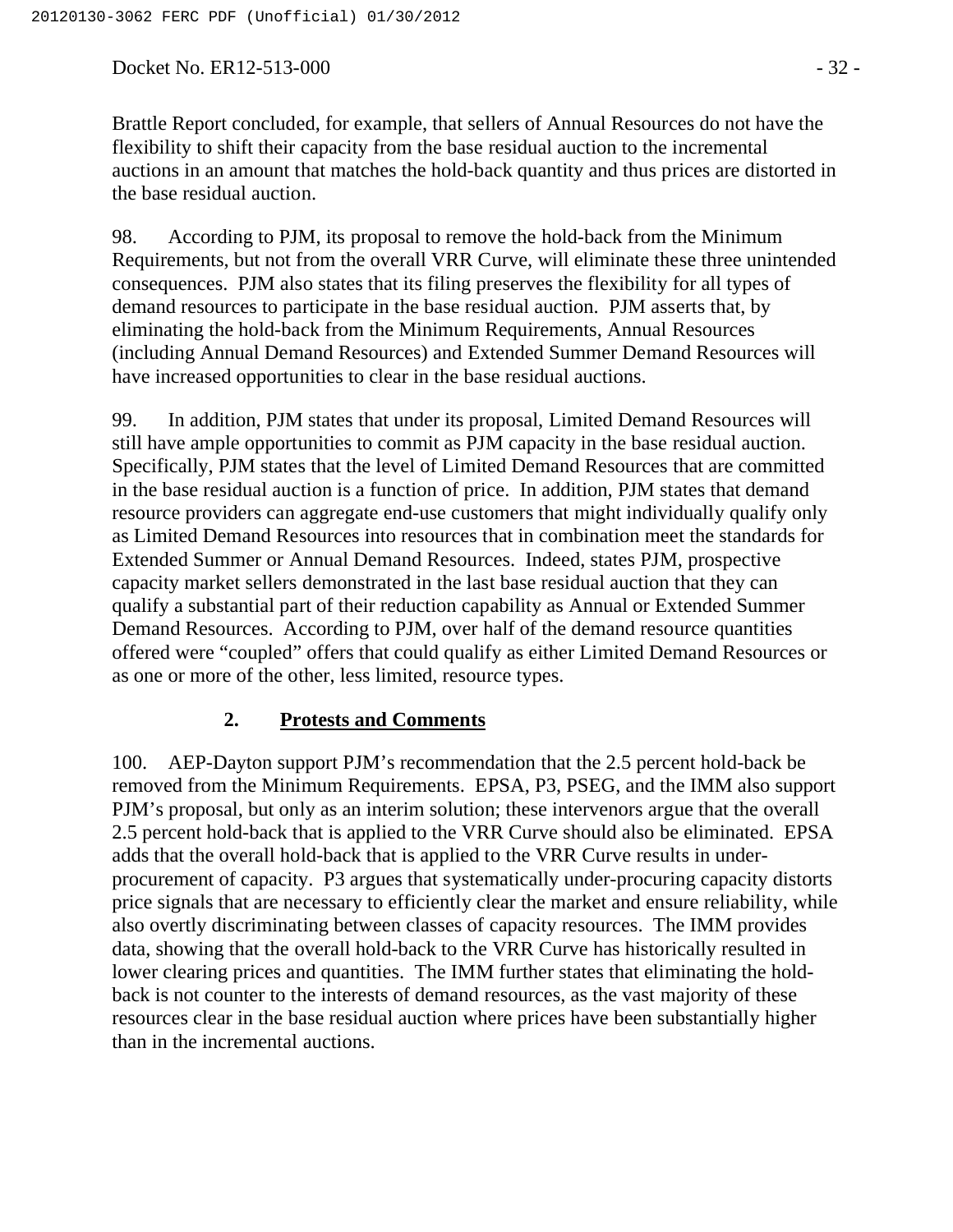Docket No. ER12-513-000 - 33 -

101. By contrast, ODEC, *et al.* agree with PJM that the overall hold-back on the VRR Curve should be retained because it accommodates short lead-time resources, reduces the risk of over-procurement with load forecast adjustments, and (based on the findings of the Brattle Report) has not been shown to cause price suppression.

102. Consumer Advocates, Demand Response Supporters, Rockland, and ODEC, *et al*. oppose PJM's proposal to remove the 2.5 percent hold-back from the Minimum Annual and Extended Summer Resource Requirements. In addition, Consumer Advocates and Demand Response Supporters argue that the hold-back amount should not only be applied to demand response resources, but should provide opportunities for the participation of all short lead-time resources.**<sup>69</sup>** Consumer Advocates and Demand Response Supporters argue that, by limiting the hold-back to a certain type of demand response, PJM is inhibiting resource-on-resource competition, as envisioned by the March 2009 Order. Consumer Advocates and Demand Response Supporters add that the Commission has also previously considered, but rejected, arguments that Limited Demand Resources should be singled-out for purposes of applying the hold-back.**<sup>70</sup>** Consumer Advocates and Demand Response Supporters also assert that while the Commission, in the March 2009 Order, encouraged demand resource participation in the base residual auction, PJM's proposal, in this proceeding, would reduce demand for Limited Demand Resources.

103. Consumer Advocates, Demand Response Supporters, and Viridity argue that PJM's proposal effectively eliminates Limited Demand Resources as competitors to other types of capacity resources in the base residual auction and forces Limited Demand Resources into lower value incremental auctions, thus reducing compensation opportunities. Viridity argues that PJM's proposal to protect the ability of Limited Demand Resources to clear in the incremental auctions is of little comfort when the incremental auctions nearly always produce prices substantially below the price established in the base residual auction. Consumer Advocates and Demand Response Supporters add that, historically, PJM's load forecasts have decreased from the base residual auctions to the incremental auctions, which substantially diminishes or eliminates the 2.5 percent hold-back and, under PJM's proposal, results in minimal Limited DR participation.

**<sup>69</sup>** *See* Consumer Advocates and Demand Response Supporters protest at 4 (citing March 2009 Order, 126 FERC ¶ 61,275 at P 68 and n.42).

**<sup>70</sup>** *See* Demand Resource Products Alternatives Order, 134 FERC ¶ 61,066, at P 53-54.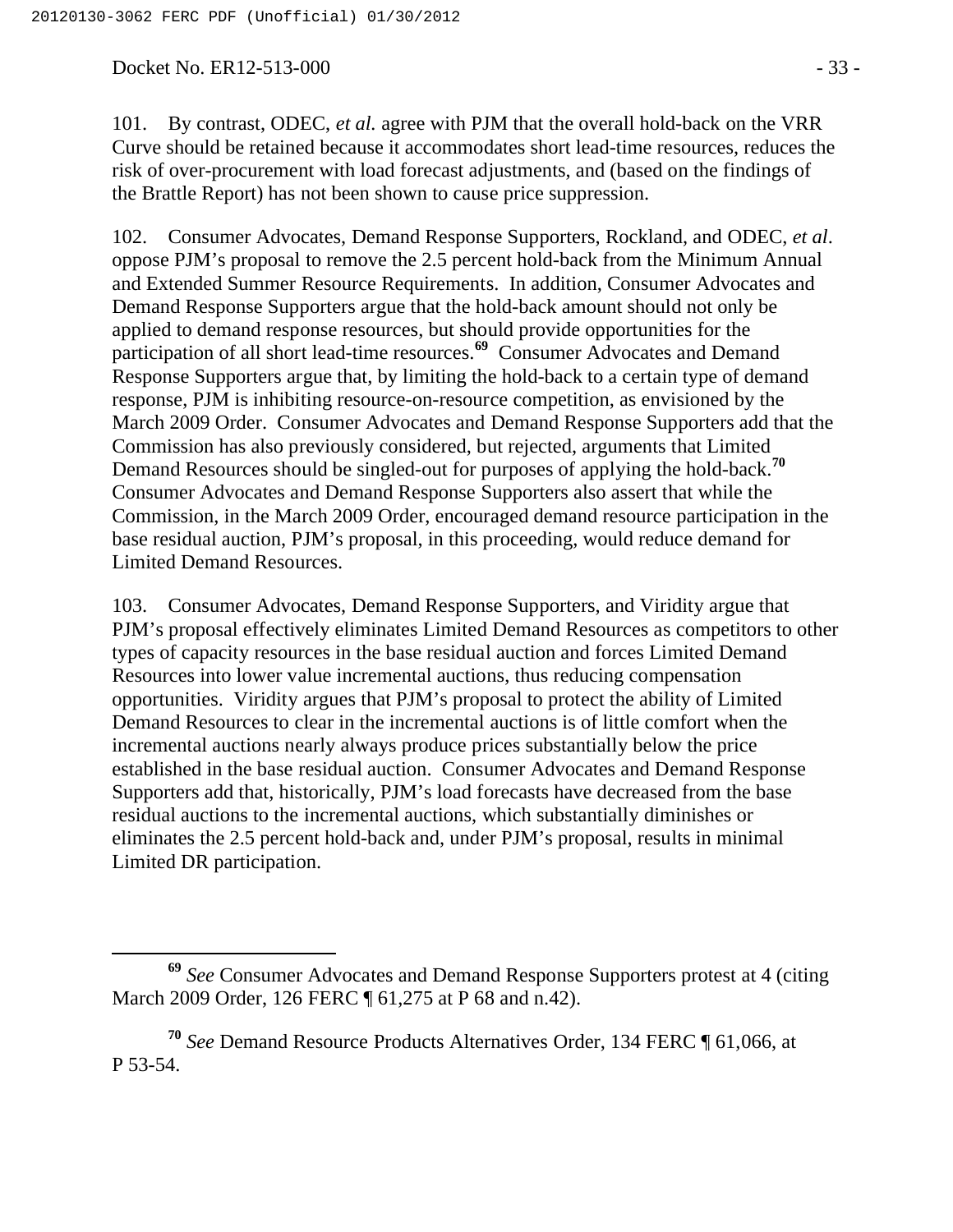Docket No. ER12-513-000 - 34 -

104. Consumer Advocates and Demand Response Supporters argue that PJM's proposal rests on faulty and incomplete analyses. Contrary to PJM and the Brattle Report's analysis, Consumer Advocates and Demand Response Supporters assert that market participants are able to shift purchases out of the base residual auctions, in an amount that exceeds the hold-back, if price suppression is anticipated.

105. Consumer Advocates and Demand Response Supporters contend that, under PJM's proposal, the Minimum Requirements would be increased and would become much more important determinants of auction results. Consumer Advocates and Demand Response Supporters explain that there is no sloped demand curve for these products and the auction will satisfy any binding constraints related to the Minimum Requirements at any price up to the maximum price on the VRR Curve. Consumer Advocates and Demand Response Supporters state that when the Commission approved the sloped demand curve aspect of the RPM design, the Commission identified certain benefits of this approach, including enhanced price stability and reduced incentives to exercise market power.<sup>71</sup> Consumer Advocates and Demand Response Supporters believe that PJM and PJM's stakeholders have not sufficiently analyzed the impact of PJM's proposed change on RPM price formation and should gain additional experience with the holdback before considering such a significant step.

106. Consumer Advocates and Demand Response Supporters argue that PJM's proposal could unnecessarily raise capacity prices in neighboring regions. According to Consumer Advocates and Demand Response Supporters, by requiring a larger quantity of Annual Resources and Extended Summer Demand Resources, PJM's proposal will result in a greater quantity of imports from neighboring regions, rendering this capacity unavailable to these markets, and raising the cost of capacity in these regions.

107. Consumer Advocates, Demand Response Supporters, Viridity and Rockland argue that PJM does not have sufficient experience with the new types of demand resources to appropriately evaluate the participation of these resources, since Annual and Extended Summer Demand Resources were only introduced in the May 2011 auction. Viridity argues that there is no justification to reverse OATT changes that the Commission has previously determined to be just and reasonable.**<sup>72</sup>** Rockland requests that the Commission order PJM to maintain the hold-back, but monitor the impact on capacity

**<sup>71</sup>** Consumer Advocates and Demand Response Supporters comments at 10 (citing *PJM Interconnection, L.L.C.,*115 FERC ¶ 61,079, at P 104 (2006)).

**<sup>72</sup>** *See* Viridity protest at 2 (citing Demand Resource Products Alternative Order, 134 FERC ¶ 61,066).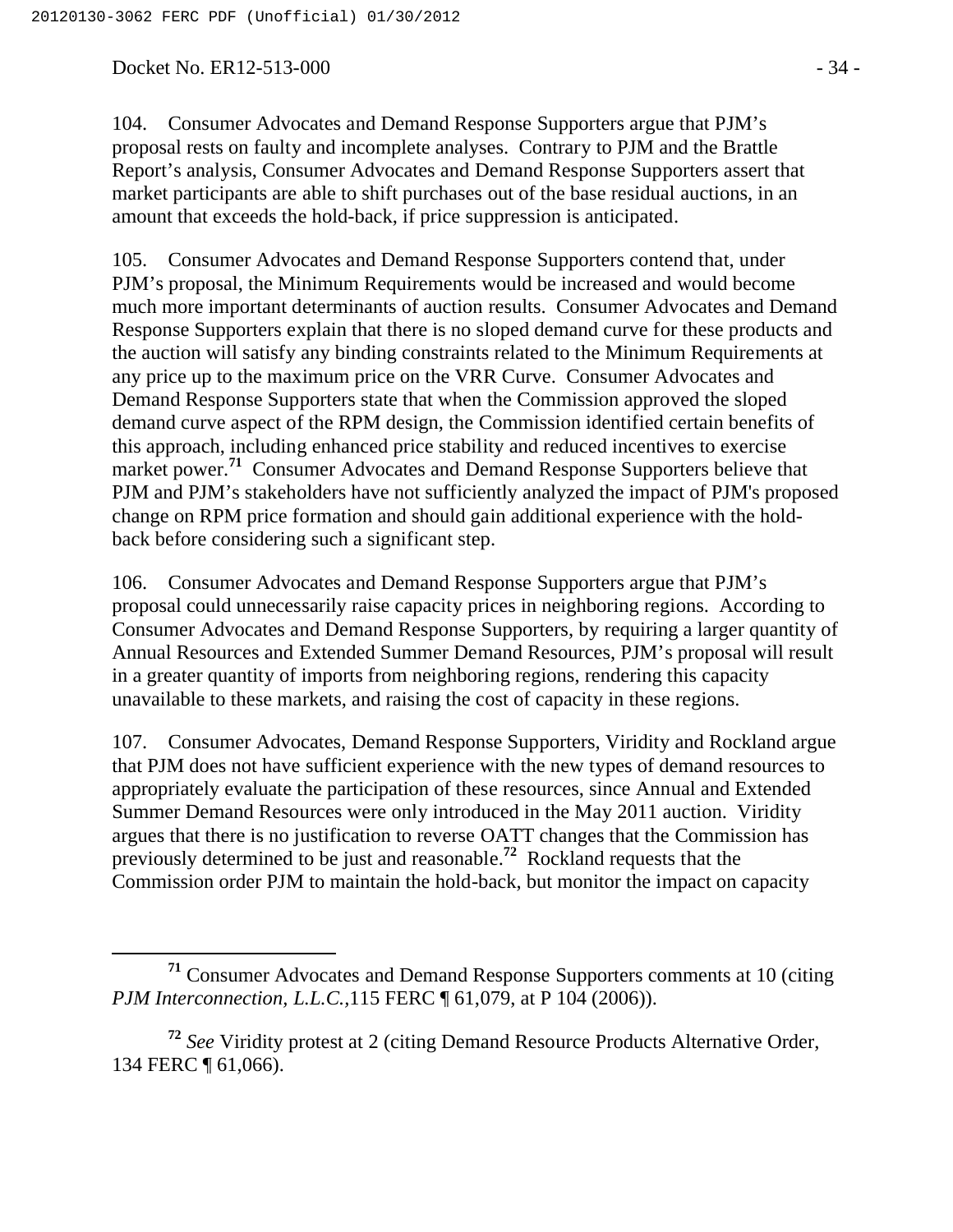Docket No. ER12-513-000 - 35 -

prices and participation of Limited Demand Resources to determine if revision is necessary, once further experience is gained.

108. Consumer Advocates, Demand Response Supporters, Viridity, and ODEC, *et al*. argue that the elimination of the hold-back was not sufficiently vetted in the stakeholder process. They argue that PJM's proposal also ignores several interrelated demand response issues (such as efficient dispatch, changes to the demand resource target calculations, measurement and verification, and others) that are currently in discussion with stakeholders and that directly impact the role of demand resources in the RPM auctions.

#### **3. Intervenors' Answers**

109. P3 and the IMM argue that intervenors have not made a compelling argument that the overall 2.5 percent hold-back to the VRR Curve should be maintained. P3 supports the IMM's position that the overall hold-back to the VRR Curve is unjust, unreasonable, and unduly discriminatory. P3 and the IMM challenge the argument made by Consumer Advocates and Demand Response Supporters that the hold-back cannot cause price suppression. The IMM responds that shifting the demand curve reduces the price in the base residual auction and that it is irrelevant to consider whether supply is subject to a must-offer requirement in the base residual auction. P3 further argues that the Consumer Advocates and Demand Response Supporters have made no showing that PJM's load forecast is inherently biased.

#### **4. PJM's Answer**

110. PJM responds to the argument made by Consumer Advocates and Demand Response Supporters that the hold-back should operate to accommodate any type of short lead-time resource. PJM agrees that there is no limit on which type of resources can be short lead-time resources. However, PJM argues that, because demand response in general and Limited Demand Resources in particular, represent the majority of short lead-time resources, a market design provision that effectively precludes the largest category of short lead-time resources, i.e., Limited Demand Resources, from participating directly in the incremental auctions, is unreasonable. PJM asserts that under its proposal the hold-back will apply to the total reliability requirement and resources of any type are permitted to clear to satisfy this requirement.

111. PJM also responds to intervenor arguments that, under PJM's proposal, legitimate compensation opportunities for Limited Demand Resources will be reduced. PJM argues, to the contrary, that compensation opportunities will be increased by ensuring that the demand in the subsequent incremental auctions can be satisfied by any resource. PJM adds that Limited Demand Resources will have the opportunity to compete in multiple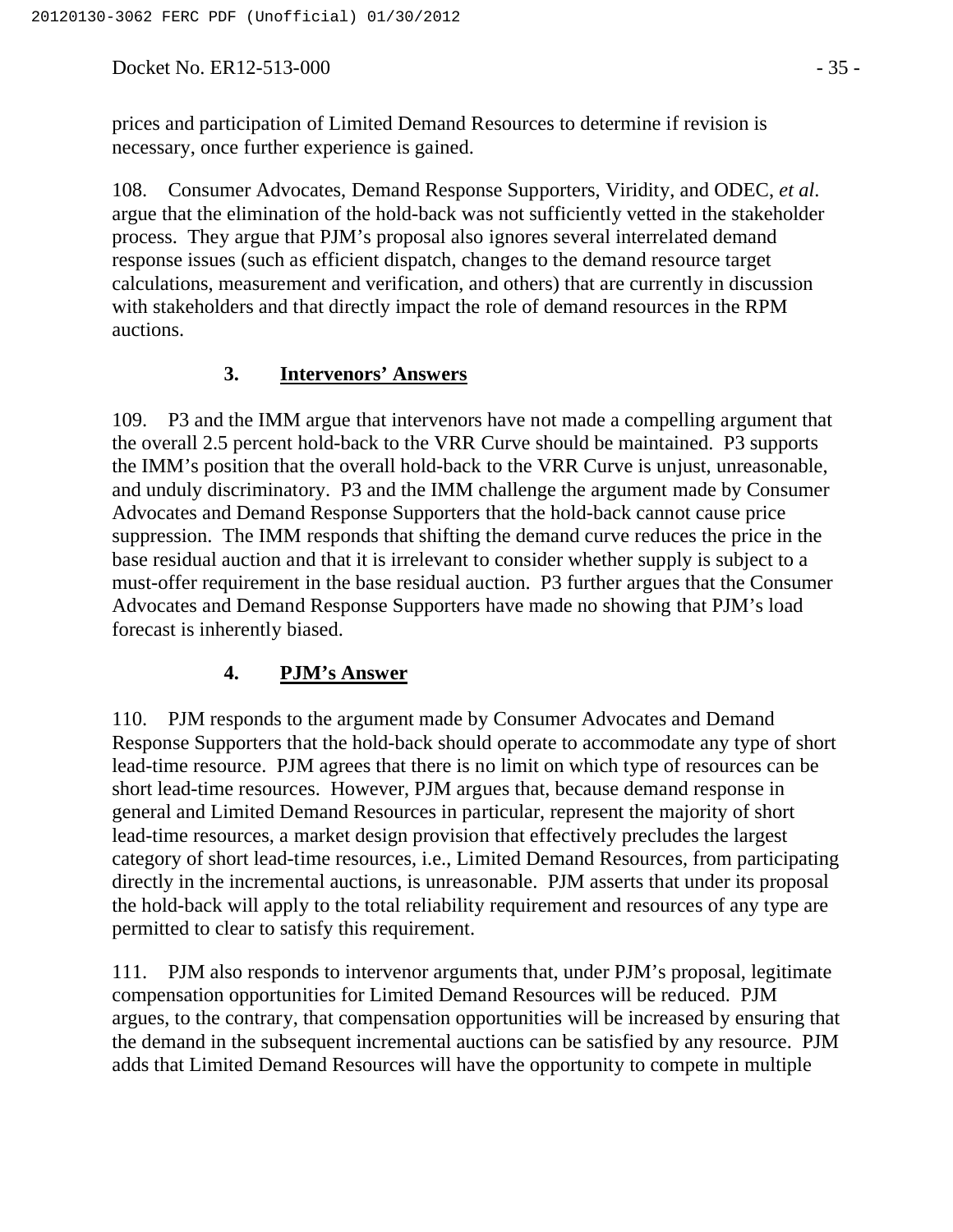Docket No. ER12-513-000 - 36 -

ways with Annual Demand Resources and Extended Summer Demand Resources in both the base residual auction and the incremental auctions.

112. PJM also states that its filing only proposes to change the level of the Minimum Requirements; it does not seek to change the fact that there are Minimum Requirements that must be procured independently of the overall PJM reliability requirement, as established in the VRR Curve.

113. PJM responds to the argument made by the Consumer Advocates and Demand Response Supporters that the Brattle Report's price suppression analysis, on which PJM's proposal relies, is flawed to the extent this analysis omits capacity imports, a resource that, according to intervenors, is not subject to mitigation and whose participation in the base residual auction results in sufficient capacity in excess of the hold-back. PJM argues that, under its OATT, both internal and external resources are subject to mitigation.**<sup>73</sup>**

114. PJM also states that it has not proposed any change to the reduction of the overall hold-back from the VRR Curve and that intervenor arguments relating to the overall hold-back to the VRR Curve are outside the scope of this proceeding.

## **5. Answer to Answers**

115. Consumer Advocates and Demand Response Supporters argue that PJM's proposal will increase prices in the base residual auction, significantly reduce the ability of Limited Demand Resources to meet PJM's capacity needs, and result in lower prices for Limited Demand Resources. In addition, Consumer Advocates and Demand Response Supporters state that PJM inappropriately bases the premise for its changes on price suppression.

116. The IMM responds to PJM and Consumer Advocates and Demand Response Supporters, stating that the hold-back suppresses prices with material impacts to RPM performance that should not be ignored. The IMM states that PJM's filing is in compliance with a required triennial review and that PJM has not adequately defended its claim that elimination of the overall hold-back to the VRR Curve is outside the scope of this proceeding.

# **6. Commission Determination**

117. For the reasons discussed below, we accept PJM's proposal to eliminate the hold-back from the Minimum Requirements, to become effective, as requested, on

**<sup>73</sup>** PJM Answer at 34 (citing PJM OATT, Attachment DD at section 6.4(a)).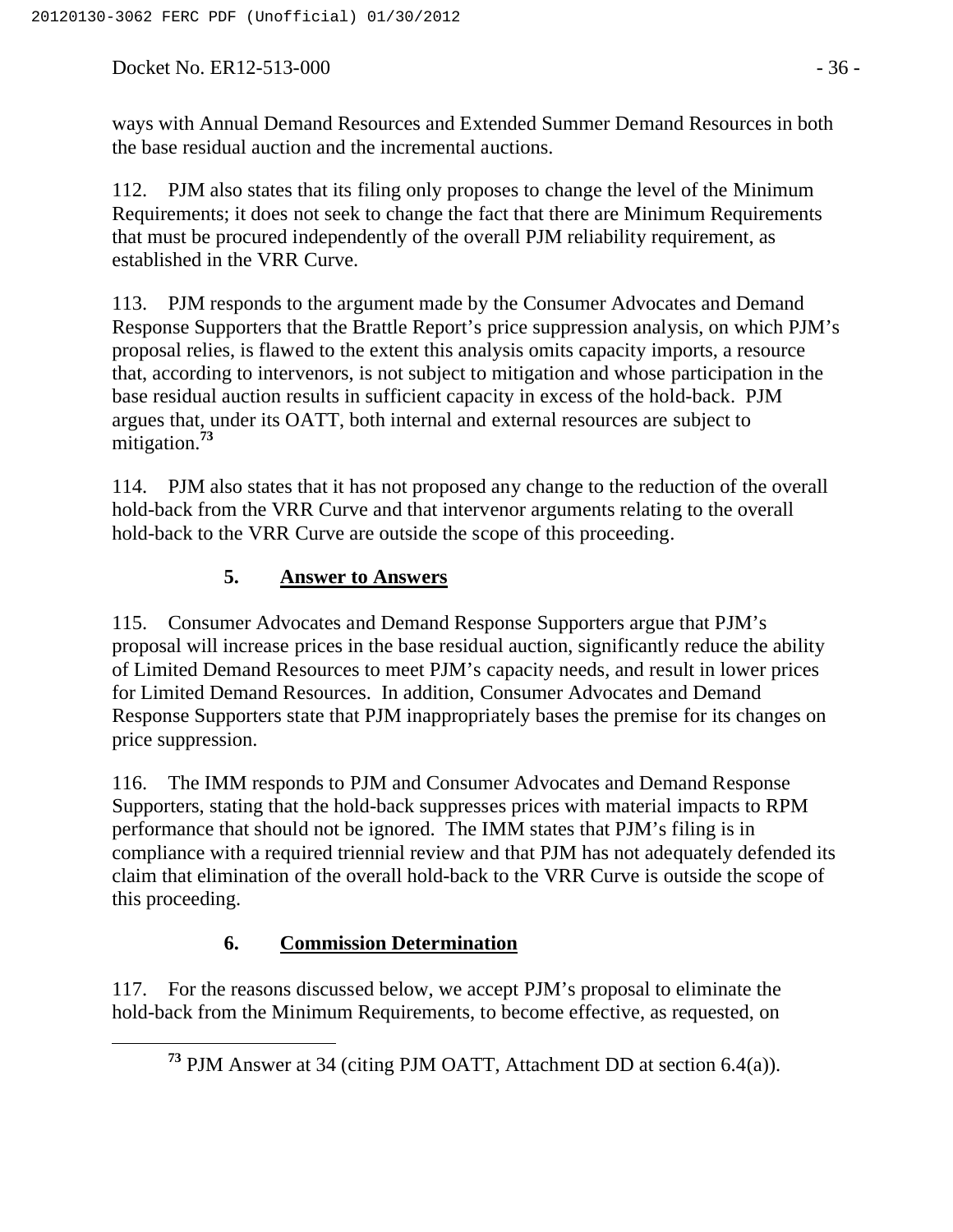Docket No. ER12-513-000 - 37 -

January 31, 2012. Overall, we find that PJM's proposal strikes an appropriate balance between providing an opportunity for short lead-time resources to participate in the incremental auctions and sending adequate investment signals to long lead-time resources.

118. In an order issued January 31, 2011, the Commission accepted PJM's proposal to establish three different categories of capacity resources.**<sup>74</sup>** Annual Resources include all resource types, including generation, energy efficiency, and demand resources, that can respond to system needs anytime during the year. Extended Summer Demand Resources are resources that can respond an unlimited number of times from May through October for up to ten hours per interruption. Limited Demand Resources are available June through September for no more than ten interruptions and for no more than six hours per interruption.

119. PJM established Minimum Requirements for Annual Resources and Extended Summer Demand Resources in order to ensure it has sufficient resources when needed to respond to a capacity event and thus help ensure reliability. As a consequence of the filing to establish the three resource categories, in the capacity auction, PJM adjusts the resources that clear the market in order to procure more capacity from either Annual Resources or Extended Summer Demand Resources so as to satisfy the Minimum Requirements for these resources, while procuring less of the other, less available resources. In the case where the Minimum Requirements bind, the Annual Resources and/or Extended Summer Demand Resources will receive higher prices than the Limited Demand Resources. Under its existing OATT, PJM holds back 2.5 of the reliability requirement for Annual Resources and Extended Summer Demand Resources to be procured in the incremental auctions.

120. PJM has explained that the proposed change to the hold-back for Annual Resources and Extended Summer Demand Resources is intended to ensure that it can acquire the generation as well as demand resources necessary to satisfy these requirements. We find this proposal to be just and reasonable. As described above, under PJM's OATT, it must acquire sufficient Annual Resources as well as Extended Summer Demand Resources to ensure it has sufficient resources when needed to respond to a capacity event. PJM has provided sufficient evidence to show that deferring the acquisition of these resources in the amount of the hold-backs that are currently applied to specific resource categories could lead to a situation in which it is unable to procure these resources in the incremental auctions because these resources often require long lead-times to construct. As PJM provides, Annual Resources overwhelmingly consist of generation resources that do not have short lead-times. According to the results of the

**<sup>74</sup>** *See* Demand Resource Products Alternative Order, 134 FERC ¶ 61,066*.*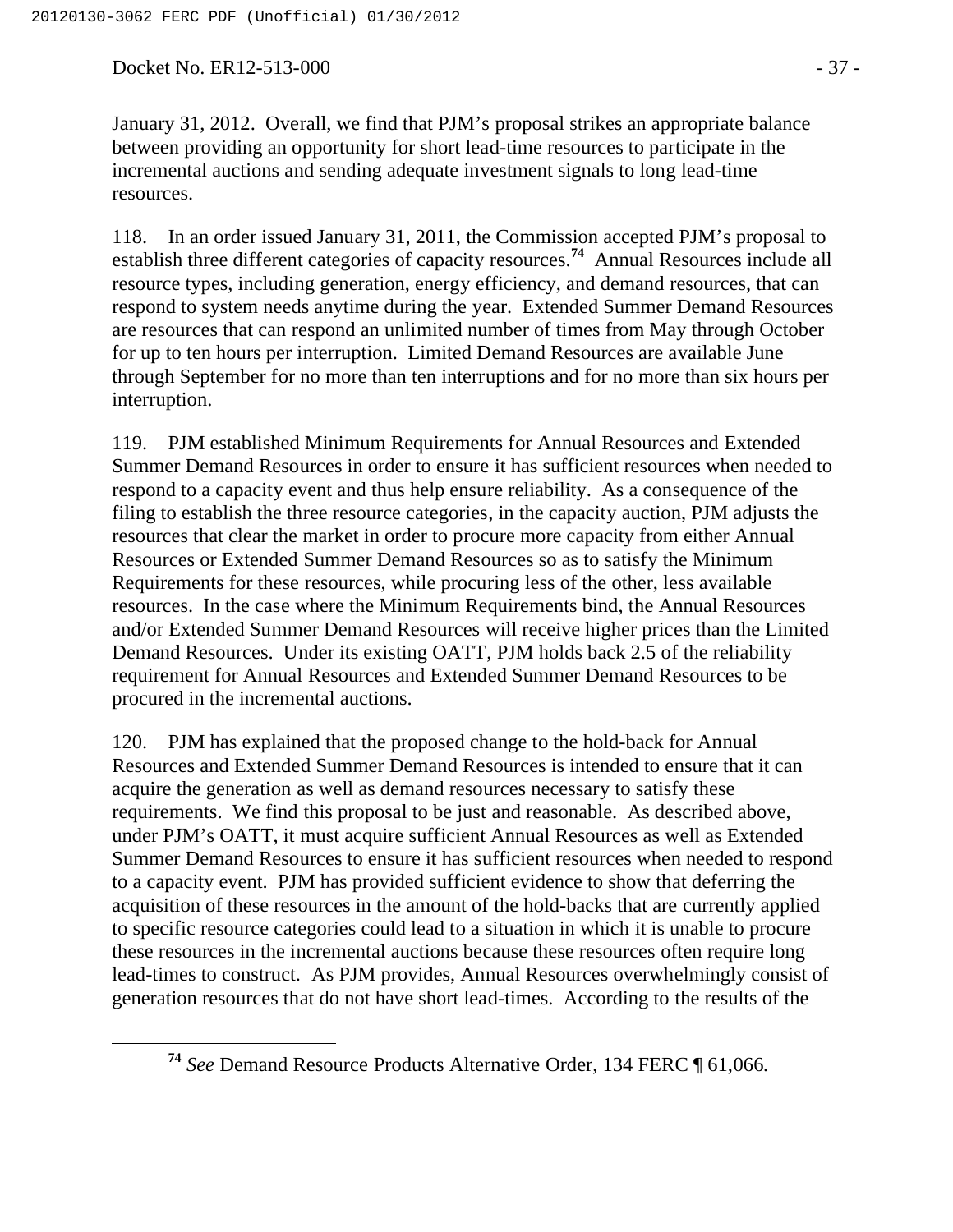Docket No. ER12-513-000 - 38 -

May 2011 base residual auction for the 2014-15 delivery year, PJM will need to procure 3,708 MW of Annual Resources and/or Extended Summer Demand Resources in the incremental auctions. Under PJM's current OATT, each time one of the Minimum Requirements binds in the base residual auction, it will be forced to forego procurement of either Annual Resources or Annual Resources and Extended Summer Demand Resources.

121. We find that PJM's proposal makes certain that the hold-back serves the purpose in the capacity auctions for which it was originally intended. As defined in the Commission's March 2009 Order, the hold-back was created to allow for greater participation, as close as possible to the delivery year, of short lead-time resources.**<sup>75</sup>** According to the March 2009 Order, these short lead-time resources include: demand response, energy efficiency resources, upgrades to existing generation units and imports of capacity from areas outside of PJM.**<sup>76</sup>** PJM's proposal will continue to defer 2.5 percent of the total resources for the incremental auction and this overall hold-back to the VRR Curve can be met by any of the resource categories, including Limited Demand Resources.

122. We find that PJM's proposal provides a just and reasonable solution to an undesirable outcome that can be caused by the current application of the hold-back mechanism—namely, that long lead-time resources needed to satisfy the Minimum Requirements may be forced into incremental auctions where they have inadequate time for development. We also find that PJM's proposal is consistent with the current application of the Minimum Requirements, which already requires that PJM procure fewer resources with limited availability if needed to meet the Minimum Requirements.

123. Contrary to the intervenors' arguments, demand resources, as a whole, will not be at a disadvantage under PJM's proposal. Since the May 2011 base residual auction for the 2014-15 delivery year, three demand resource products have been able to compete to provide capacity in the auctions: Limited Demand Resources, Extended Summer Demand Resources, and Annual Demand Resources. Each of these resources is able to compete on an economic basis in the incremental auctions, so long as the Minimum Requirements do not bind in the auction. If either of the Minimum Requirements binds, then PJM will forego offers from resources with greater limitations in order to procure resources with greater availability. However, the resources that can satisfy the requirement for greater availability include Extended Summer Demand Resources and Annual Demand Resources.

**<sup>76</sup>** *Id.* at n.42.

**<sup>75</sup>** *See* March 2009 Order, 126 FERC ¶ 61,275 at P 84.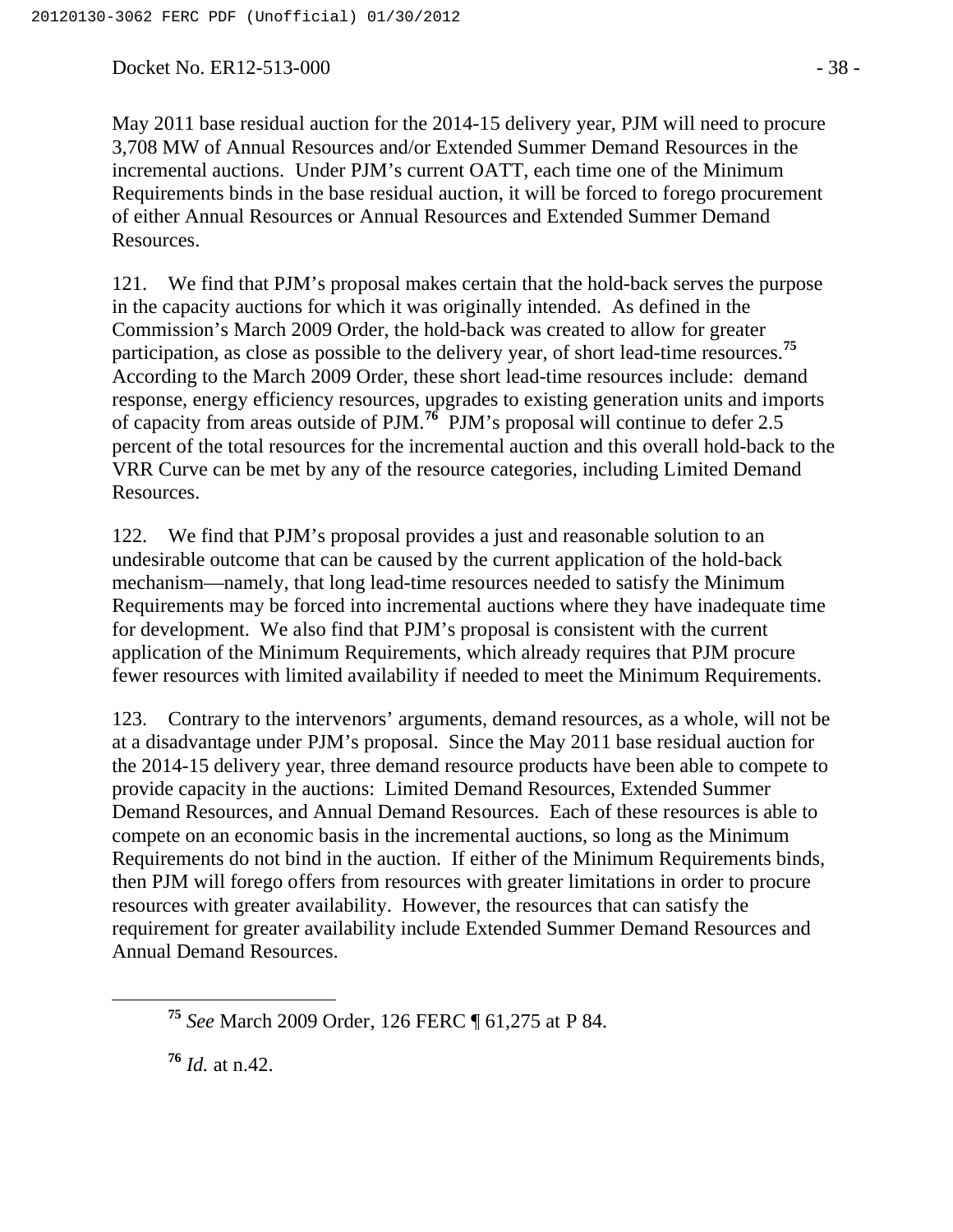Docket No. ER12-513-000 - 39 -

124. According to PJM's filing, when modeling its proposal, PJM found that, although its proposal would have resulted in fewer Limited Demand Resources clearing in the last base residual auction, an approximately equivalent amount of Extended Summer Demand Resources would have been procured in place of the Limited Demand Resources and would have received higher prices based on the increased level of service provided.**<sup>77</sup>**

125. Moreover, there are a number of ways that Limited Demand Resource providers can accommodate PJM's proposal and increased need to procure resources with greater availability. For instance, a Limited Demand Resource in PJM can submit a coupled offer, which will increase its ability to compete as an Annual or Extended Summer Demand Resource in the capacity auction.**<sup>78</sup>** Specifically, a Limited Demand Resource can submit separate but coupled sell offers in the auction that would allow it to qualify as either an Extended Summer Demand Resource or Annual Demand Resource. If it is economically efficient and needed to meet the Minimum Requirements, PJM would accept the resource as an Extended Summer Demand Resource or Annual Demand Resource. In addition, while some demand resources can only offer as a Limited Demand Resource, an aggregator could combine those resources to produce an Annual Demand Resource, for instance, that would be eligible to meet the Minimum Requirement.

126. In their protest, the Consumer Advocates and Demand Response Supporters argue that PJM's proposal inappropriately increases PJM's reliance on the Minimum Requirements and results in deviations from the sloped VRR Curve. However, we do not find PJM's proposal to be in contrast with the current RPM design. Under PJM's proposal, prices will separate by resource type if additional resources are needed to meet the Minimum Requirements. As is the case in the current OATT, any deviation from the sloped demand curve under PJM's proposal will be caused by the requirement to meet the reliability objectives of the PJM region, as established by the Minimum Requirements.

127. We reject, as unsupported and speculative, the arguments made by Consumer Advocates and Demand Response Supporters that PJM's proposal could unnecessarily raise capacity prices in neighboring regions. As noted above, PJM's proposal is necessary to provide efficient signals to long lead-time resources. In addition, PJM's proposal does not propose to change the total amount of resources that PJM seeks to procure, as provided by the overall capacity requirement, for the PJM region in a given delivery year.

**<sup>77</sup>** PJM Filing, Attachment C (affidavit of Dr. Paul M. Sotkiewicz) at 9.

**<sup>78</sup>** PJM OATT, Attachment DD at section 5.6.1(e).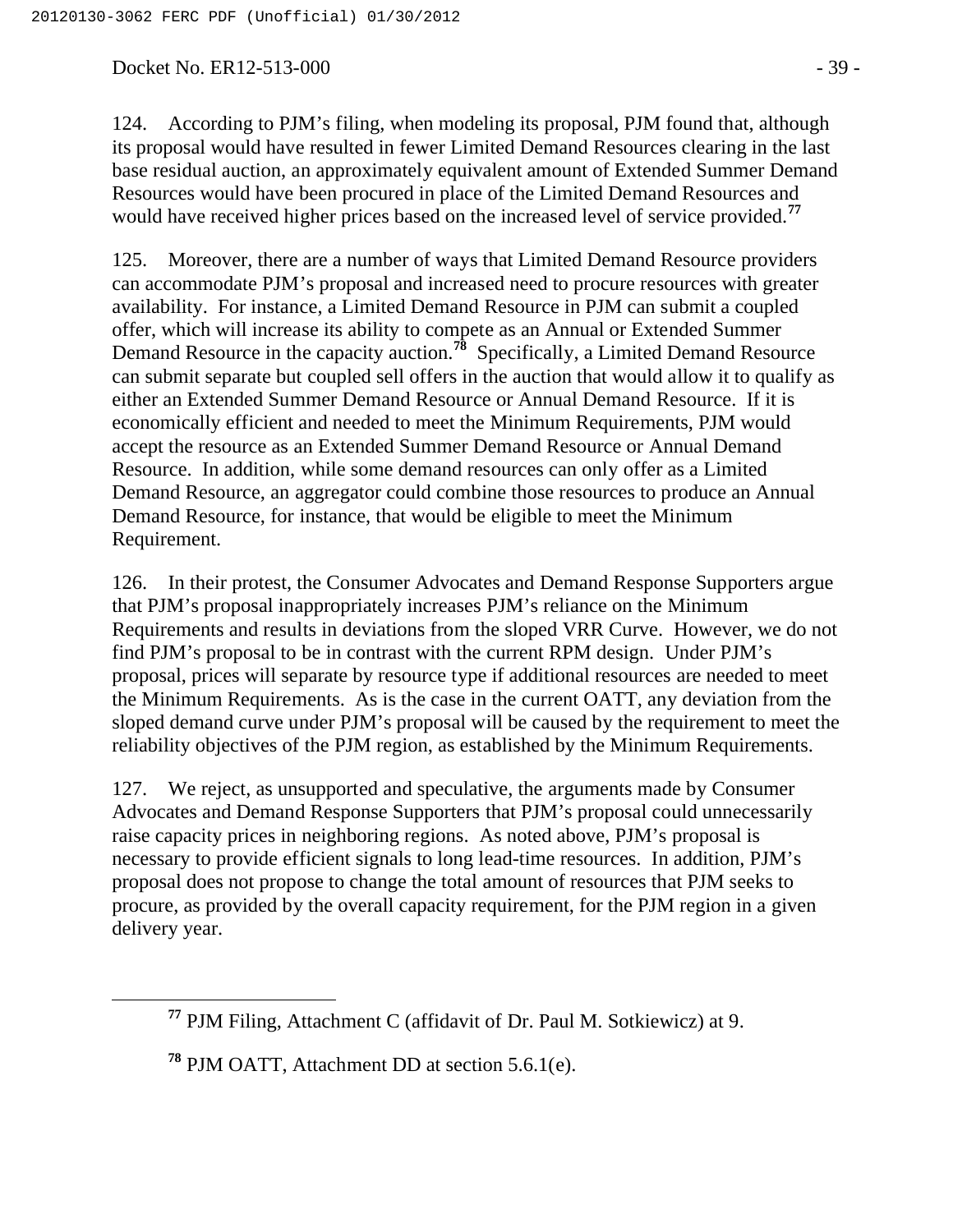Docket No. ER12-513-000 - 40 -

128. We also reject the arguments made by intervenors that PJM's proposal is unjust and unreasonable because it inhibits resource-on-resource competition in the base residual auction. PJM's OATT already provides for the decreased procurement of certain resource groups when other resources must be procured to meet the Minimum Requirements. As the Commission has found:

As long as the auction produces more than these minimum requirements, all resources accepted in the auction, including demand resources, are treated identically and are paid the same price. However, if one or both of the minimum requirements are not met, PJM will procure sufficiently more from either annual resources (i.e., generation, Annual [Demand Resources] and energy efficiency) or Extended Summer [Demand Resources] so as to satisfy the minimum requirements, *while procuring less of the other resources*. **79**

129. Finally, we reject intervenors' argument that PJM's proposal is a sufficient interim mechanism, but that the overall hold-back on the VRR Curve should be eliminated because it results in the under-procurement of capacity and price suppression. PJM has proposed the elimination of the hold-back from the Minimum Requirements, not the overall hold-back that is applied to the VRR Curve. As such, we reject intervenors' arguments as outside the scope of PJM's filing in this proceeding.

# **F. New Entry Price Adjustment**

130. The New Entry Price Adjustment is intended to allow providers of new resources in locational deliverability areas to "lock in" prices for three years under certain special qualifying conditions indicating that the resource addition would severely reduce the locational deliverability area clearing price, thus making entry less likely.**<sup>80</sup>**

## **1. PJM's Proposal**

131. PJM proposes to clarify the rules, under its OATT,**<sup>81</sup>** as applicable to the New Entry Price Adjustment by: (i) clarifying that to be eligible for the New Entry Price Adjustment treatment, a new entry resource must be the marginal offer that sets the clearing price in the first base residual auction; (ii) using more consistent language to

**<sup>81</sup>** *See* PJM OATT, Attachment DD at section 5.14(c).

**<sup>79</sup>** Demand Resource Products Alternative Order, 134 FERC ¶ 61,066 at P 29 (emphasis added).

**<sup>80</sup>** *See* PJM filing, Attachment E (2011 RPM Performance Assessment) at 153.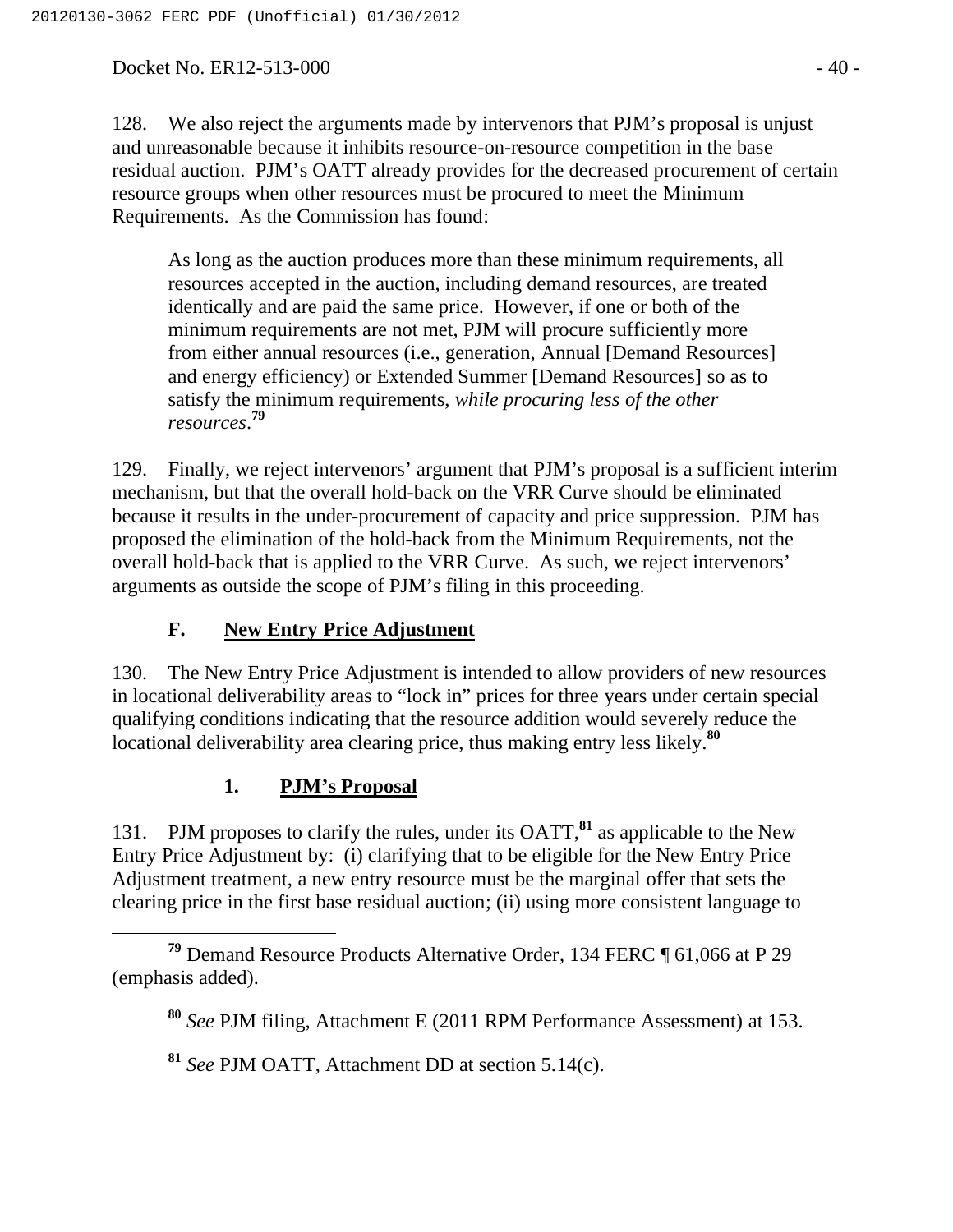Docket No. ER12-513-000 - 41 -

recognize the possibility of minimum block quantities and more clearly describe their treatment in the first and subsequent delivery years; (iii) describing the capacity level on the VRR Curve to which the New Entry Price Adjustment sell offer must move the clearing point; (iv) clarifying that the New Entry Price Adjustment plant's sell offers in subsequent years must be at the lesser of its sell offer in the first year, or 90 percent of the Net CONE in that first year; (v) confirming that the New Entry Price Adjustment plant's failure to submit a sell offer in the second year that complies with the relevant New Entry Price Adjustment conditions prevents the seller from seeking the New Entry Price Adjustment for that resource in the third year; and (vi) dividing the New Entry Price Adjustment provision into additional numbered subsections for greater clarity and ease of reference.

132. PJM notes that its OATT currently provides for a date certain for PJM to: (i) conclude a stakeholder process on possible New Entry Price Adjustment changes addressing the issue of whether New Entry Price Adjustment provides adequate incentives for the addition of new capacity to the PJM region; and (ii) file any resulting OATT changes deemed necessary by PJM.**<sup>82</sup>** PJM states that, based on the deliberations of its stakeholders, it is proposing to replace the currently effective provision with a new requirement providing that: "[o]n or before August 1, 2012, PJM shall file with FERC under FPA section 205, as determined necessary by PJM following a stakeholder process, tariff changes to establish a long-term auction process as a not unduly discriminatory means to provide adequate long-term revenue assurances to support new entry, as a supplement to or replacement of this New Entry Price Adjustment."**<sup>83</sup>**

#### **2. Protests and Comments**

133. Intervenors generally support PJM's commitment to develop a voluntary, nondiscriminatory, long-term auction to supplement or replace New Entry Price Adjustment. PSEG, for example, states that such a mechanism would bring willing buyers and sellers together and would allow capacity arrangements to extend beyond the current three-year forward commitment, thus advancing the benefits of the existing RPM framework. EPSA also supports such a measure in concept and states that it is exploring ways to ensure these markets provide sufficient, accurate market signals to ensure reliability. AEP-Dayton, Consumer Advocates, and P3 also voice general support for this proposal. Calpine, however, believes that PJM's proposal does not go far enough. It argues that the long-term auction should not be voluntary because states already have a means to submit Requests for Proposals to fulfill capacity needs outside of the PJM market.

**<sup>82</sup>** *See id.*

**<sup>83</sup>** *Id.* at section 5.14(c)(8).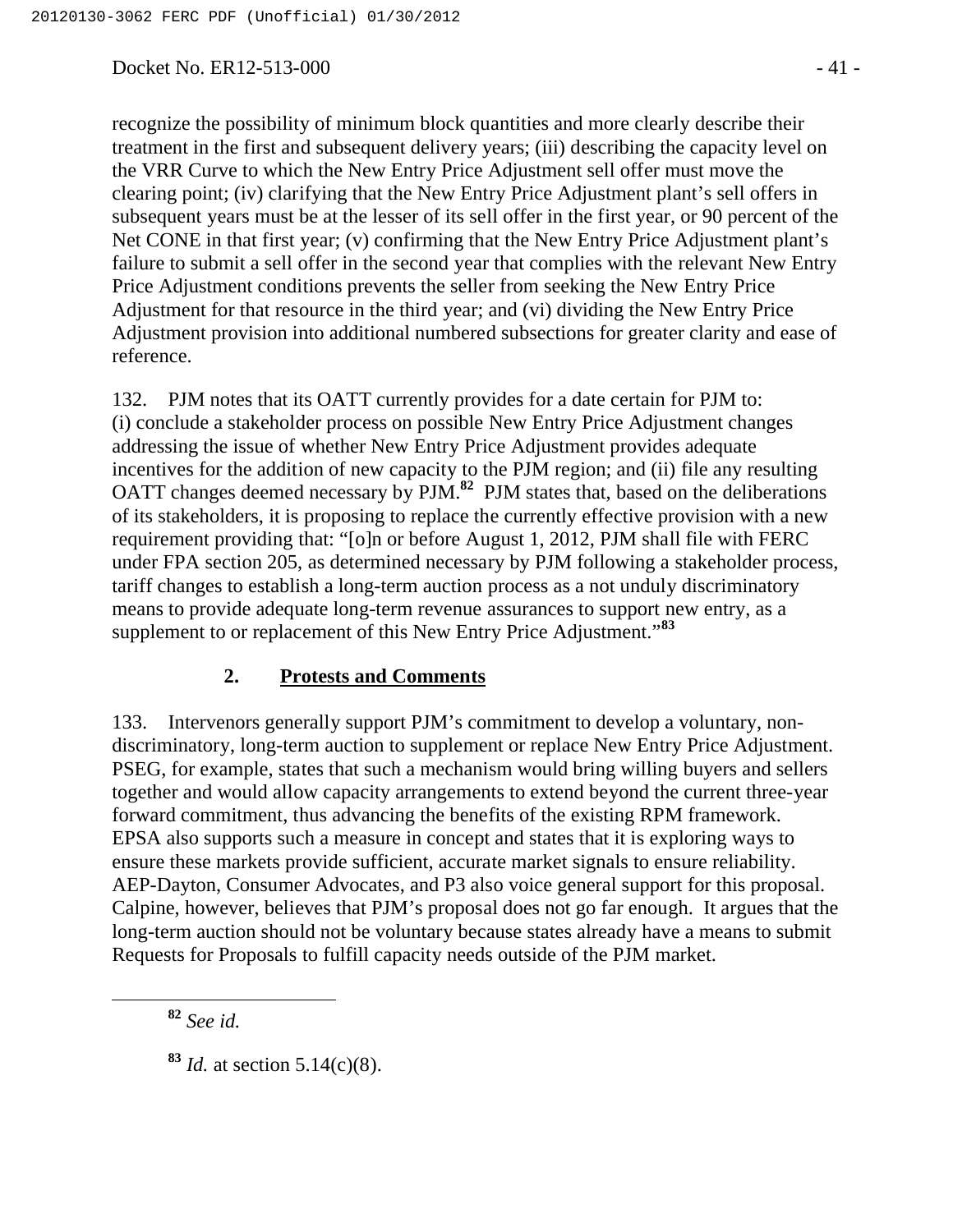Docket No. ER12-513-000 - 42 -

## **3. PJM's Answer**

134. PJM requests that the Commission not pre-judge what should be in the long-term voluntary auction, and instead, await a concrete proposal from PJM following the stakeholder process on this issue.

## **4. Commission Determination**

135. We accept PJM's proposed New Entry Price Adjustment clarifications, to become effective, as requested, on January 31, 2012. At this time, we do not find that prejudging the forthcoming stakeholder process is necessary, and we will therefore not require here, as Calpine requests, that any such long-term auction must be mandatory.

### **G. Minimum Offer Price Rule**

136. PJM states that, under its OATT, Gross CONE estimates are used for both the VRR Curve and in connection with the Minimum Offer Price Rule, a mitigation mechanism that analyzes the competitiveness of a sell offer from a combustion turbine, or combined cycle, plant as compared to the net asset class Gross CONEs for these plants.**<sup>84</sup>**

## **1. PJM's Proposal**

137. PJM states that, in the Brattle Report, updated Gross CONE values were calculated for both combustion turbine and combined cycle plants. Accordingly, PJM proposes to update the net asset class Gross CONE values applicable to the Minimum Offer Price Rule, for both a combined cycle and combustion turbine plant, as recommended by the Brattle Report. PJM notes that these updated values will be equal to the values identified above, as applicable to a combustion turbine plant. PJM states that the updated values for a combined cycle plant will be: \$168,200/MW-year, for CONE Area 1; \$147,600/MW-year, for CONE Area 2; \$162,200/MW-year, for CONE Area 3; \$161,800/MW-year, for CONE Area 4; and \$143,800/MW-year, for CONE Area 5.

138. PJM also proposes to revise the heat rate stated for the combined cycle plant to match the more efficient heat rate provided by the latest turbine model. In addition, PJM notes that its proposal to take into account both day-ahead commitments and real-time dispatch for determining revenues, will apply to the Net CONE values utilized in

**<sup>84</sup>** The Minimum Offer Price Rule was established in 2006 to address the concern that some market participants might have an incentive to depress market clearing prices by offering supply at less than a competitive level. *See PJM Interconnection, L.L.C.,*  117 FERC ¶ 61,331 at P 103-104.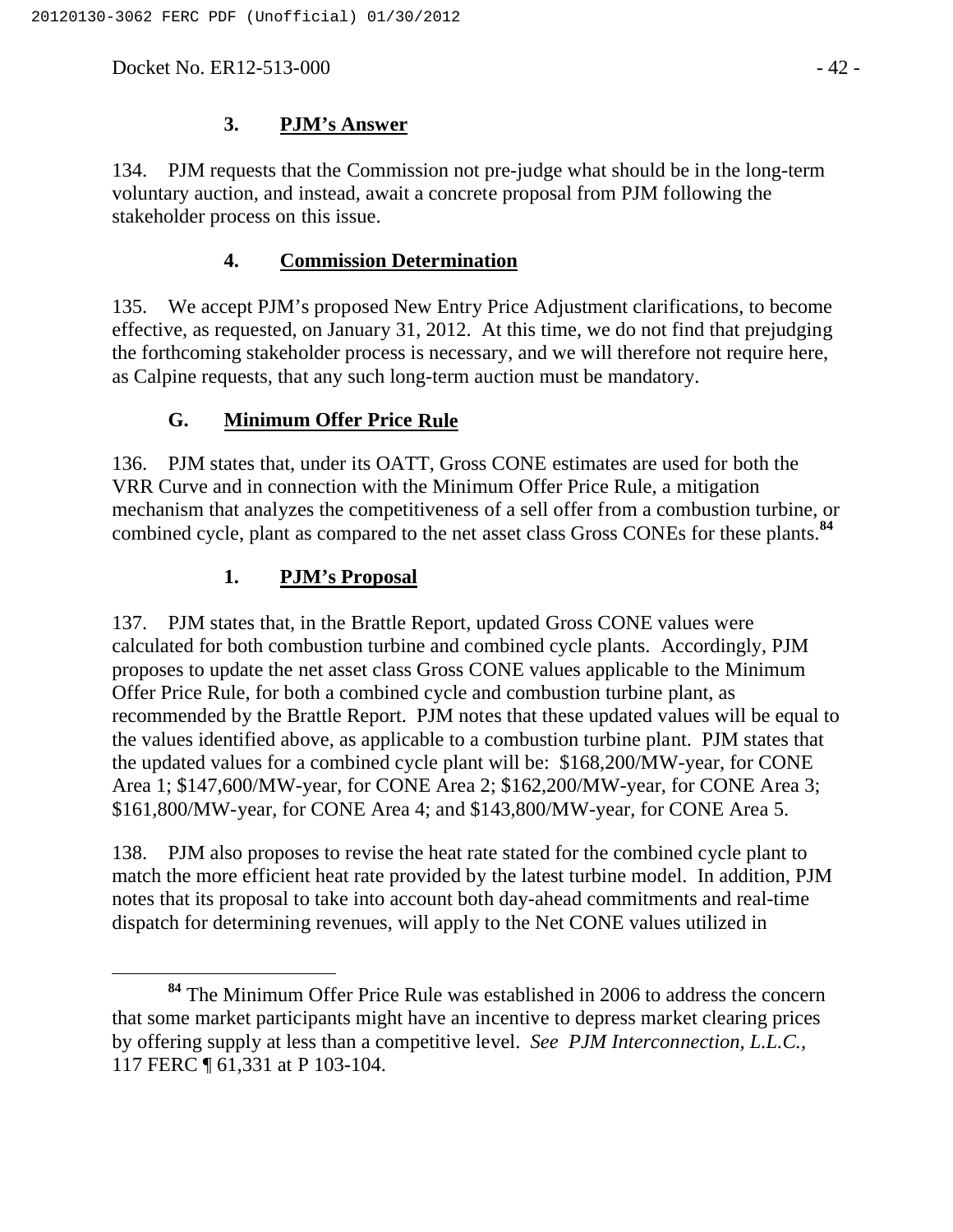Docket No. ER12-513-000 - 43 -

connection with the Minimum Offer Price Rule, in addition to its proposed use in connection with the VRR Curve.

## **2. Protests and Comments**

139. GenOn urges the Commission to reject PJM's proposed updates to the Gross CONE values, as used in connection with the Minimum Offer Price Rule. GenOn claims that PJM understated the costs of a combined cycle facility by approximately 45 percent and 42 percent in CONE Areas 1 and 2, respectively. GenOn argues that the Brattle Report, on this issue, offers no supporting testimony explaining the assumptions, methodologies or data sources on which it relies. GenOn asserts that this lack of adequate explanation justifies rejection of the capital cost component of PJM's proposed Gross CONE values. GenOn urges the Commission to utilize the values for the combined cycle plant as developed by GenOn's consultant. In the alternative, GenOn requests that the commission set PJM's proposed updates for hearing and/or technical conference procedures and in doing so, suspend PJM's filing for the maximum five month period.

140. LS Power requests that the Commission direct PJM to recalculate and revise the Gross CONE value for a combined cycle unit to account for property taxes and owner's contingency.

141. PSEG also opposes PJM's proposed changes to the combined cycle Gross CONE values for CONE Area 1. PSEG argues that these proposed values fail to capture all of the construction costs that are included in building new generation. Specifically, PSEG claims the combined cycle Gross CONE estimates for CONE Area 1 appear to be approximately 29 percent understated.

142. Finally, ODEC, *et al.* argue that, given certain concerns expressed in the Brattle Report, PJM should have taken up the Minimum Offer Price Rule self-supply issues in its filing in this proceeding or at least informed the Commission of a plan to address these issues by a date-certain.

# **3. Commission Determination**

143. PJM proposes to use the same updated combustion turbine unit Gross CONE values, discussed above, and new combined cycle unit Gross CONE values (the Brattle Report Gross CONE values) to update the asset class cost estimates for such units, as applicable to the Minimum Offer Price Rule. For the reasons discussed in section IV.A of this order, above, regarding PJM's proposed Gross CONE values, we find that material issues of disputed fact have been raised regarding PJM's asset class cost estimates. Accordingly, we accept for filing these updated values, as they will apply to the Minimum Offer Price Rule, subject to refund and a five month suspension**,** to become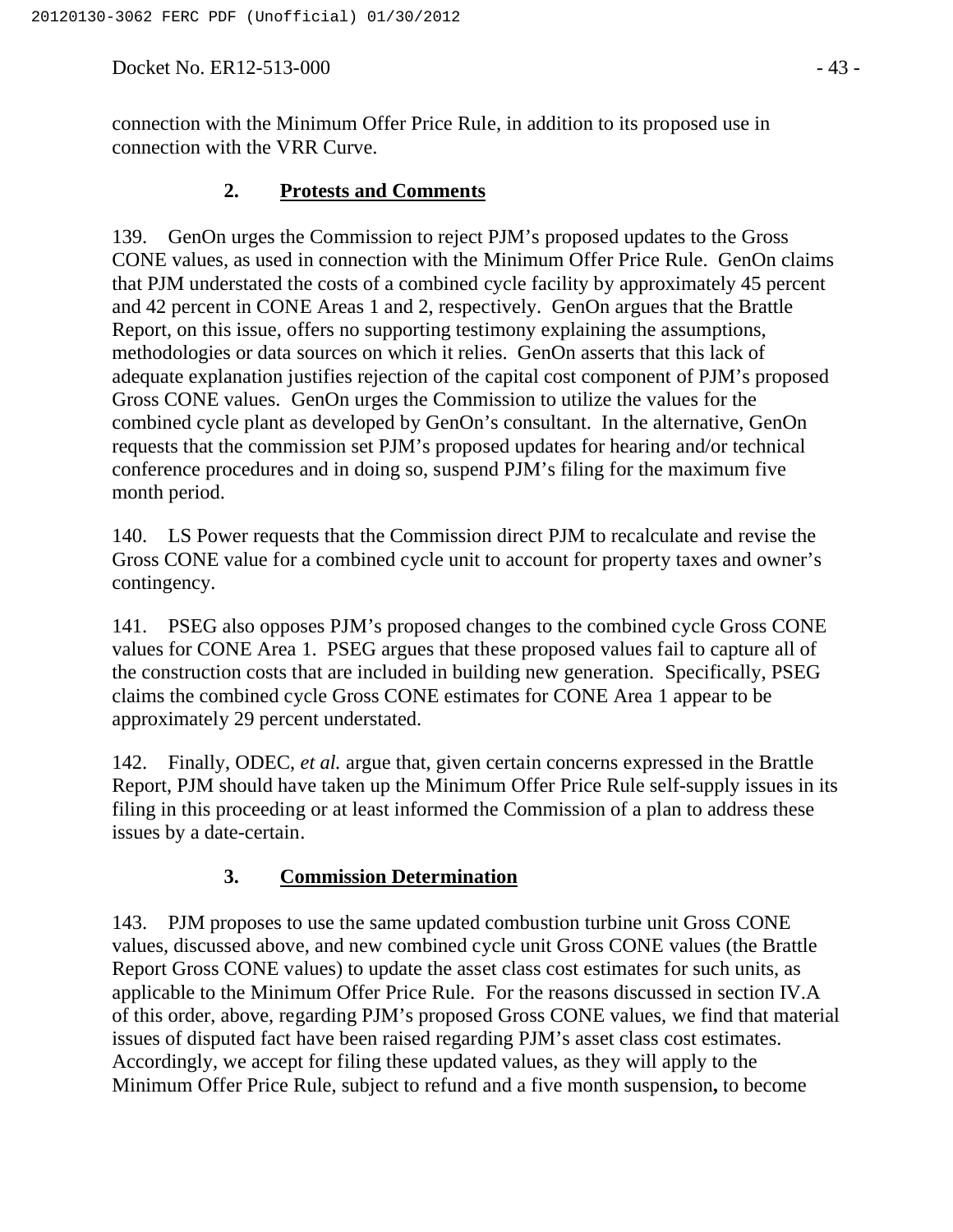Docket No. ER12-513-000 - 44 -

effective the earlier of June 30, 2012, or a date set by a subsequent Commission order in this proceeding.**<sup>85</sup>** As stated above in section IV.A, while we are setting this matter for trial-type evidentiary hearing, we encourage the parties to make every effort to settle their disputes before hearing procedures are commenced.

144. With regards to PJM's proposal to take into account both day-ahead commitments and real-time dispatch for determining E&AS Revenues for combined cycle units, as connected with the Minimum Offer Price Rule, we accept PJM's proposal, to become effective, as requested, on January 31, 2012, for the reasons discussed in section IV.C of this order.

145. Finally, we dismiss intervenor protests regarding self-supply issues as outside the scope of this proceeding. PJM filed its proposal pursuant to section 205 of the FPA and has not proposed OATT revisions regarding the treatment of self-supply under the Minimum Offer Price Rule.

## **H. Additional Issues**

## **1. Adequacy of the Brattle Report**

146. Consumer Advocates believe that a number of other changes to RPM, not included in PJM's proposal, are needed. Consumer Advocates request that the Commission: (i) take note that some stakeholders believe strongly that the RPM performance assessment lacked analysis of some key issues, including analyses on the accuracy of RPM prices and costs; (ii) encourage PJM to pursue additional stakeholder discussions related to RPM in 2012; and (iii) encourage PJM to respond to stakeholders' requests for additional data that will address some of the shortcomings in the RPM performance assessment. The Maryland Commission protests PJM's failure to consider and address specific concerns previously articulated by the IMM about RPM.

147. PJM clarified in its answer that it has already initiated a stakeholder process for longer-term RPM issues. PJM states that it is committed to working with stakeholders to address remaining areas in RPM that may benefit from consideration of possible changes.

148. While we dismiss Consumer Advocates' and Maryland Commission's comments as outside the scope of PJM's proposed changes to RPM, we support a continued stakeholder process on RPM and, to the extent possible, the development of a more efficient and accurate RPM construct.

**<sup>85</sup>** PJM therefore will be required to use its existing just and reasonable Gross CONE values, as adjusted by the Handy-Whitman Index, for the May 2012 base residual auction, which occurs prior to June 30, 2012.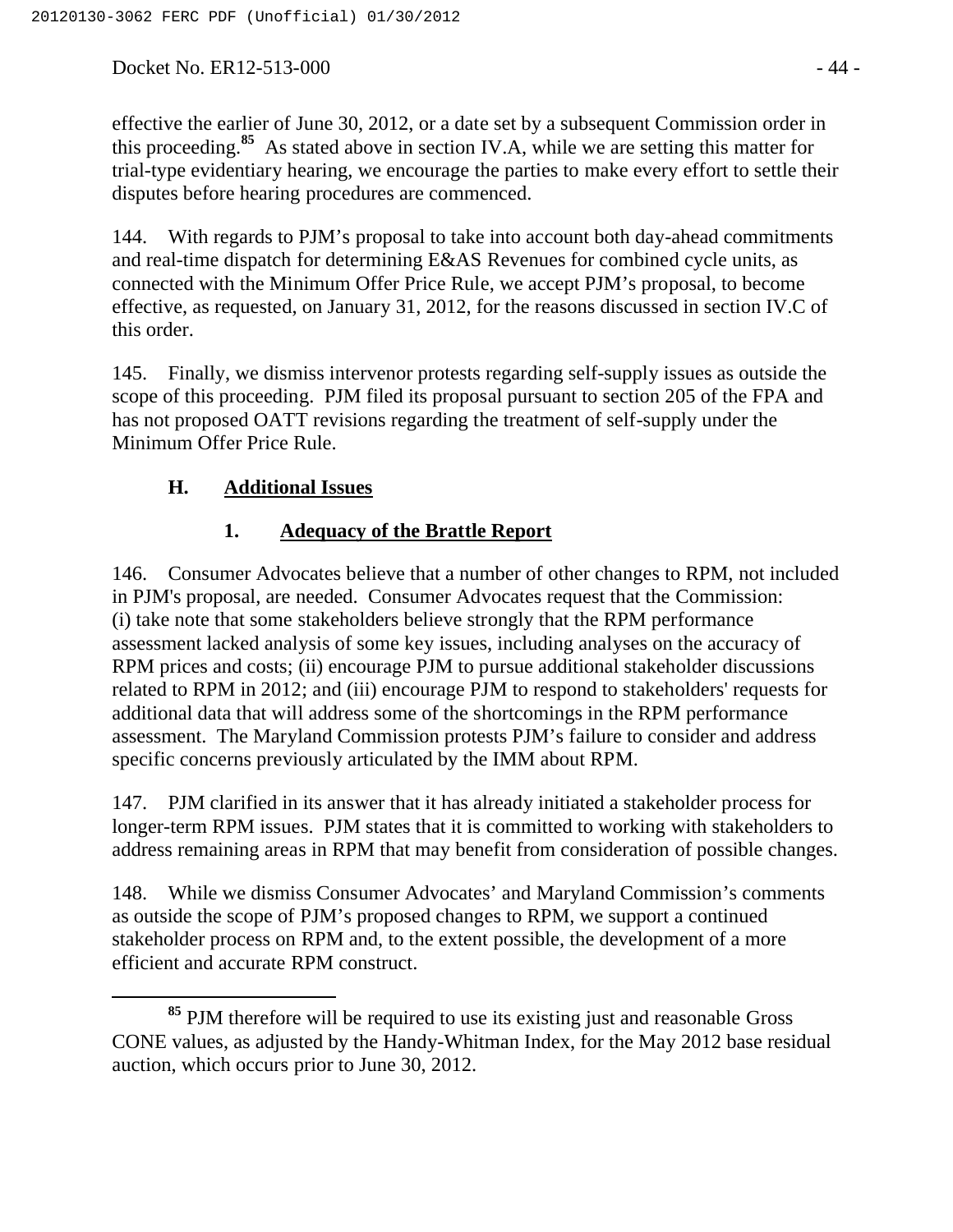Docket No. ER12-513-000 - 45 -

#### **2. Compliance Requirements**

149. As described above, some sections of PJM's OATT are accepted to become effective January 31, 2012, some sections are rejected and other sections have been accepted and suspended to become effective June 30, 2012. All of these sections, however, are contained in only three PJM OATT records: OATT Attachment DD.2. Definitions, version 8.0.0; OATT Attachment DD.5.10 Auction Clearing Requirements, version 7.0.0; and OATT Attachment DD.5.14 Clearing Prices and Charges, version 6.0.0. PJM is required to make two separate compliance filings so its OATT reflects the effective provisions as of the applicable effective dates.

150. First, PJM is required to make a compliance filing within 30 days of the date of this order with a proposed effective date of January 31, 2012 for all three OATT records to reflect the elimination of those sections that have been rejected and the removal of the provisions that have been suspended. This compliance filing will establish the effective OATT provisions as of January 31, 2012.

151. Second, PJM is required to make a separate compliance filing 30 days from the date of this order with a proposed effective date of June 30, 2012 to OATT Attachment DD.5.10 Auction Clearing Requirements, version 7.0.0, that will reflect the changes required above plus the OATT provisions that have been suspended.**<sup>86</sup>** This compliance filing is needed to remove the rejected provisions from this section and will establish the effective date for the suspended provisions as of June 30, 2012. Because the provisions in Attachment DD.2 and Attachment DD.5.14 as filed by PJM on December 1, 2011 (with no revisions) will become effective as of June 30, 2012, a second compliance filing is not needed for these sections.

#### The Commission orders:

(A) Pursuant to the authority contained in sections 205 and 206 of the Federal Power Act, PJM's filing, addressing updates to Gross CONE, with respect to combustion turbine and combined cycle plants, is hereby accepted and suspended for a period up to five months, to become effective on the earlier of June 30, 2012, or a date set by a subsequent Commission order in this proceeding, subject to refund, and to the outcome of a hearing and settlement judge procedures and a further order, as discussed in the body of this order.

**<sup>86</sup>** Because PJM will be re-filing the same OATT record (OATT Attachment DD.5.10 Auction Clearing Requirements) in both filings, two versions of that OATT record should not be included in the same compliance filing to ensure that the correct OATT record becomes effective at the appropriate times.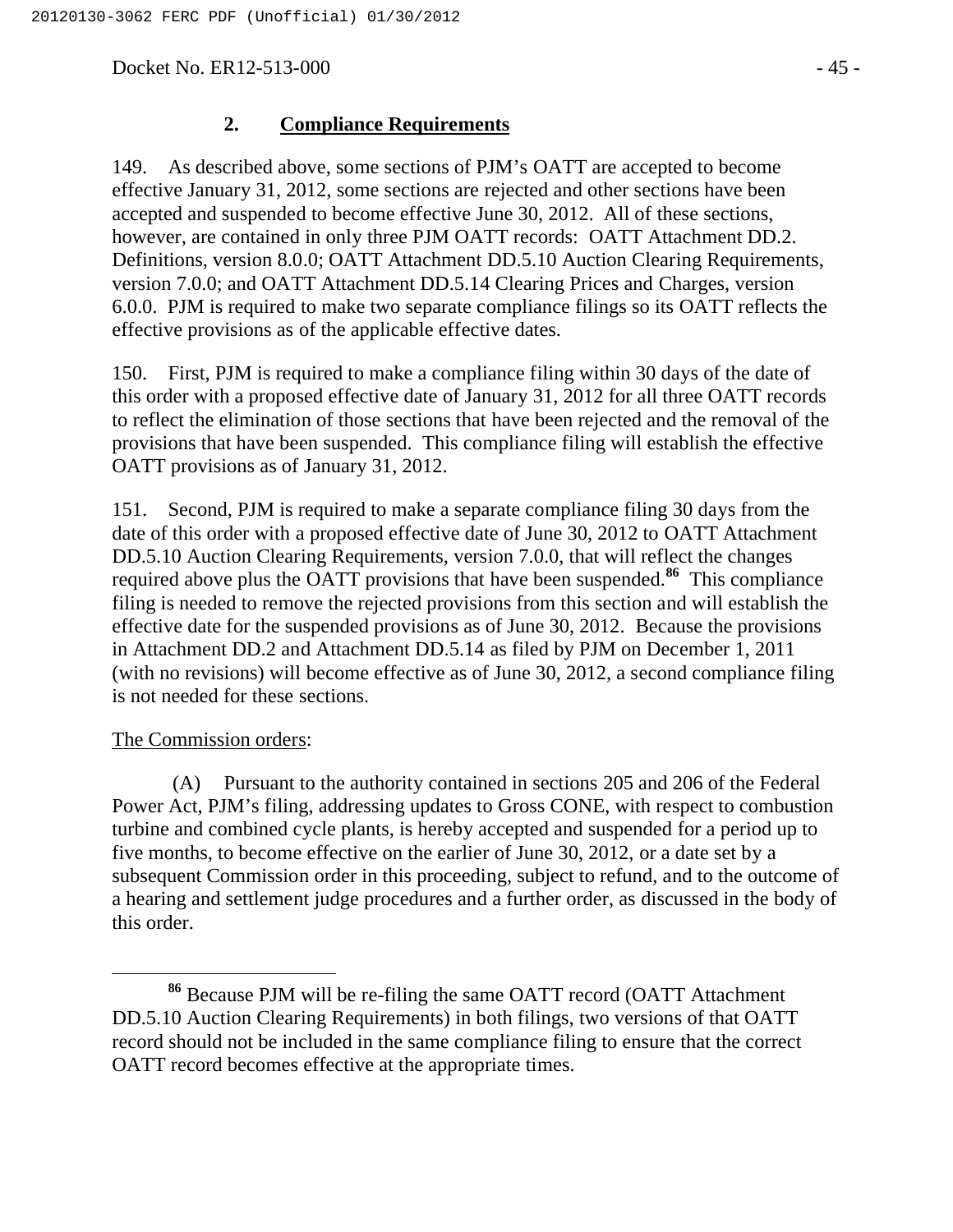Docket No. ER12-513-000 - 46 -

(B) PJM's OATT revisions addressing region-wide Gross CONE and regionwide Net CONE are hereby rejected, as discussed in the body of this order.

(C) Unless otherwise discussed in this order, PJM's proposed OATT revisions are hereby accepted for filing, effective January 31, 2012, subject to the submission of a compliance filing within 30 days of the date of this order, as discussed in the body of this order.

(D) Pursuant to the authority contained in and subject to the jurisdiction conferred upon the Federal Energy Regulatory Commission by section 402(a) of the Department of Energy Organization Act and by the Federal Power Act, particularly sections 205 and 206 thereof, and pursuant to the Commission's Rules of Practice and Procedure and the regulations under the Federal Power Act (18 C.F.R. Chapter I), a public hearing shall be held concerning PJM's proposals addressing Gross CONE valuations, as applicable to the VRR Curve and the Minimum Offer Price Rule . However, the hearing shall be held in abeyance to provide time for settlement judge procedures, as discussed in Ordering Paragraphs (E) and (F) below.

(E) Pursuant to Rule 603 of the Commission's Rules of Practice and Procedure, 18 C.F.R. § 385.603 (2011), the Chief Administrative Law Judge is hereby directed to appoint a settlement judge in this proceeding within 15 days of the date of this order. Such settlement judge shall have all the powers and duties enumerated in Rule 603 and shall convene a settlement conference as soon as practicable after the Chief Judge designates the settlement judge. If the parties decide to request a specific judge, they must make their request to the Chief Judge in writing or by telephone within five days of the date of this order.

(F) Within 30 days of the date of this order, the settlement judge shall file a report with the Commission and the Chief Judge on the status of the settlement discussions. Based on this report, the Chief Judge shall provide the parties with additional time to continue their settlement discussions, if appropriate, or assign this case to a presiding judge for a trial-type evidentiary hearing, if appropriate. If settlement discussions continue, the settlement judge shall file a report at least every 60 days thereafter, informing the Commission and the Chief Judge of the parties' progress toward settlement.

(G) If settlement judge procedures fail and a trial-type evidentiary hearing is to be held, a presiding judge, to be designated by the Chief Judge**,** shall, within 15 days of the date of the presiding judge's designation, convene a prehearing conference in this proceeding in a hearing room of the Commission, 888 First Street, NE, Washington, DC 20426. Such a conference shall be held for the purpose of establishing a procedural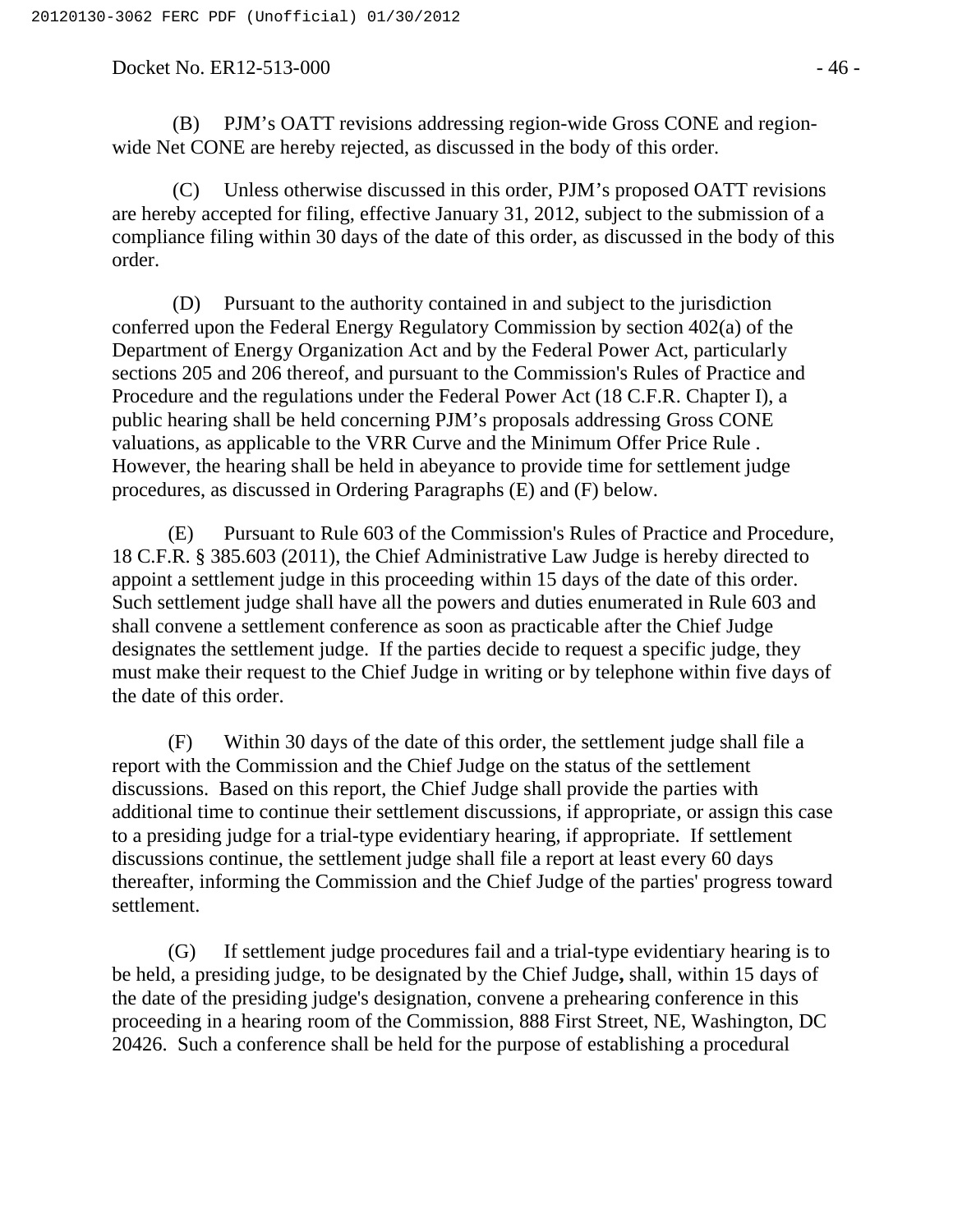Docket No. ER12-513-000 - 47 -

By the Commission.

 $(S E A L)$ 

Nathaniel J. Davis, Sr., Deputy Secretary.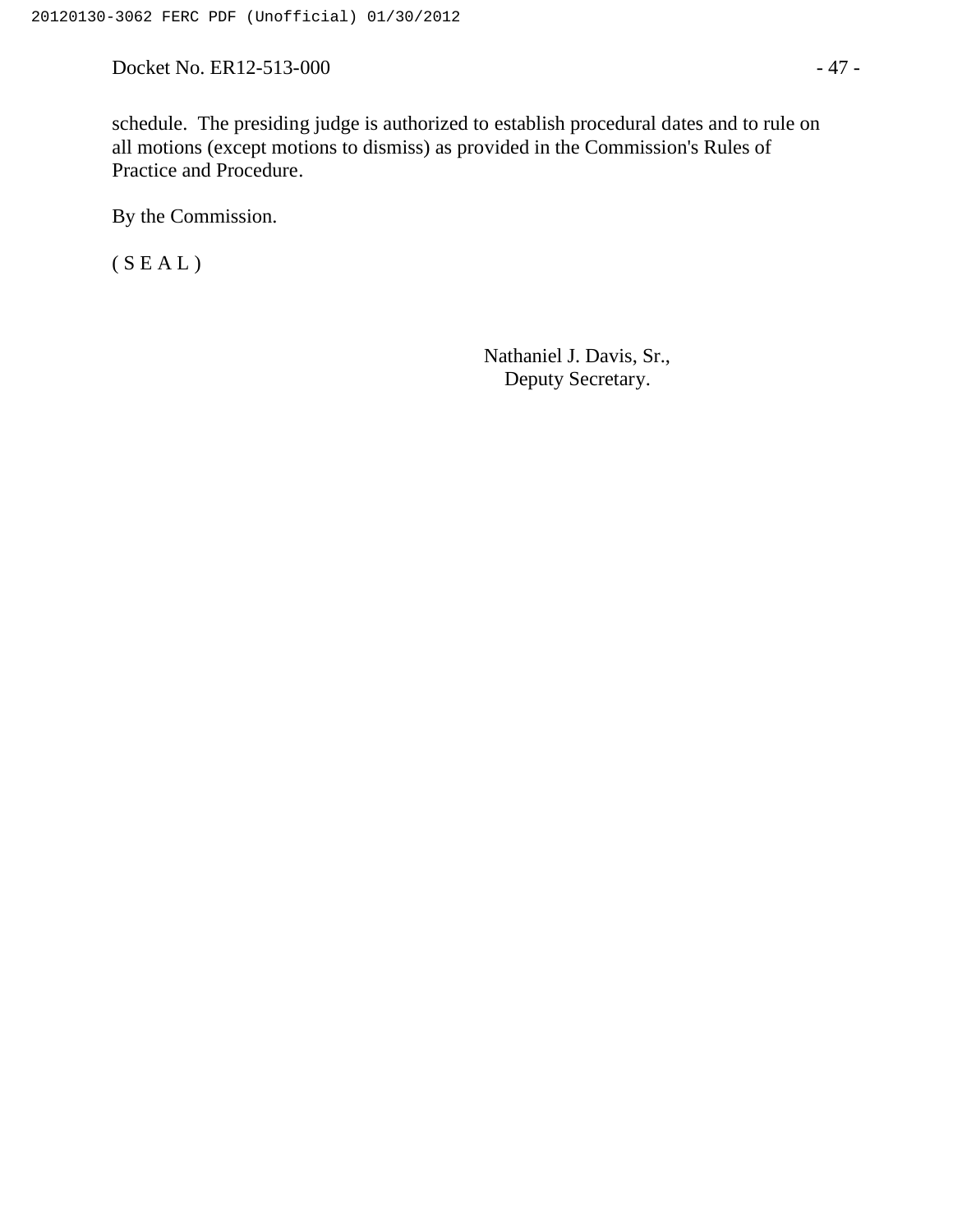#### Docket No. ER12-513-000 - 48 -

#### Appendix

#### **Intervenors**

American Electric Power Service Corporation and The Dayton Power and Light Company American Municipal Power, Inc. Baltimore Gas and Electric Company Calpine Corporation Commonwealth Chesapeake Company, LLC Comverge, Inc. Constellation Energy Commodities Group, Inc and Constellation New Energy, Inc. Delaware Division of the Public Advocate District of Columbia Office of People's Counsel Dominion Resources Services, Inc. and Dominion Energy Marketing, Inc. Dynegy Power Marketing, LLC \* Edison Mission Energy Electric Power Supply Association EnergyConnect, Inc. EnerNOC, Inc. Exelon Corporation FirstEnergy Companies GenOn Parties Hess Corporation Illinois Commerce Commission Illinois Municipal Electric Agency \* Indiana Municipal Power Agency Indiana Utility Regulatory Commission LS Power Associates, L.P. Maryland Office of People's Counsel Maryland Public Service Commission Monitoring Analytics, LLC NRG Companies New Jersey Board of Public Utilities New Jersey Division of Rate Counsel NextEra Energy Generators North Carolina Electric Membership Corporation Nucor and Steel Dynamics Old Dominion Electric Cooperative Pennsylvania Office of Consumer Advocate Pennsylvania Public Utility Commission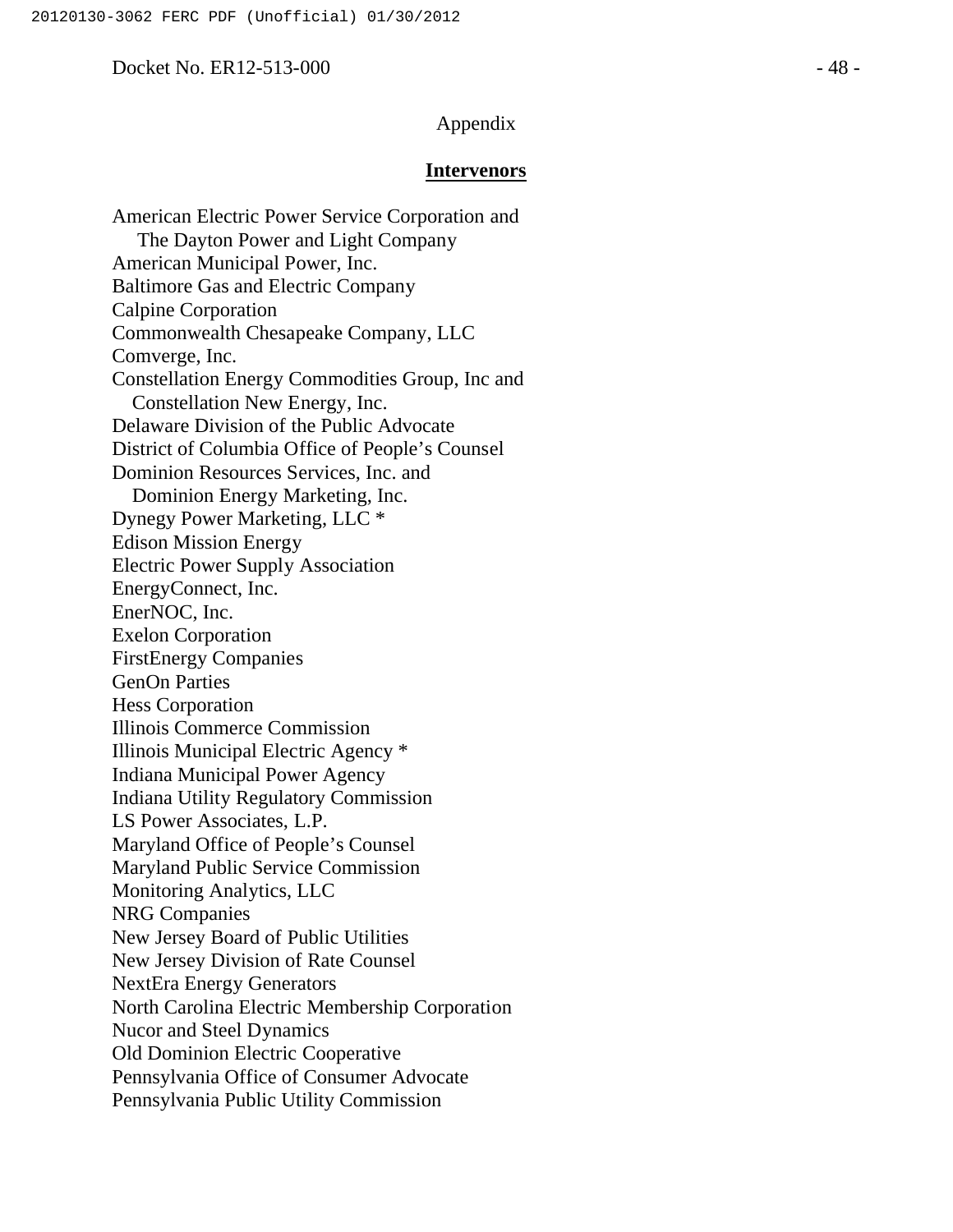Docket No. ER12-513-000 - 49 -

PJM Industrial Customer Coalition PJM Power Providers Group PSEG Companies Public Power Authority of New Jersey Rockland Electric Company Southern Maryland Electric Cooperative Viridity Energy, Inc.

\* motion to intervene out-of-time

\_\_\_\_\_\_\_\_\_\_\_\_\_